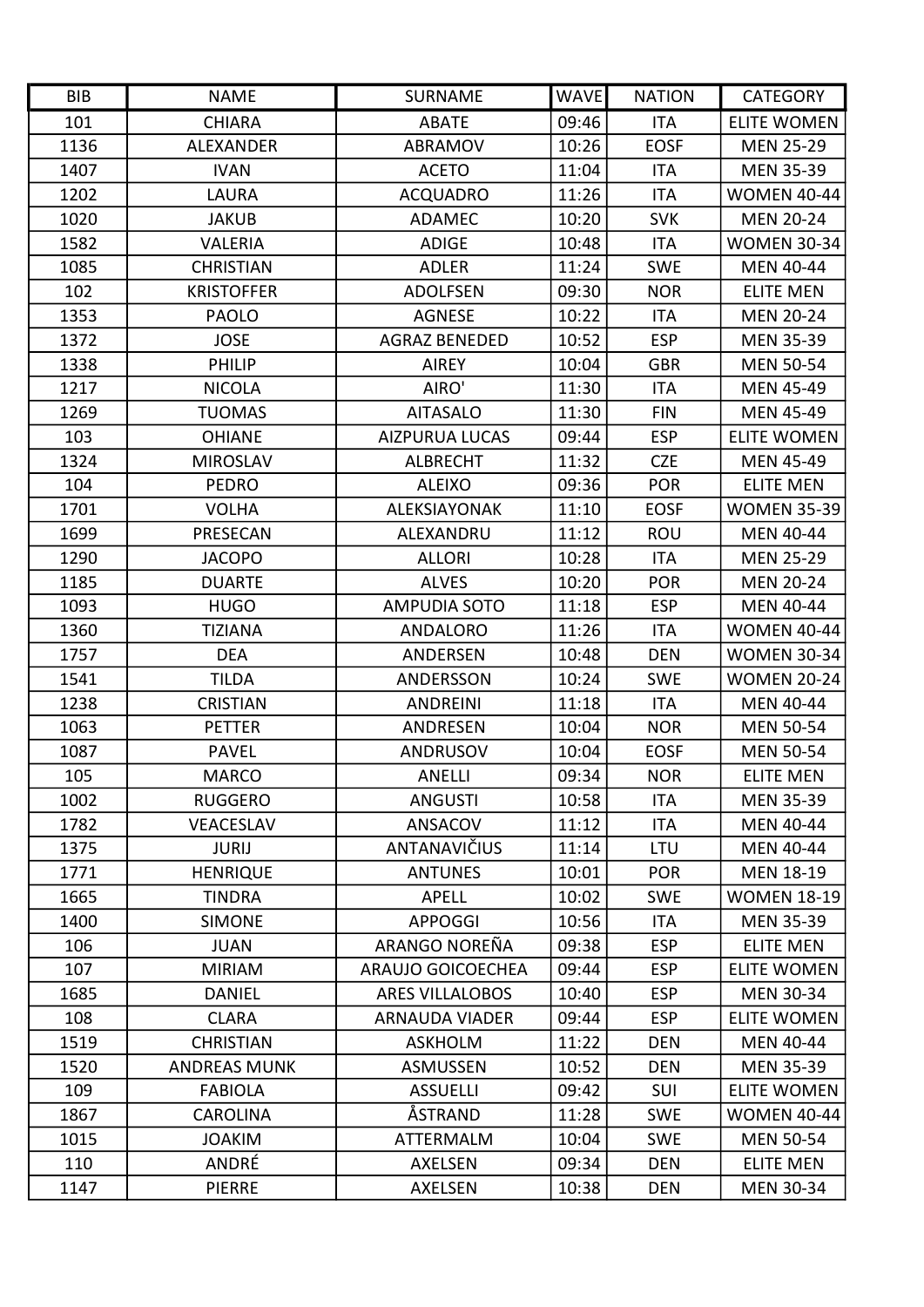| 111  | <b>JOSEF</b>      | <b>BABÁK</b>              | 09:36 | <b>CZE</b>  | <b>ELITE MEN</b>   |
|------|-------------------|---------------------------|-------|-------------|--------------------|
| 1075 | <b>STANISLAVA</b> | <b>BABUŠKOVÁ</b>          | 11:40 | <b>CZE</b>  | <b>WOMEN 45-49</b> |
| 1855 | <b>SIMONE</b>     | <b>BACCICHET</b>          | 11:30 | <b>ITA</b>  | <b>MEN 45-49</b>   |
| 112  | <b>MARTIN</b>     | <b>BÄCKSTRÖM</b>          | 09:30 | <b>SWE</b>  | <b>ELITE MEN</b>   |
| 113  | PRZEMYSLAW        | <b>BAJON</b>              | 09:38 | <b>POL</b>  | <b>ELITE MEN</b>   |
| 256  | <b>OLEG</b>       | <b>BALATSKII</b>          | 09:38 | <b>EOSF</b> | <b>ELITE MEN</b>   |
| 1527 | <b>HERCZEG</b>    | <b>BALÁZS</b>             | 11:02 | <b>HUN</b>  | <b>MEN 35-39</b>   |
| 1693 | ANDREW            | <b>BALLANTYNE</b>         | 10:40 | <b>GBR</b>  | <b>MEN 30-34</b>   |
| 1593 | <b>ZSOLT</b>      | <b>BALOGH</b>             | 11:30 | <b>HUN</b>  | <b>MEN 45-49</b>   |
| 1765 | <b>ROBERT</b>     | BÅNG                      | 10:38 | <b>FIN</b>  | <b>MEN 30-34</b>   |
| 1467 | SÁNDOR            | <b>BARANYI</b>            | 10:10 | <b>HUN</b>  | <b>MEN 55-59</b>   |
| 1278 | <b>TAMAR</b>      | <b>BARCLAY</b>            | 11:26 | <b>GBR</b>  | <b>WOMEN 40-44</b> |
| 1589 | <b>ENRICO</b>     | <b>BARLETTA</b>           | 10:10 | <b>ITA</b>  | <b>MEN 55-59</b>   |
| 1587 | <b>OSCAR</b>      | <b>BARRANQUERO TORRES</b> | 11:36 | <b>ESP</b>  | <b>MEN 45-49</b>   |
| 1676 | ANDY              | <b>BARTELS</b>            | 10:54 | <b>GER</b>  | <b>MEN 35-39</b>   |
| 1465 | JONÁŠ             | <b>BARTOŠEK</b>           | 10:28 | <b>CZE</b>  | <b>MEN 25-29</b>   |
| 1442 | <b>VAIDOTAS</b>   | <b>BAUMILA</b>            | 11:02 | LTU         | <b>MEN 35-39</b>   |
| 244  | <b>MELISSA</b>    | <b>BEARZATTO</b>          | 09:44 | <b>BEL</b>  | <b>ELITE WOMEN</b> |
| 114  | <b>ALEXANDER</b>  | <b>BEER</b>               | 09:34 | <b>GER</b>  | <b>ELITE MEN</b>   |
| 1401 | <b>ADRIEN</b>     | <b>BELBEOCH</b>           | 10:26 | <b>FRA</b>  | <b>MEN 25-29</b>   |
| 1146 | <b>KIRILL</b>     | <b>BELKIN</b>             | 10:52 | <b>EOSF</b> | <b>MEN 35-39</b>   |
| 115  | <b>DAVID</b>      | BELLÉS AÑÓ                | 09:38 | <b>ESP</b>  | <b>ELITE MEN</b>   |
| 1777 | LAURA             | <b>BELLOMI</b>            | 11:10 | <b>ITA</b>  | <b>WOMEN 35-39</b> |
| 1330 | <b>FRANCESCA</b>  | <b>BELLOMI</b>            | 11:10 | <b>ITA</b>  | <b>WOMEN 35-39</b> |
| 1194 | <b>CORRADO</b>    | <b>BELLUCCI</b>           | 10:06 | <b>ITA</b>  | <b>MEN 50-54</b>   |
| 262  | <b>EGOR</b>       | <b>BELOUSOV</b>           | 09:34 | <b>EOSF</b> | <b>ELITE MEN</b>   |
| 116  | <b>ARTUR</b>      | <b>BELOV</b>              | 09:36 | <b>EOSF</b> | <b>ELITE MEN</b>   |
| 1429 | <b>NORBERTAS</b>  | <b>BENDIKAS</b>           | 10:04 | LTU         | <b>MEN 50-54</b>   |
| 1586 | <b>PETR</b>       | <b>BENEŠ</b>              | 11:38 | <b>CZE</b>  | <b>MEN 45-49</b>   |
| 1117 | <b>PER</b>        | <b>BENGTSSON</b>          | 10:12 | <b>SWE</b>  | <b>MEN 60+</b>     |
| 117  | <b>PABLO</b>      | <b>BENITO MARTINEZ</b>    | 09:38 | <b>ESP</b>  | <b>ELITE MEN</b>   |
| 1203 | <b>SABRINA</b>    | <b>BENOTTO</b>            | 10:34 | ITA         | <b>WOMEN 25-29</b> |
| 1380 | <b>MAGDALENA</b>  | <b>BENTKOWSKA</b>         | 11:08 | <b>POL</b>  | <b>WOMEN 35-39</b> |
| 1635 | ANDREW            | <b>BENTLEY</b>            | 11:20 | <b>GBR</b>  | <b>MEN 40-44</b>   |
| 1670 | <b>LOUELLA</b>    | <b>BENVENUTI</b>          | 11:26 | ITA         | <b>WOMEN 40-44</b> |
| 118  | <b>IRATI</b>      | <b>BEORLEGI</b>           | 09:42 | <b>ESP</b>  | ELITE WOMEN        |
| 1134 | <b>ALENA</b>      | <b>BERDONOSOVA</b>        | 10:34 | <b>EOSF</b> | <b>WOMEN 25-29</b> |
| 1739 | <b>LAURA</b>      | <b>BERNABEI</b>           | 10:36 | <b>ITA</b>  | <b>WOMEN 25-29</b> |
| 1398 | LORENZO           | <b>BERNI</b>              | 11:14 | ITA         | <b>MEN 40-44</b>   |
| 1257 | <b>PAOLO</b>      | <b>BERTA</b>              | 11:30 | ITA         | <b>MEN 45-49</b>   |
| 1053 | <b>RUSUDAN</b>    | <b>BESELIIA</b>           | 10:50 | <b>EOSF</b> | <b>WOMEN 30-34</b> |
| 1110 | <b>MICHAEL</b>    | <b>BESENWALD</b>          | 11:34 | <b>FRA</b>  | <b>MEN 45-49</b>   |
| 1095 | <b>CRISTIAN</b>   | <b>BIAGINI</b>            | 10:40 | <b>ITA</b>  | <b>MEN 30-34</b>   |
| 250  | <b>EUGENIO</b>    | <b>BIANCHI</b>            | 09:30 | ITA         | <b>ELITE MEN</b>   |
| 1009 | <b>STEFAN</b>     | <b>BIEDERMANN</b>         | 11:14 | <b>GER</b>  | <b>MEN 40-44</b>   |
| 1039 | <b>STEVE</b>      | <b>BIGLANDS</b>           | 10:06 | <b>GBR</b>  | <b>MEN 50-54</b>   |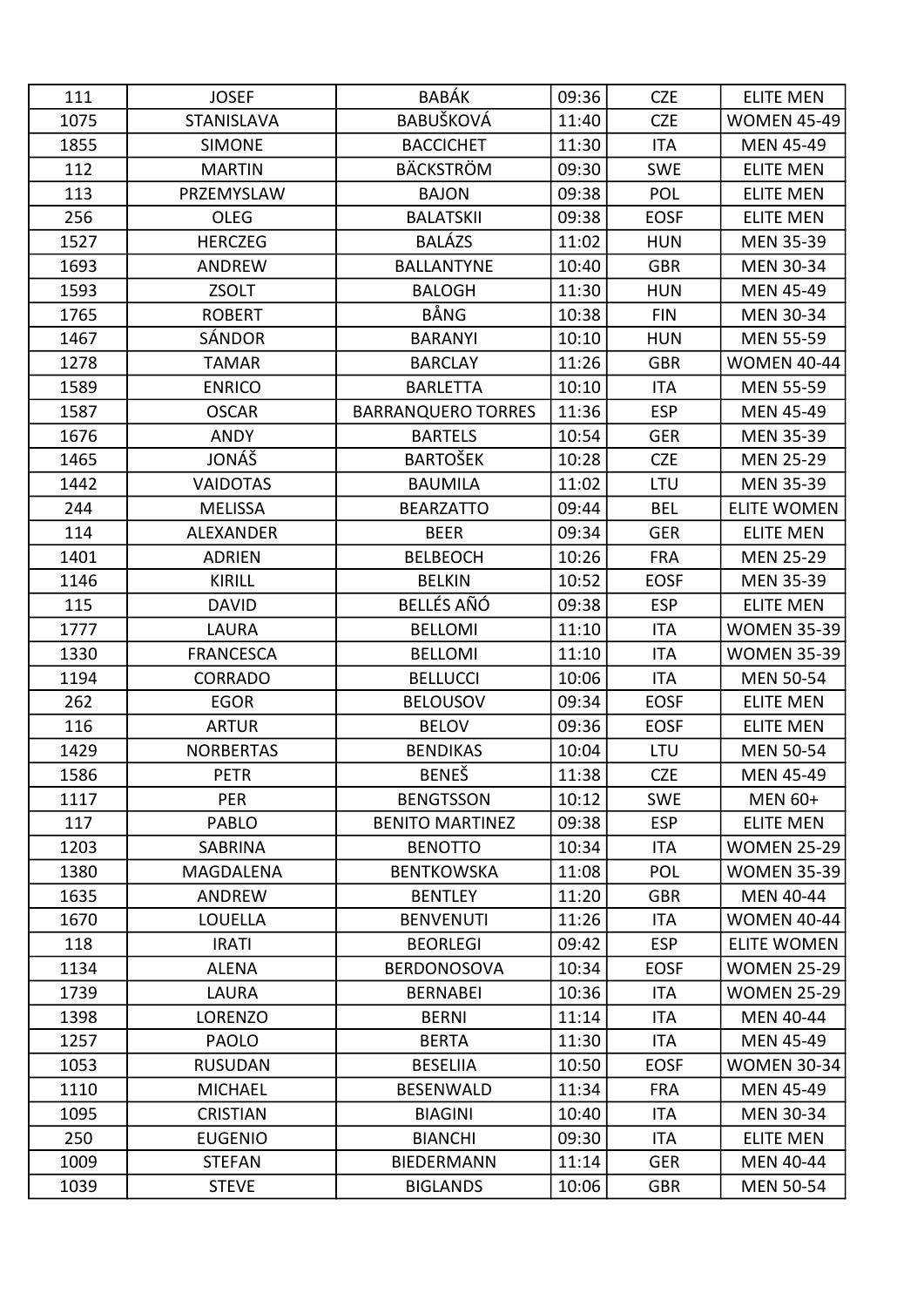| 1563        | <b>THORBEN</b>         | <b>BIRKENFELD</b>      | 10:38 | <b>GER</b> | <b>MEN 30-34</b>   |
|-------------|------------------------|------------------------|-------|------------|--------------------|
| 1533        | <b>MARCO</b>           | <b>BISCHOF</b>         | 10:38 | <b>GER</b> | MEN 30-34          |
| 1769        | <b>KATHARINA</b>       | <b>BLANK</b>           | 10:34 | <b>GER</b> | <b>WOMEN 25-29</b> |
| 1118        | <b>DAVID</b>           | <b>BLANKENBURGH</b>    | 10:46 | <b>NED</b> | <b>MEN 30-34</b>   |
| 1266        | <b>TOMMY</b>           | <b>BLICK</b>           | 10:10 | <b>SWE</b> | <b>MEN 55-59</b>   |
| 1396        | <b>DOMINIQUE</b>       | <b>BLOM</b>            | 10:34 | <b>NED</b> | <b>WOMEN 25-29</b> |
| 1272        | <b>JOHAN</b>           | <b>BLOMBERG</b>        | 11:30 | <b>SWE</b> | <b>MEN 45-49</b>   |
| 1856        | <b>JENSEN</b>          | <b>BLONDEEL</b>        | 10:40 | <b>BEL</b> | <b>MEN 30-34</b>   |
| 1261        | <b>ROBERT</b>          | <b>BOARDER</b>         | 11:30 | <b>GBR</b> | <b>MEN 45-49</b>   |
| 1018        | <b>JACQUES</b>         | <b>BODEAU</b>          | 10:04 | <b>FRA</b> | <b>MEN 50-54</b>   |
| 1530        | <b>DIANA</b>           | <b>BOEL HEIDE</b>      | 11:28 | <b>DEN</b> | <b>WOMEN 40-44</b> |
| 1112        | <b>THORBEN</b>         | <b>BÖGER</b>           | 10:28 | <b>GER</b> | <b>MEN 25-29</b>   |
| 1032        | <b>ATTILA</b>          | <b>BOGNÁR</b>          | 10:04 | <b>HUN</b> | <b>MEN 50-54</b>   |
| 1708        | <b>ALEX</b>            | <b>BONAITA</b>         | 10:52 | <b>ITA</b> | <b>MEN 35-39</b>   |
| 1350        | <b>DIEGO FRANCESCO</b> | <b>BONELLI</b>         | 11:12 | <b>ITA</b> | <b>MEN 40-44</b>   |
| 1658        | SAMUEL                 | <b>BONESI</b>          | 10:54 | <b>ITA</b> | <b>MEN 35-39</b>   |
| 1641        | <b>ANDREA</b>          | <b>BONFANTI</b>        | 10:54 | <b>ITA</b> | <b>MEN 35-39</b>   |
| $\mathbf 0$ | <b>ROSALIE</b>         | <b>BORG CAUCHI</b>     | 10:48 | <b>MLT</b> | <b>WOMEN 30-34</b> |
| 1109        | <b>RALF</b>            | <b>BOROWSKI</b>        | 11:02 | <b>GER</b> | <b>MEN 35-39</b>   |
| 1690        | LUCIA VITTORIA         | <b>BORRA</b>           | 10:36 | <b>ITA</b> | <b>WOMEN 25-29</b> |
| 120         | <b>ARIAN</b>           | <b>BORRAS CALZADA</b>  | 09:46 | <b>ESP</b> | <b>ELITE WOMEN</b> |
| 1200        | <b>DANIEL ANGEL</b>    | <b>BOTANA MENDEZ</b>   | 11:22 | <b>ESP</b> | <b>MEN 40-44</b>   |
| 121         | <b>JORDI</b>           | <b>BOTELLA SERRANO</b> | 09:38 | <b>ESP</b> | <b>ELITE MEN</b>   |
| 1180        | <b>JULIE</b>           | <b>BOTWOOD</b>         | 10:34 | <b>GBR</b> | <b>WOMEN 25-29</b> |
| 1247        | <b>CAROLINE</b>        | <b>BRAUN</b>           | 10:34 | <b>GER</b> | <b>WOMEN 25-29</b> |
| 1143        | <b>FRANZISKA</b>       | <b>BRAUN</b>           | 11:28 | <b>GER</b> | <b>WOMEN 40-44</b> |
| 1296        | <b>CHIARA</b>          | <b>BRAVETTI</b>        | 10:24 | <b>ITA</b> | <b>WOMEN 20-24</b> |
| 252         | MARÍA                  | <b>BRAVO ZÚÑIGA</b>    | 09:46 | <b>ESP</b> | <b>ELITE WOMEN</b> |
| 1213        | <b>MALENE</b>          | <b>BREDAHL</b>         | 11:28 | DEN        | <b>WOMEN 40-44</b> |
| 1741        | <b>WOUTER</b>          | <b>BREEMERSCH</b>      | 10:52 | <b>BEL</b> | <b>MEN 35-39</b>   |
| 1204        | ONDŘEJ                 | <b>BROKEŠ</b>          | 10:30 | <b>CZE</b> | <b>MEN 25-29</b>   |
| 1647        | <b>WENDY</b>           | <b>BROTHERS</b>        | 10:14 | <b>GBR</b> | <b>WOMEN 55-59</b> |
| 1057        | <b>MICKAEL</b>         | <b>BRUNBROUCK</b>      | 10:54 | <b>FRA</b> | <b>MEN 35-39</b>   |
| 1662        | LUIGIA AGNESE          | <b>BRUNI</b>           | 10:14 | ITA        | <b>WOMEN 50-54</b> |
| 122         | <b>JOSE</b>            | <b>BRUNO ALONSO</b>    | 09:38 | <b>ESP</b> | <b>ELITE MEN</b>   |
| 1811        | <b>BARTOSZ</b>         | <b>BRZEZINSKI</b>      | 10:20 | <b>POL</b> | <b>MEN 20-24</b>   |
| 1681        | <b>KRZYSZTOF</b>       | <b>BUDZISZ</b>         | 11:30 | POL        | <b>MEN 45-49</b>   |
| 1064        | <b>PETER</b>           | <b>BUENK</b>           | 11:36 | <b>NED</b> | <b>MEN 45-49</b>   |
| 123         | <b>RENALDAS</b>        | <b>BUGYS</b>           | 09:30 | LTU        | <b>ELITE MEN</b>   |
| 1632        | <b>VIDAS</b>           | <b>BUKAUSKAS</b>       | 10:04 | LTU        | <b>MEN 50-54</b>   |
| 1760        | <b>CRISTIAN</b>        | <b>BURANI</b>          | 10:38 | <b>ITA</b> | <b>MEN 30-34</b>   |
| 124         | <b>JAMES</b>           | <b>BURTON</b>          | 09:30 | <b>GBR</b> | <b>ELITE MEN</b>   |
| 1034        | <b>DAVE</b>            | <b>BURTON</b>          | 10:10 | <b>GBR</b> | <b>MEN 55-59</b>   |
| 125         | <b>THOMAS</b>          | <b>BUYLE</b>           | 09:30 | <b>BEL</b> | <b>ELITE MEN</b>   |
| 1152        | <b>MICHIEL</b>         | <b>BUYLE</b>           | 10:28 | <b>BEL</b> | <b>MEN 25-29</b>   |
| 1466        | <b>MANUEL</b>          | <b>CAAMANO GARCIA</b>  | 11:02 | <b>ESP</b> | <b>MEN 35-39</b>   |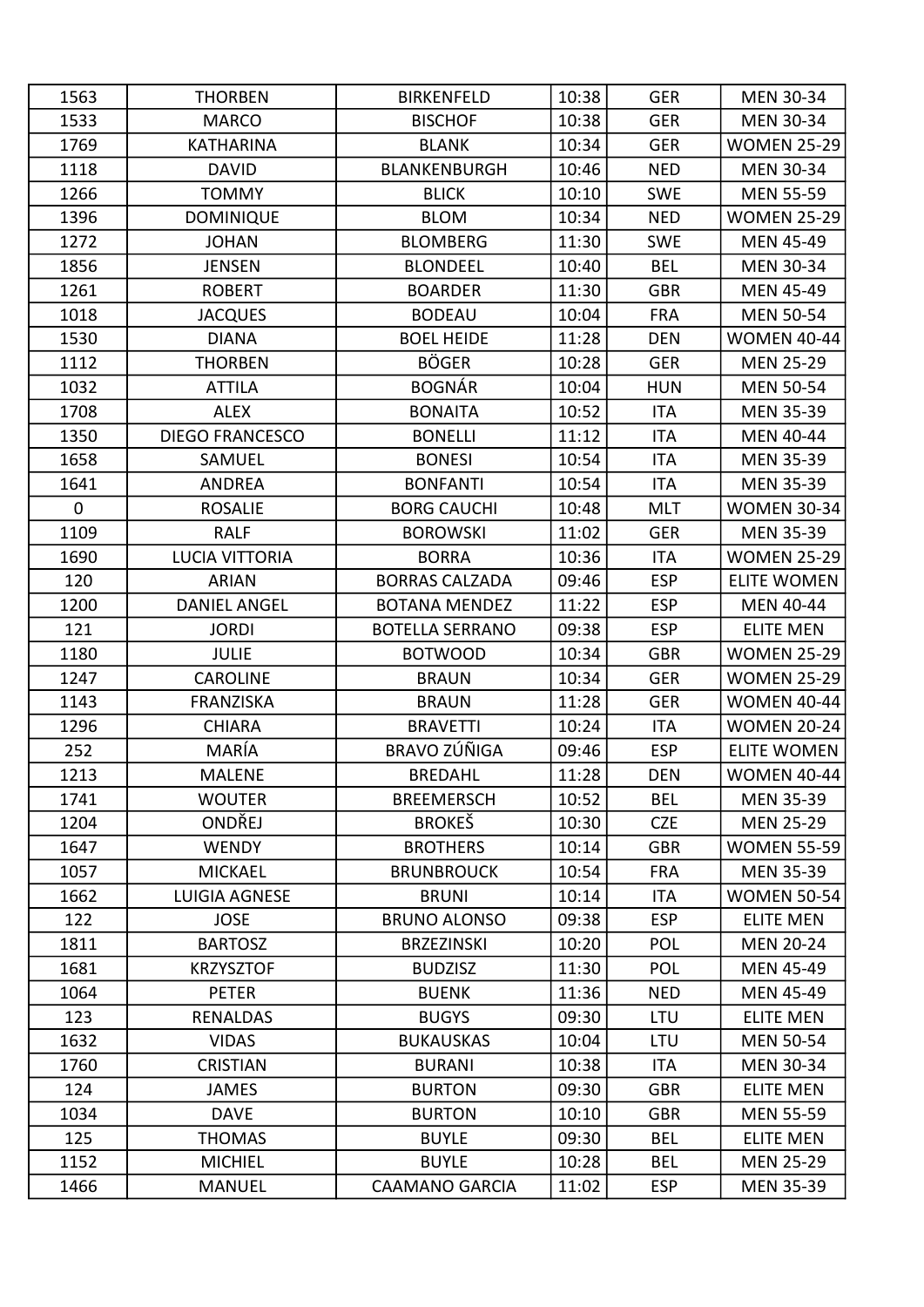| 1501 | <b>STEFANO</b>       | CADEDDU                   | 11:04 | <b>ITA</b>  | <b>MEN 35-39</b>   |
|------|----------------------|---------------------------|-------|-------------|--------------------|
| 1546 | <b>NUNO</b>          | <b>CAFÉ</b>               | 11:18 | <b>POR</b>  | <b>MEN 40-44</b>   |
| 1029 | <b>MARCO</b>         | <b>CAIRO</b>              | 10:30 | <b>ITA</b>  | <b>MEN 25-29</b>   |
| 1877 | <b>VERONICA</b>      | CALLEGARI                 | 10:02 | <b>ITA</b>  | <b>WOMEN 18-19</b> |
| 1507 | <b>DINAHLEE</b>      | <b>CALZOLARI</b>          | 10:34 | <b>ITA</b>  | <b>WOMEN 25-29</b> |
| 1873 | <b>ROBERTO</b>       | <b>CAMPATELLI</b>         | 10:10 | <b>ITA</b>  | <b>MEN 55-59</b>   |
| 1475 | <b>COLIN</b>         | <b>CAMPBELL</b>           | 11:32 | <b>GBR</b>  | <b>MEN 45-49</b>   |
| 1703 | CARLO                | <b>CAMPINOTI</b>          | 11:18 | <b>ITA</b>  | <b>MEN 40-44</b>   |
| 127  | <b>RICARDO</b>       | <b>CANDEIAS</b>           | 09:38 | <b>POR</b>  | <b>ELITE MEN</b>   |
| 1385 | <b>STEVE</b>         | <b>CANUETO</b>            | 10:04 | <b>ESP</b>  | <b>MEN 50-54</b>   |
| 1351 | <b>ELEONORA</b>      | <b>CAPPAI</b>             | 11:10 | <b>ITA</b>  | <b>WOMEN 35-39</b> |
| 1348 | <b>ATOS</b>          | <b>CARAFFINI</b>          | 11:14 | <b>ITA</b>  | MEN 40-44          |
| 1061 | <b>SIMONE</b>        | <b>CARNIELETTO</b>        | 10:30 | <b>ITA</b>  | <b>MEN 25-29</b>   |
| 1341 | <b>FRANCESCO</b>     | CARNOVALE                 | 10:58 | <b>ITA</b>  | <b>MEN 35-39</b>   |
| 1631 | JOSÉ                 | <b>CARVALHO</b>           | 11:02 | <b>POR</b>  | <b>MEN 35-39</b>   |
| 1274 | <b>NUNO</b>          | <b>CARVALHO</b>           | 11:02 | <b>POR</b>  | <b>MEN 35-39</b>   |
| 1448 | <b>DIEGO</b>         | <b>CASALI</b>             | 11:18 | <b>ITA</b>  | <b>MEN 40-44</b>   |
| 1600 | <b>SELMA</b>         | CASTELEIJN                | 10:34 | <b>NED</b>  | <b>WOMEN 25-29</b> |
| 1303 | <b>PEDRO</b>         | <b>CASTELO</b>            | 10:54 | <b>POR</b>  | <b>MEN 35-39</b>   |
| 1622 | <b>CECILIA</b>       | <b>CATOLLA CAVALCANTI</b> | 10:24 | <b>ITA</b>  | <b>WOMEN 20-24</b> |
| 1496 | LAURA                | <b>CATTI</b>              | 10:48 | <b>ITA</b>  | <b>WOMEN 30-34</b> |
| 128  | <b>FABIO</b>         | <b>CAVALLARI</b>          | 09:40 | <b>ITA</b>  | <b>ELITE MEN</b>   |
| 1542 | <b>ALBERTO</b>       | <b>CAVALLI</b>            | 11:14 | <b>ITA</b>  | <b>MEN 40-44</b>   |
| 1842 | <b>LUCA GIUSEPPE</b> | <b>CAVICCHIOLO</b>        | 10:40 | <b>ITA</b>  | <b>MEN 30-34</b>   |
| 1239 | <b>MICHAEL</b>       | <b>CELLA</b>              | 11:02 | <b>ITA</b>  | <b>MEN 35-39</b>   |
| 1227 | <b>MAURO</b>         | CENEDELLA                 | 11:34 | <b>ITA</b>  | <b>MEN 45-49</b>   |
| 1588 | <b>JESUS</b>         | <b>CERDAN LOPEZ</b>       | 10:06 | <b>ESP</b>  | <b>MEN 50-54</b>   |
| 1071 | ELIÉZER              | <b>CERDAS</b>             | 11:02 | <b>POR</b>  | <b>MEN 35-39</b>   |
| 1285 | VÁCLAV               | ČERNÝ                     | 11:00 | <b>CZE</b>  | <b>MEN 35-39</b>   |
| 1558 | <b>ILARIO</b>        | <b>CERRATO</b>            | 11:18 | ITA         | <b>MEN 40-44</b>   |
| 1123 | <b>IVAN</b>          | CERVERA PEÑARANDA         | 10:54 | <b>ESP</b>  | <b>MEN 35-39</b>   |
| 1416 | <b>LUIGI</b>         | CESARANO                  | 11:18 | ITA         | <b>MEN 40-44</b>   |
| 1248 | <b>JACOPO</b>        | <b>CESTER</b>             | 10:46 | <b>ITA</b>  | <b>MEN 30-34</b>   |
| 255  | <b>VALERY</b>        | <b>CHEBRUKOV</b>          | 09:38 | <b>EOSF</b> | <b>ELITE MEN</b>   |
| 1521 | <b>RICO</b>          | <b>CHIAPPA</b>            | 10:28 | <b>NED</b>  | <b>MEN 25-29</b>   |
| 1280 | <b>JAKE</b>          | <b>CHILDS</b>             | 10:38 | <b>GBR</b>  | <b>MEN 30-34</b>   |
| 1516 | <b>EFSTRATIOS</b>    | <b>CHOUVARDAS</b>         | 10:06 | <b>GRE</b>  | <b>MEN 50-54</b>   |
| 129  | <b>KATJA</b>         | <b>CHRISTENSEN</b>        | 09:42 | <b>DEN</b>  | <b>ELITE WOMEN</b> |
| 1540 | <b>CARINA VIBORG</b> | <b>CHRISTENSEN</b>        | 10:34 | <b>DEN</b>  | <b>WOMEN 25-29</b> |
| 1154 | <b>AJA</b>           | <b>CHRISTENSEN</b>        | 11:10 | <b>DEN</b>  | <b>WOMEN 35-39</b> |
| 1199 | <b>KRISTINA</b>      | <b>CHRISTENSEN</b>        | 11:40 | <b>DEN</b>  | <b>WOMEN 45-49</b> |
| 1273 | JIŘÍ                 | <b>CIMLER</b>             | 10:52 | <b>CZE</b>  | <b>MEN 35-39</b>   |
| 1410 | <b>ALESSIO</b>       | <b>CIOCCOLINI</b>         | 11:20 | <b>ITA</b>  | <b>MEN 40-44</b>   |
| 1335 | <b>KELLY</b>         | <b>CLOESEN</b>            | 11:10 | <b>BEL</b>  | <b>WOMEN 35-39</b> |
| 1288 | <b>ELKE</b>          | <b>CLOOTS</b>             | 11:28 | <b>BEL</b>  | <b>WOMEN 40-44</b> |
| 1577 | <b>ANA</b>           | <b>COELHO</b>             | 10:50 | <b>POR</b>  | <b>WOMEN 30-34</b> |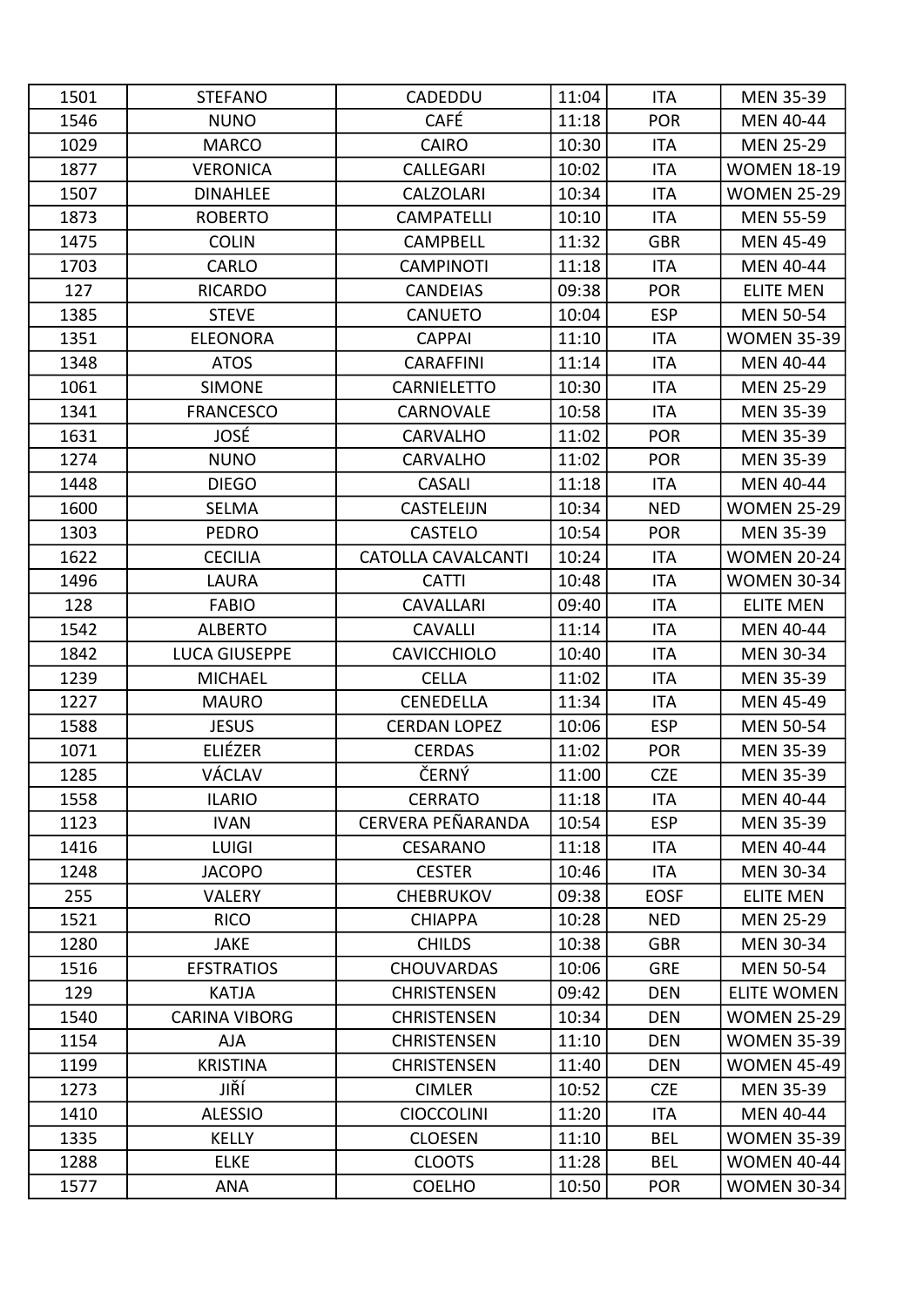| 1574 | ALESSANDRO             | <b>COLETTA</b>      | 10:52 | <b>ITA</b> | <b>MEN 35-39</b>   |
|------|------------------------|---------------------|-------|------------|--------------------|
| 1270 | <b>MADALIN</b>         | <b>COLEZEA</b>      | 10:28 | <b>ROU</b> | <b>MEN 25-29</b>   |
| 130  | <b>YOHAN</b>           | <b>COLLAUD</b>      | 09:34 | SUI        | <b>ELITE MEN</b>   |
| 131  | <b>STEFANO</b>         | <b>COLOMBO</b>      | 09:34 | <b>ITA</b> | <b>ELITE MEN</b>   |
| 1222 | <b>TJEERD</b>          | COMMANDEUR          | 11:00 | <b>NED</b> | <b>MEN 35-39</b>   |
| 1036 | <b>JEAN-LUC</b>        | <b>CONVERS</b>      | 10:12 | <b>FRA</b> | <b>MEN 60+</b>     |
| 1598 | <b>ALESSIA</b>         | <b>CORRADO</b>      | 10:36 | <b>ITA</b> | <b>WOMEN 25-29</b> |
| 1232 | <b>JESSICA</b>         | <b>CORRAIN</b>      | 10:34 | <b>ITA</b> | <b>WOMEN 25-29</b> |
| 1286 | <b>ASIER</b>           | <b>CORRAL SOTO</b>  | 10:30 | <b>ESP</b> | <b>MEN 25-29</b>   |
| 1642 | <b>NUNO</b>            | <b>CORREIA</b>      | 11:38 | <b>POR</b> | <b>MEN 45-49</b>   |
| 1424 | <b>CARLOS</b>          | <b>COSTA</b>        | 10:28 | <b>POR</b> | <b>MEN 25-29</b>   |
| 1837 | <b>ELISA</b>           | <b>COSTAGLI</b>     | 10:48 | <b>ITA</b> | <b>WOMEN 30-34</b> |
| 1060 | <b>FILIPE</b>          | COUTO               | 10:28 | <b>POR</b> | <b>MEN 25-29</b>   |
| 1418 | <b>MADALINA</b>        | <b>CRAIVAN</b>      | 10:48 | <b>ROU</b> | <b>WOMEN 30-34</b> |
| 1344 | <b>GIUSEPPE FAUSTO</b> | <b>CRISTAUDO</b>    | 11:34 | <b>ITA</b> | <b>MEN 45-49</b>   |
| 1092 | <b>CLAIRE</b>          | <b>CROESE</b>       | 11:26 | <b>NED</b> | <b>WOMEN 40-44</b> |
| 1655 | <b>ELAINE</b>          | <b>CROSTHWAITE</b>  | 11:40 | <b>GBR</b> | <b>WOMEN 45-49</b> |
| 1591 | SEBASTIEN              | <b>CRUZ</b>         | 11:00 | <b>FRA</b> | <b>MEN 35-39</b>   |
| 1470 | <b>VILMOS</b>          | <b>CSASZAR</b>      | 11:04 | <b>HUN</b> | <b>MEN 35-39</b>   |
| 1661 | <b>HENRIK PÉTER</b>    | <b>CSORDÁS</b>      | 10:28 | <b>HUN</b> | <b>MEN 25-29</b>   |
| 1421 | <b>TOBIASZ</b>         | <b>CZACH</b>        | 10:40 | POL        | <b>MEN 30-34</b>   |
| 1363 | <b>MASSIMO</b>         | <b>DADDOVERI</b>    | 11:34 | <b>ITA</b> | <b>MEN 45-49</b>   |
| 1206 | <b>KOEN</b>            | <b>DAELEWYN</b>     | 11:38 | <b>BEL</b> | <b>MEN 45-49</b>   |
| 1298 | <b>MARCO</b>           | DALESSANDRO         | 10:38 | <b>ITA</b> | <b>MEN 30-34</b>   |
| 132  | <b>NIKOLAJ</b>         | <b>DAM</b>          | 09:30 | <b>DEN</b> | <b>ELITE MEN</b>   |
| 1724 | <b>MUNTEAN</b>         | <b>DANIEL PETRE</b> | 10:54 | <b>ROU</b> | <b>MEN 35-39</b>   |
| 133  | <b>MAŁGORZATA</b>      | DASZKIEWICZ         | 09:42 | <b>POL</b> | <b>ELITE WOMEN</b> |
| 1535 | <b>JONAS</b>           | <b>DE GEYTER</b>    | 10:32 | <b>BEL</b> | <b>MEN 25-29</b>   |
| 1281 | <b>BO</b>              | DE GROOT            | 10:24 | <b>NED</b> | <b>WOMEN 20-24</b> |
| 134  | <b>JESSE</b>           | DE HEER             | 09:30 | <b>NED</b> | <b>ELITE MEN</b>   |
| 1179 | <b>ERIK</b>            | DE HEER             | 10:10 | <b>NED</b> | <b>MEN 55-59</b>   |
| 1249 | <b>NOA</b>             | DE JONG             | 10:01 | <b>NED</b> | <b>MEN 18-19</b>   |
| 135  | <b>ISABEL</b>          | DE LA HOZ CAMIROAGA | 09:46 | <b>ESP</b> | <b>ELITE WOMEN</b> |
| 1721 | <b>GIULIO</b>          | DE LA VILLE         | 11:32 | <b>ITA</b> | <b>MEN 45-49</b>   |
| 1158 | <b>MASSIMO</b>         | DE LIETO            | 11:04 | <b>ITA</b> | <b>MEN 35-39</b>   |
| 1523 | <b>MARCO</b>           | DE LUCA             | 11:04 | ITA        | <b>MEN 35-39</b>   |
| 1644 | <b>MARCO</b>           | DE MATTEO           | 11:02 | ITA        | <b>MEN 35-39</b>   |
| 1142 | <b>GLENN</b>           | <b>DE PEUTER</b>    | 11:00 | <b>BEL</b> | <b>MEN 35-39</b>   |
| 1460 | <b>CRISTINA</b>        | DE SALVO            | 10:50 | ITA        | <b>WOMEN 30-34</b> |
| 1137 | <b>ARTURO</b>          | DE SIMONE           | 11:20 | ITA        | <b>MEN 40-44</b>   |
| 1759 | <b>FLORIAN</b>         | DE VRIES            | 11:06 | <b>NED</b> | <b>MEN 35-39</b>   |
| 1299 | <b>JAN-WIEBREN</b>     | DE VRIES            | 11:14 | <b>NED</b> | MEN 40-44          |
| 1524 | <b>VALENTINA</b>       | <b>DEAGOSTINI</b>   | 10:50 | <b>ITA</b> | <b>WOMEN 30-34</b> |
| 1605 | <b>STEFANO</b>         | <b>DEAVI</b>        | 10:40 | ITA        | <b>MEN 30-34</b>   |
| 136  | <b>THIBAULT</b>        | <b>DEBUSSCHERE</b>  | 09:30 | <b>BEL</b> | <b>ELITE MEN</b>   |
| 1449 | SEMI                   | <b>DEDIEU</b>       | 10:54 | <b>BEL</b> | <b>MEN 35-39</b>   |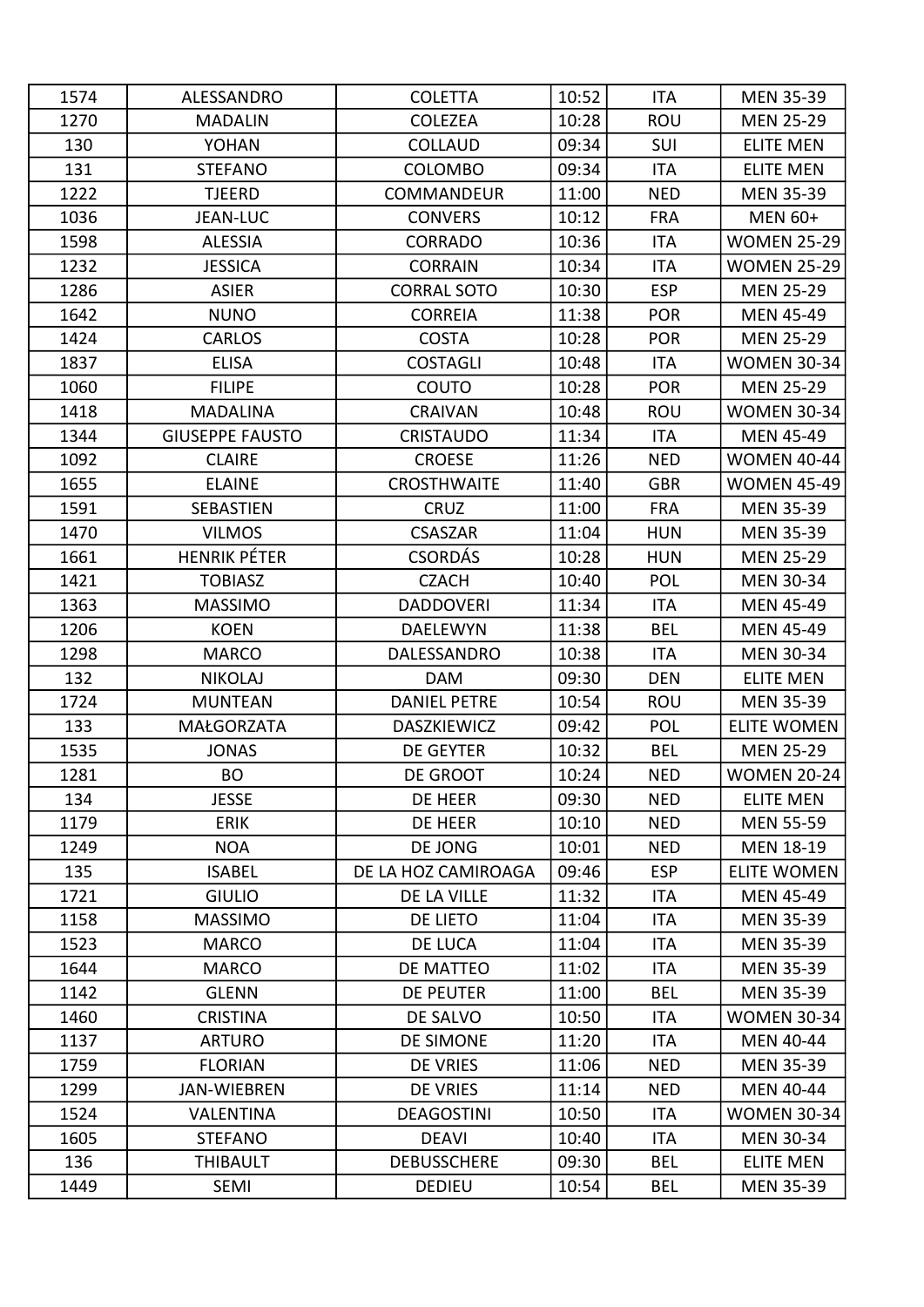| 257  | <b>IVAN</b>         | <b>DEGTIAREV</b>       | 09:32 | <b>EOSF</b> | <b>ELITE MEN</b>   |
|------|---------------------|------------------------|-------|-------------|--------------------|
| 1804 | <b>ARMANDO</b>      | <b>DENTALE</b>         | 10:42 | <b>ITA</b>  | <b>MEN 30-34</b>   |
| 137  | RAFFAELE            | <b>DEPEDRI</b>         | 09:32 | <b>ITA</b>  | <b>ELITE MEN</b>   |
| 1027 | <b>JOHANNA</b>      | <b>DERMER</b>          | 11:26 | <b>SWE</b>  | <b>WOMEN 40-44</b> |
| 138  | <b>MAUD</b>         | <b>DESOUTER</b>        | 09:46 | <b>BEL</b>  | <b>ELITE WOMEN</b> |
| 1048 | GÉRARD              | <b>DEVILLIER</b>       | 10:10 | <b>FRA</b>  | <b>MEN 55-59</b>   |
| 1319 | <b>EVE</b>          | <b>DEWAELE</b>         | 11:28 | <b>BEL</b>  | <b>WOMEN 40-44</b> |
| 1617 | <b>BRAM</b>         | <b>DHAENENS</b>        | 11:00 | <b>BEL</b>  | <b>MEN 35-39</b>   |
| 1772 | <b>WALTER</b>       | DI CARLO               | 11:32 | <b>ITA</b>  | <b>MEN 45-49</b>   |
| 1522 | <b>MANUEL</b>       | DI DATO                | 10:58 | <b>ITA</b>  | <b>MEN 35-39</b>   |
| 1585 | <b>MATTEO</b>       | DI DONATO              | 10:38 | <b>FRA</b>  | MEN 30-34          |
| 139  | <b>CLAUDIA</b>      | <b>DI GREGORIO</b>     | 09:44 | <b>ITA</b>  | <b>ELITE WOMEN</b> |
| 1571 | <b>VALERIA</b>      | <b>DI GREGORIO</b>     | 10:34 | <b>ITA</b>  | <b>WOMEN 25-29</b> |
| 1505 | <b>FRANCESCO</b>    | DI MAURO               | 10:20 | <b>ITA</b>  | <b>MEN 20-24</b>   |
| 1878 | <b>ION</b>          | <b>DIANU</b>           | 10:58 | <b>ITA</b>  | <b>MEN 35-39</b>   |
| 140  | <b>EDUARDO</b>      | DÍAZ DOMÍNGUEZ         | 09:38 | <b>ESP</b>  | <b>ELITE MEN</b>   |
| 141  | <b>ATTMEIXIM</b>    | DÍAZ FEBLES            | 09:34 | <b>ESP</b>  | <b>ELITE MEN</b>   |
| 1148 | <b>MARK</b>         | <b>DICKSON</b>         | 11:30 | <b>GBR</b>  | <b>MEN 45-49</b>   |
| 1539 | <b>LUDOVIC</b>      | <b>DIDIER</b>          | 10:32 | <b>FRA</b>  | <b>MEN 25-29</b>   |
| 1310 | <b>JAN-PHILIP</b>   | <b>DIECKMANN</b>       | 10:38 | <b>GER</b>  | <b>MEN 30-34</b>   |
| 1253 | <b>ANDREAS</b>      | <b>DIETRICH</b>        | 10:10 | <b>AUT</b>  | <b>MEN 55-59</b>   |
| 1268 | <b>SVEN</b>         | <b>DIETRICH</b>        | 10:46 | <b>GER</b>  | <b>MEN 30-34</b>   |
| 1382 | <b>DOOITZE</b>      | <b>DIJKSTRA</b>        | 11:24 | <b>NED</b>  | <b>MEN 40-44</b>   |
| 1119 | <b>BART</b>         | <b>DINKELMAN</b>       | 10:12 | <b>NED</b>  | <b>MEN 60+</b>     |
| 1307 | <b>STEPHANE</b>     | <b>DION</b>            | 11:24 | <b>BEL</b>  | <b>MEN 40-44</b>   |
| 1578 | <b>MICHELE</b>      | D'IORIO                | 11:24 | <b>ITA</b>  | MEN 40-44          |
| 1402 | <b>KERSTIN</b>      | <b>DITTMANN</b>        | 11:28 | <b>GER</b>  | <b>WOMEN 40-44</b> |
| 1491 | <b>THOMAS</b>       | <b>DITTMANN OERTEL</b> | 11:14 | <b>DEN</b>  | <b>MEN 40-44</b>   |
| 1657 | LAURENT             | <b>DOBIGNARD</b>       | 11:20 | <b>FRA</b>  | MEN 40-44          |
| 1764 | <b>SOFIA</b>        | <b>DONVITO</b>         | 10:24 | ITA         | <b>WOMEN 20-24</b> |
| 1463 | <b>RONNY</b>        | DORAUSCH-SEYFARTH      | 11:18 | <b>GER</b>  | <b>MEN 40-44</b>   |
| 247  | <b>PETR</b>         | <b>DORŇÁK</b>          | 09:34 | <b>CZE</b>  | <b>ELITE MEN</b>   |
| 1511 | <b>DIMITRY</b>      | <b>DOTRIMONT</b>       | 10:38 | <b>BEL</b>  | <b>MEN 30-34</b>   |
| 1160 | <b>MILAN</b>        | <b>DOUBEK</b>          | 11:00 | <b>CZE</b>  | <b>MEN 35-39</b>   |
| 1316 | LUKÁŠ               | <b>DRÁBEK</b>          | 10:28 | <b>CZE</b>  | <b>MEN 25-29</b>   |
| 142  | <b>JONAS</b>        | <b>DRESCHER</b>        | 09:32 | <b>DEN</b>  | <b>ELITE MEN</b>   |
| 1250 | <b>BENJAMIN</b>     | <b>DRUET</b>           | 11:14 | <b>FRA</b>  | <b>MEN 40-44</b>   |
| 1869 | <b>MARCIN</b>       | <b>DRZEWIECKI</b>      | 11:02 | <b>POL</b>  | <b>MEN 35-39</b>   |
| 1163 | <b>NICOLAS</b>      | <b>DUCOUROY</b>        | 10:04 | <b>FRA</b>  | <b>MEN 50-54</b>   |
| 1868 | <b>GEOFFREY</b>     | <b>DUMONT</b>          | 10:54 | <b>BEL</b>  | <b>MEN 35-39</b>   |
| 1859 | <b>CÉDRIC</b>       | <b>DUMOULIN</b>        | 10:28 | <b>BEL</b>  | <b>MEN 25-29</b>   |
| 1081 | <b>JEAN-CHARLES</b> | <b>DUPUIS</b>          | 10:46 | <b>FRA</b>  | <b>MEN 30-34</b>   |
| 1131 | <b>ANDREW</b>       | <b>DURRANCE</b>        | 10:10 | <b>GBR</b>  | <b>MEN 55-59</b>   |
| 1599 | <b>YVES</b>         | EBERHARDT              | 11:22 | <b>GER</b>  | <b>MEN 40-44</b>   |
| 1084 | <b>CLIVE</b>        | <b>EDWARDS</b>         | 11:30 | <b>AUT</b>  | <b>MEN 45-49</b>   |
| 1866 | <b>SIMON</b>        | <b>EGELIUS</b>         | 11:24 | <b>SWE</b>  | MEN 40-44          |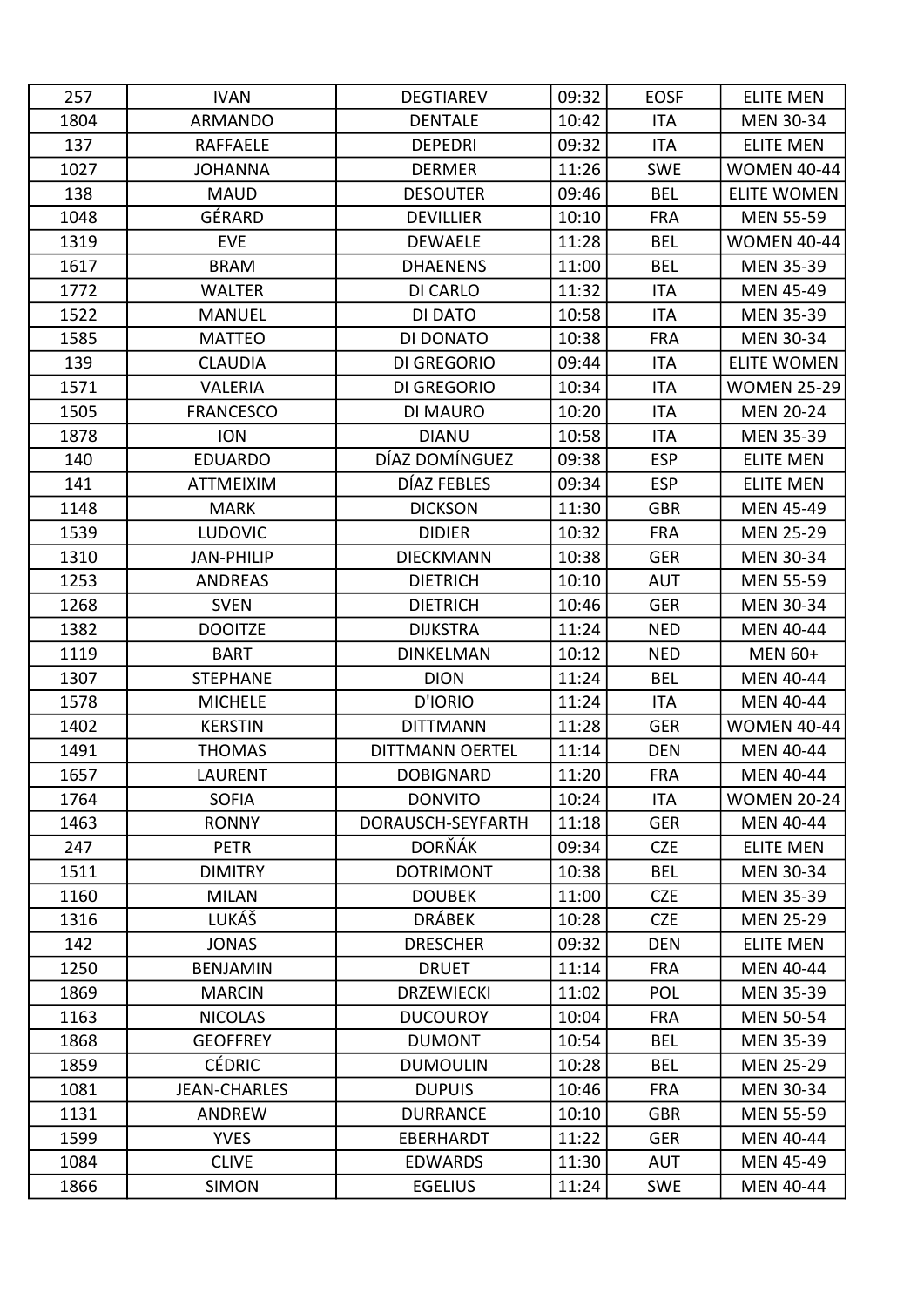| 1373 | JÖRG             | <b>EISSMANN</b>         | 10:04 | <b>GER</b>  | <b>MEN 50-54</b>   |
|------|------------------|-------------------------|-------|-------------|--------------------|
| 1565 | <b>KALLE</b>     | <b>EKELUND</b>          | 10:38 | <b>SWE</b>  | <b>MEN 30-34</b>   |
| 1538 | <b>HELEWISE</b>  | <b>ELFFERICH</b>        | 10:14 | <b>NED</b>  | <b>WOMEN 50-54</b> |
| 1497 | <b>PAOLO</b>     | <b>ELSI</b>             | 11:34 | <b>ITA</b>  | <b>MEN 45-49</b>   |
| 1129 | RAPHAEL          | <b>ENDEJANN</b>         | 10:38 | <b>GER</b>  | <b>MEN 30-34</b>   |
| 1403 | <b>CSABA</b>     | <b>ENDRÉSZ</b>          | 11:14 | <b>HUN</b>  | <b>MEN 40-44</b>   |
| 1013 | <b>SIMON</b>     | <b>ENGLERT</b>          | 11:00 | <b>GER</b>  | <b>MEN 35-39</b>   |
| 143  | <b>ELIAS</b>     | <b>ERDTMAN</b>          | 09:32 | <b>SWE</b>  | <b>ELITE MEN</b>   |
| 1368 | <b>JOHANNA</b>   | <b>ERIKSSON</b>         | 11:08 | <b>SWE</b>  | <b>WOMEN 35-39</b> |
| 254  | <b>EDUARDO</b>   | <b>ESTEBAN GARCIA</b>   | 09:36 | <b>ESP</b>  | <b>ELITE MEN</b>   |
| 1719 | <b>JAVIER</b>    | <b>ESTEBAN RAMIREZ</b>  | 10:46 | <b>ESP</b>  | <b>MEN 30-34</b>   |
| 1017 | <b>JULIEN</b>    | <b>ESTIVAL</b>          | 11:22 | <b>FRA</b>  | <b>MEN 40-44</b>   |
| 144  | <b>ULRIKKE</b>   | <b>EVENSEN</b>          | 09:42 | <b>DEN</b>  | <b>ELITE WOMEN</b> |
| 145  | <b>MARCEL</b>    | <b>FABIAN</b>           | 09:32 | <b>POL</b>  | <b>ELITE MEN</b>   |
| 1736 | RÉMI             | FABREGUE                | 10:54 | <b>FRA</b>  | <b>MEN 35-39</b>   |
| 1742 | $P-O$            | <b>FAGERSTRÖM</b>       | 11:12 | <b>SWE</b>  | <b>MEN 40-44</b>   |
| 1638 | <b>THOMAS</b>    | <b>FALK</b>             | 11:18 | <b>DEN</b>  | <b>MEN 40-44</b>   |
| 1076 | <b>MARCO</b>     | <b>FARINELLA</b>        | 10:44 | <b>ITA</b>  | <b>MEN 30-34</b>   |
| 1393 | <b>DEYAN</b>     | <b>FARRUGIA</b>         | 10:26 | <b>MLT</b>  | <b>MEN 25-29</b>   |
| 1044 | LASSE            | <b>FAURBY</b>           | 11:14 | <b>DEN</b>  | <b>MEN 40-44</b>   |
| 1667 | JENNY            | <b>FELLDIN</b>          | 10:34 | <b>SWE</b>  | <b>WOMEN 25-29</b> |
| 1547 | <b>MIGUEL</b>    | <b>FERNANDES</b>        | 11:34 | <b>POR</b>  | <b>MEN 45-49</b>   |
| 1381 | <b>LEONARDO</b>  | <b>FERRARI</b>          | 10:10 | <b>ITA</b>  | <b>MEN 55-59</b>   |
| 1684 | <b>MARTA</b>     | <b>FERREIRA</b>         | 10:48 | <b>POR</b>  | <b>WOMEN 30-34</b> |
| 1411 | <b>LOUISE</b>    | <b>FERRIMAN</b>         | 11:26 | <b>GBR</b>  | <b>WOMEN 40-44</b> |
| 1595 | <b>ANDREA</b>    | <b>FERRO</b>            | 10:46 | <b>ITA</b>  | MEN 30-34          |
| 1492 | <b>MARCO</b>     | <b>FERRO</b>            | 11:04 | <b>ITA</b>  | <b>MEN 35-39</b>   |
| 1457 | <b>ILLIA</b>     | <b>FIODARAU</b>         | 10:28 | <b>EOSF</b> | <b>MEN 25-29</b>   |
| 1237 | <b>ANTONIO</b>   | <b>FIORE</b>            | 11:02 | <b>ITA</b>  | <b>MEN 35-39</b>   |
| 1464 | <b>OLIVER</b>    | <b>FISCHER</b>          | 10:40 | <b>GER</b>  | <b>MEN 30-34</b>   |
| 1674 | ALESSANDRO       | <b>FOIS</b>             | 10:28 | <b>ITA</b>  | <b>MEN 25-29</b>   |
| 1531 | <b>ALEX</b>      | <b>FOIS</b>             | 11:24 | ITA         | MEN 40-44          |
| 1008 | <b>DENNIS</b>    | <b>FOLDAGER</b>         | 11:06 | <b>DEN</b>  | <b>MEN 35-39</b>   |
| 1880 | NADEZHDA         | <b>FOMINA</b>           | 10:36 | <b>EOSF</b> | <b>WOMEN 25-29</b> |
| 1525 | <b>MARC</b>      | <b>FORLONI</b>          | 10:20 | <b>ITA</b>  | <b>MEN 20-24</b>   |
| 1733 | <b>PIOTR</b>     | <b>FORMELA</b>          | 10:52 | POL         | <b>MEN 35-39</b>   |
| 146  | <b>SARA</b>      | <b>FORSSTRÖM</b>        | 09:42 | <b>SWE</b>  | <b>ELITE WOMEN</b> |
| 147  | <b>EMMA</b>      | <b>FRICK</b>            | 09:44 | <b>SWE</b>  | <b>ELITE WOMEN</b> |
| 1656 | <b>JOHN</b>      | <b>FRUTOS DEL BARCO</b> | 11:20 | <b>ESP</b>  | MEN 40-44          |
| 1156 | <b>FRANCESCA</b> | <b>FUSAR-POLI</b>       | 11:10 | ITA         | <b>WOMEN 35-39</b> |
| 1779 | <b>FABIO</b>     | <b>FUSI</b>             | 11:20 | ITA         | <b>MEN 40-44</b>   |
| 1220 | <b>CLAUS</b>     | GABELGAARD              | 11:12 | <b>DEN</b>  | <b>MEN 40-44</b>   |
| 1219 | <b>TANJA</b>     | GABELGAARD              | 11:26 | <b>DEN</b>  | <b>WOMEN 40-44</b> |
| 1040 | <b>DAMIAN</b>    | <b>GACH</b>             | 10:28 | <b>POL</b>  | <b>MEN 25-29</b>   |
| 1749 | <b>DENIS</b>     | <b>GACICHA</b>          | 11:00 | LTU         | <b>MEN 35-39</b>   |
| 1374 | <b>DANIEL</b>    | <b>GAIDIS</b>           | 10:38 | LTU         | <b>MEN 30-34</b>   |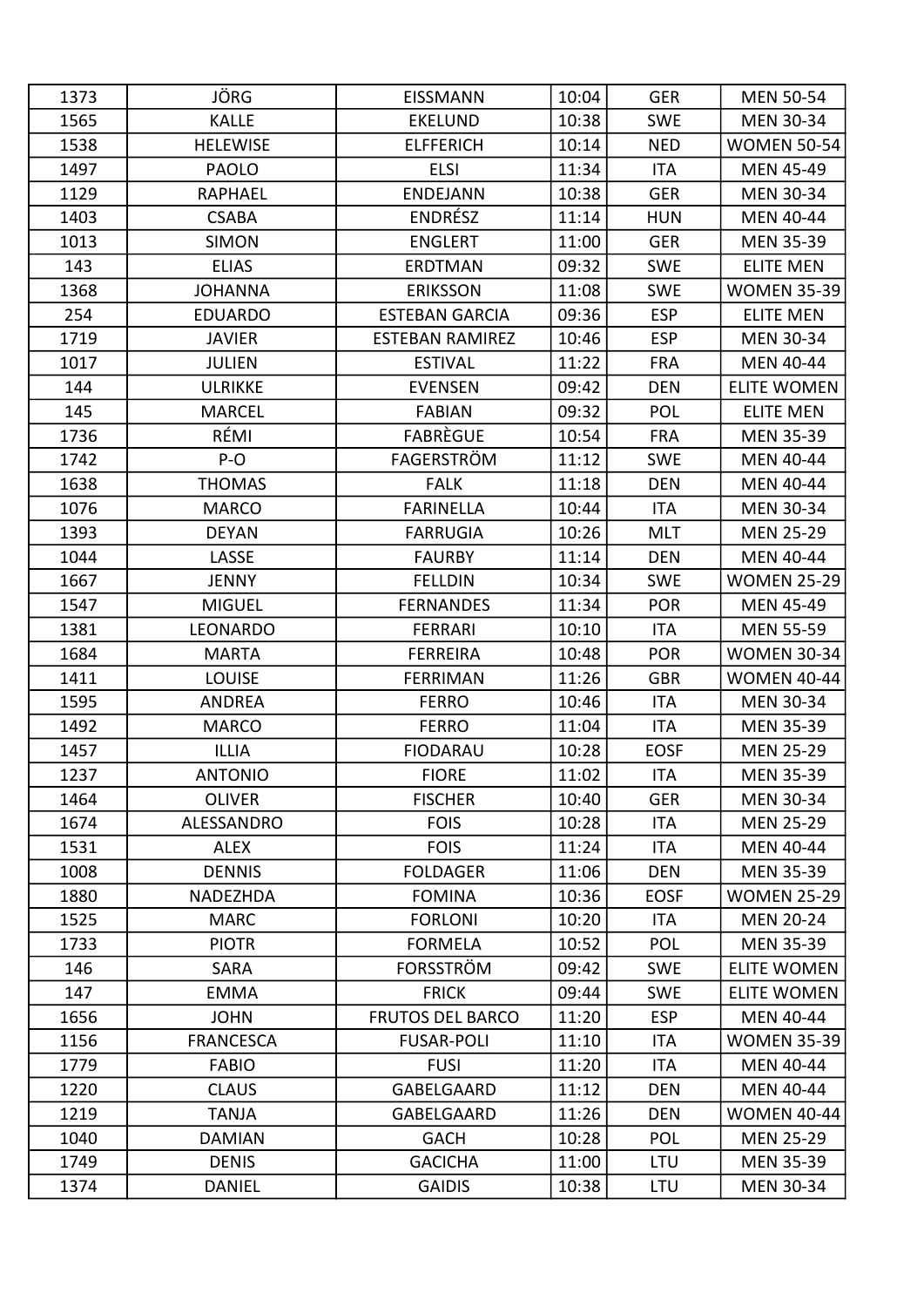| 1088 | SÉBASTIEN           | <b>GALDEANO</b>         | 11:06 | <b>FRA</b> | <b>MEN 35-39</b>   |
|------|---------------------|-------------------------|-------|------------|--------------------|
| 1818 | <b>KAMIL</b>        | <b>GAŁDYN</b>           | 10:20 | POL        | <b>MEN 20-24</b>   |
| 1825 | <b>LUCA</b>         | <b>GALLESI</b>          | 11:12 | <b>ITA</b> | <b>MEN 40-44</b>   |
| 1361 | <b>DARIO</b>        | <b>GALLI</b>            | 11:30 | <b>ITA</b> | <b>MEN 45-49</b>   |
| 1207 | PAOLO               | <b>GAMBIOLI</b>         | 10:40 | <b>ITA</b> | <b>MEN 30-34</b>   |
| 1652 | <b>SATHYA</b>       | <b>GANGALE</b>          | 10:30 | <b>ITA</b> | <b>MEN 25-29</b>   |
| 1799 | <b>EMMANOUIL</b>    | <b>GANOTAKIS</b>        | 10:44 | <b>GRE</b> | MEN 30-34          |
| 1857 | <b>FABIO</b>        | <b>GARBIN</b>           | 11:32 | <b>ITA</b> | <b>MEN 45-49</b>   |
| 1354 | <b>ASIER</b>        | <b>GARCÍA ÁVAREZ</b>    | 10:28 | <b>ESP</b> | <b>MEN 25-29</b>   |
| 1865 | <b>ELENA</b>        | <b>GARCÍA ESCRIBANO</b> | 11:10 | <b>ESP</b> | <b>WOMEN 35-39</b> |
| 149  | <b>RUBEN</b>        | <b>GARCIA GOMEZ</b>     | 09:32 | <b>ESP</b> | <b>ELITE MEN</b>   |
| 148  | <b>DANI</b>         | GARCÍA GÓMEZ            | 09:32 | <b>ESP</b> | <b>ELITE MEN</b>   |
| 1309 | <b>SERGIO</b>       | <b>GARCIA GONZALEZ</b>  | 10:06 | <b>ESP</b> | <b>MEN 50-54</b>   |
| 1121 | IGNACIO (NACHO)     | <b>GARCIA MARTINEZ</b>  | 10:54 | <b>ESP</b> | <b>MEN 35-39</b>   |
| 1333 | <b>JOSE LUIS</b>    | <b>GARCIA RECIO</b>     | 10:06 | <b>ESP</b> | <b>MEN 50-54</b>   |
| 150  | <b>ADAY LUIS</b>    | <b>GARCÍA SANTANA</b>   | 09:38 | <b>ESP</b> | <b>ELITE MEN</b>   |
| 151  | <b>ANOUK</b>        | <b>GARNIER</b>          | 09:42 | <b>FRA</b> | <b>ELITE WOMEN</b> |
| 1612 | <b>ANITA</b>        | <b>GARNUSZEK</b>        | 10:50 | POL        | <b>WOMEN 30-34</b> |
| 1165 | <b>DAVIDE</b>       | <b>GATTUSO</b>          | 10:26 | <b>ITA</b> | <b>MEN 25-29</b>   |
| 1704 | <b>KRZYSZTOF</b>    | <b>GAWIN</b>            | 11:22 | POL        | <b>MEN 40-44</b>   |
| 1716 | <b>MATEUSZ</b>      | <b>GAWOR</b>            | 10:22 | POL        | <b>MEN 20-24</b>   |
| 1234 | <b>MARCIN</b>       | <b>GAWRON</b>           | 10:40 | <b>POL</b> | <b>MEN 30-34</b>   |
| 1566 | <b>GRZEGORZ</b>     | <b>GEBUSIA</b>          | 10:38 | POL        | <b>MEN 30-34</b>   |
| 1453 | <b>VALERIJUS</b>    | <b>GEDIMINAS</b>        | 10:46 | LTU        | <b>MEN 30-34</b>   |
| 1116 | <b>MARCUS</b>       | <b>GELOTTE</b>          | 10:26 | <b>SWE</b> | <b>MEN 25-29</b>   |
| 1459 | <b>ANTANAS</b>      | <b>GEMBUTAS</b>         | 10:38 | LTU        | <b>MEN 30-34</b>   |
| 1748 | ALESSANDRO          | <b>GEMELLI</b>          | 10:06 | <b>ITA</b> | <b>MEN 50-54</b>   |
| 1515 | <b>VLANTISLAV</b>   | <b>GEORGIOU</b>         | 11:14 | <b>GRE</b> | <b>MEN 40-44</b>   |
| 1751 | <b>TIRCS</b>        | <b>GERGELY</b>          | 10:54 | <b>HUN</b> | <b>MEN 35-39</b>   |
| 1408 | <b>GIAMMARCO</b>    | <b>GERMANO</b>          | 10:44 | ITA        | <b>MEN 30-34</b>   |
| 1122 | <b>SERGEJ</b>       | <b>GESSLER</b>          | 11:00 | <b>GER</b> | <b>MEN 35-39</b>   |
| 1753 | <b>TWAN</b>         | <b>GEVEN</b>            | 10:01 | <b>NED</b> | MEN 18-19          |
| 1590 | <b>MASSIMO</b>      | <b>GIACONE</b>          | 11:02 | <b>ITA</b> | <b>MEN 35-39</b>   |
| 1124 | <b>SILVIA</b>       | <b>GIANAZZA</b>         | 11:40 | <b>ITA</b> | <b>WOMEN 45-49</b> |
| 1471 | <b>VINCENZO</b>     | <b>GIANNANDREA</b>      | 10:06 | ITA        | <b>MEN 50-54</b>   |
| 1318 | <b>FERNANDO</b>     | <b>GIMÉNEZ MARTÍNEZ</b> | 11:02 | <b>ESP</b> | <b>MEN 35-39</b>   |
| 1244 | <b>MIGUEL ANGEL</b> | <b>GIMENO CARRASCO</b>  | 11:22 | <b>ESP</b> | <b>MEN 40-44</b>   |
| 1255 | <b>CARLOS</b>       | <b>GIMENO RUBIO</b>     | 10:40 | <b>ESP</b> | <b>MEN 30-34</b>   |
| 1814 | <b>LOÏC</b>         | <b>GINON</b>            | 10:46 | <b>FRA</b> | <b>MEN 30-34</b>   |
| 1510 | PASQUALE            | <b>GIORDANO</b>         | 10:10 | ITA        | <b>MEN 55-59</b>   |
| 1434 | <b>FEDERICO</b>     | <b>GIRAUDO</b>          | 11:36 | ITA        | <b>MEN 45-49</b>   |
| 152  | <b>MAURANE</b>      | <b>GOBERT</b>           | 09:42 | <b>FRA</b> | <b>ELITE WOMEN</b> |
| 1440 | <b>KEVIN</b>        | <b>GOEYVAERTS</b>       | 11:20 | <b>BEL</b> | MEN 40-44          |
| 1796 | ANNELEEN            | <b>GOFFIN</b>           | 11:10 | <b>BEL</b> | <b>WOMEN 35-39</b> |
| 155  | <b>KONRAD</b>       | <b>GOŁĘBIOWSKI</b>      | 09:36 | <b>POL</b> | <b>ELITE MEN</b>   |
| 153  | <b>DASOS</b>        | <b>GONNELLA</b>         | 09:32 | <b>GBR</b> | <b>ELITE MEN</b>   |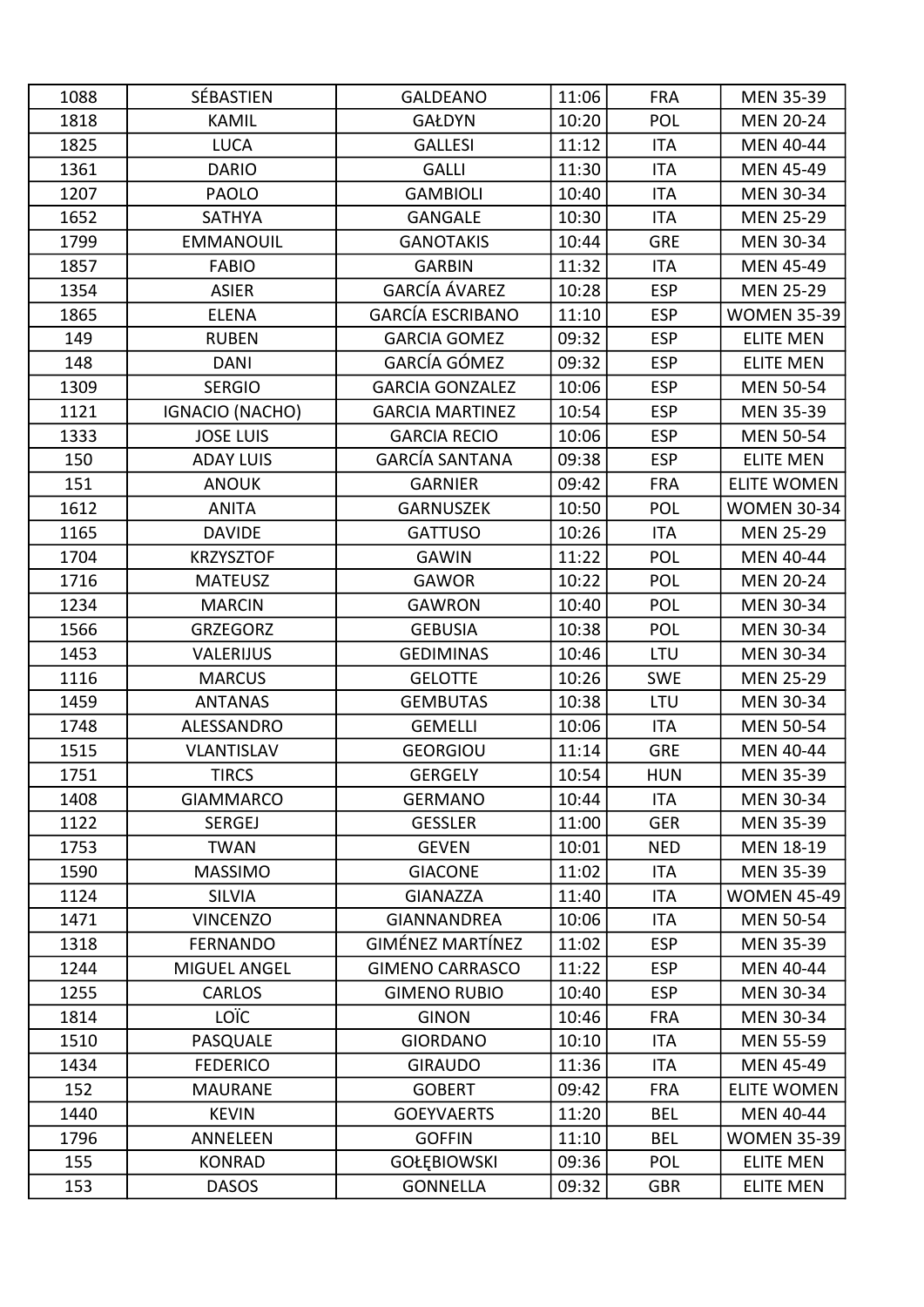| 1823 | <b>RUBÉN</b>     | GONZÁLEZ GÓMEZ        | 10:54 | <b>ESP</b>  | <b>MEN 35-39</b>   |
|------|------------------|-----------------------|-------|-------------|--------------------|
| 154  | <b>LORENA</b>    | <b>GONZALEZ MIRA</b>  | 09:46 | <b>ESP</b>  | <b>ELITE WOMEN</b> |
| 1871 | <b>CHRISTIAN</b> | GÖSTA                 | 11:06 | <b>DEN</b>  | <b>MEN 35-39</b>   |
| 1047 | <b>JAROSLAW</b>  | <b>GRABNY</b>         | 11:32 | POL         | <b>MEN 45-49</b>   |
| 1016 | <b>STEFANO</b>   | <b>GRASSI</b>         | 10:06 | <b>ITA</b>  | <b>MEN 50-54</b>   |
| 1849 | <b>OLIVER</b>    | <b>GRAUEN</b>         | 10:00 | <b>EST</b>  | MEN 16-17          |
| 1850 | <b>PETERI</b>    | <b>GRAUEN</b>         | 11:36 | <b>EST</b>  | <b>MEN 45-49</b>   |
| 1862 | <b>MATTHIAS</b>  | <b>GRAUTE</b>         | 11:00 | <b>GER</b>  | <b>MEN 35-39</b>   |
| 1623 | <b>KIRSTY</b>    | <b>GREEN</b>          | 10:48 | <b>GBR</b>  | <b>WOMEN 30-34</b> |
| 1012 | <b>DAVID</b>     | <b>GRENET</b>         | 11:30 | <b>FRA</b>  | <b>MEN 45-49</b>   |
| 1320 | <b>TADAS</b>     | <b>GRIMALIS</b>       | 10:40 | LTU         | MEN 30-34          |
| 1732 | <b>SOPHIA</b>    | <b>GRIMM</b>          | 10:24 | <b>GER</b>  | <b>WOMEN 20-24</b> |
| 1537 | <b>DENNIS</b>    | <b>GROEN</b>          | 10:28 | <b>NED</b>  | <b>MEN 25-29</b>   |
| 1534 | TIM              | <b>GRUBER</b>         | 10:40 | <b>GER</b>  | <b>MEN 30-34</b>   |
| 1514 | <b>VALERIO</b>   | <b>GUERNIERI</b>      | 10:56 | <b>ITA</b>  | <b>MEN 35-39</b>   |
| 1500 | <b>GIOELE</b>    | <b>GUIDI</b>          | 10:26 | <b>ITA</b>  | <b>MEN 25-29</b>   |
| 1302 | <b>THOMAS</b>    | <b>GUILLAUMIN</b>     | 10:44 | <b>FRA</b>  | <b>MEN 30-34</b>   |
| 1276 | <b>ASIER</b>     | <b>GURREA ECEIZA</b>  | 10:01 | <b>ESP</b>  | <b>MEN 18-19</b>   |
| 1068 | <b>PATRICK</b>   | <b>GUTH</b>           | 10:44 | <b>GER</b>  | <b>MEN 30-34</b>   |
| 1875 | ALESSANDRO       | <b>GUZZETTI</b>       | 10:30 | <b>ITA</b>  | <b>MEN 25-29</b>   |
| 156  | MÁTÉ             | <b>GYÖMREI</b>        | 09:38 | <b>HUN</b>  | <b>ELITE MEN</b>   |
| 1430 | <b>PATRICK</b>   | <b>HAENSEL</b>        | 10:46 | <b>GER</b>  | <b>MEN 30-34</b>   |
| 1240 | <b>MARKUS</b>    | <b>HAEUSLER</b>       | 11:14 | <b>GER</b>  | <b>MEN 40-44</b>   |
| 1774 | <b>JONNA</b>     | HAGSTRÖM              | 10:34 | <b>FIN</b>  | <b>WOMEN 25-29</b> |
| 1422 | <b>MICHAL</b>    | <b>HAJEWSKI</b>       | 11:36 | POL         | <b>MEN 45-49</b>   |
| 1722 | <b>MAREN</b>     | <b>HAMANN</b>         | 11:08 | <b>GER</b>  | <b>WOMEN 35-39</b> |
| 1487 | <b>NIKOLAI</b>   | <b>HANDLE JENSEN</b>  | 10:52 | <b>NOR</b>  | <b>MEN 35-39</b>   |
| 157  | <b>ANDREAS</b>   | <b>HANSEN</b>         | 09:36 | <b>DEN</b>  | <b>ELITE MEN</b>   |
| 1785 | NATANIEL         | <b>HANSEN</b>         | 10:28 | <b>NOR</b>  | <b>MEN 25-29</b>   |
| 1167 | <b>BIRGITTE</b>  | <b>HANSEN</b>         | 11:28 | <b>DEN</b>  | <b>WOMEN 40-44</b> |
| 1809 | <b>CASPER</b>    | <b>HANSSON</b>        | 10:01 | <b>SWE</b>  | MEN 18-19          |
| 1297 | <b>RICKARD</b>   | <b>HANSSON</b>        | 11:18 | <b>SWE</b>  | <b>MEN 40-44</b>   |
| 245  | <b>IHAR</b>      | <b>HARBUNOU</b>       | 09:40 | <b>EOSF</b> | <b>ELITE MEN</b>   |
| 1282 | <b>ZAK</b>       | <b>HARPER</b>         | 10:40 | <b>GBR</b>  | <b>MEN 30-34</b>   |
| 1233 | <b>ROB</b>       | <b>HARTLEY</b>        | 10:54 | <b>GBR</b>  | <b>MEN 35-39</b>   |
| 1387 | <b>THERESE</b>   | <b>HATT</b>           | 10:48 | <b>FIN</b>  | <b>WOMEN 30-34</b> |
| 158  | <b>FRANK</b>     | <b>HAUSMANN</b>       | 09:34 | <b>GER</b>  | <b>ELITE MEN</b>   |
| 1394 | <b>ANDRÁS</b>    | <b>HAVLIK</b>         | 10:46 | <b>HUN</b>  | <b>MEN 30-34</b>   |
| 1513 | ALBA             | <b>HAYAS MOLINA</b>   | 10:36 | <b>ESP</b>  | <b>WOMEN 25-29</b> |
| 1660 | <b>DIRK</b>      | <b>HEBBERECHT</b>     | 10:04 | <b>BEL</b>  | <b>MEN 50-54</b>   |
| 1209 | <b>MAARTEN</b>   | <b>HEERKENS</b>       | 10:20 | <b>NED</b>  | <b>MEN 20-24</b>   |
| 1847 | <b>FLORIAN</b>   | <b>HEIDER</b>         | 11:04 | <b>GER</b>  | <b>MEN 35-39</b>   |
| 159  | <b>ANETTE</b>    | <b>HEIMLI JOKSTAD</b> | 09:42 | <b>NOR</b>  | <b>ELITE WOMEN</b> |
| 1581 | <b>MAKSIM</b>    | <b>HERASEVICH</b>     | 10:40 | <b>EOSF</b> | <b>MEN 30-34</b>   |
| 160  | LUDMILLA         | <b>HERTLE</b>         | 09:42 | <b>GER</b>  | <b>ELITE WOMEN</b> |
| 1669 | <b>ESTER</b>     | <b>HERVÁS ROMERO</b>  | 11:10 | <b>ESP</b>  | <b>WOMEN 35-39</b> |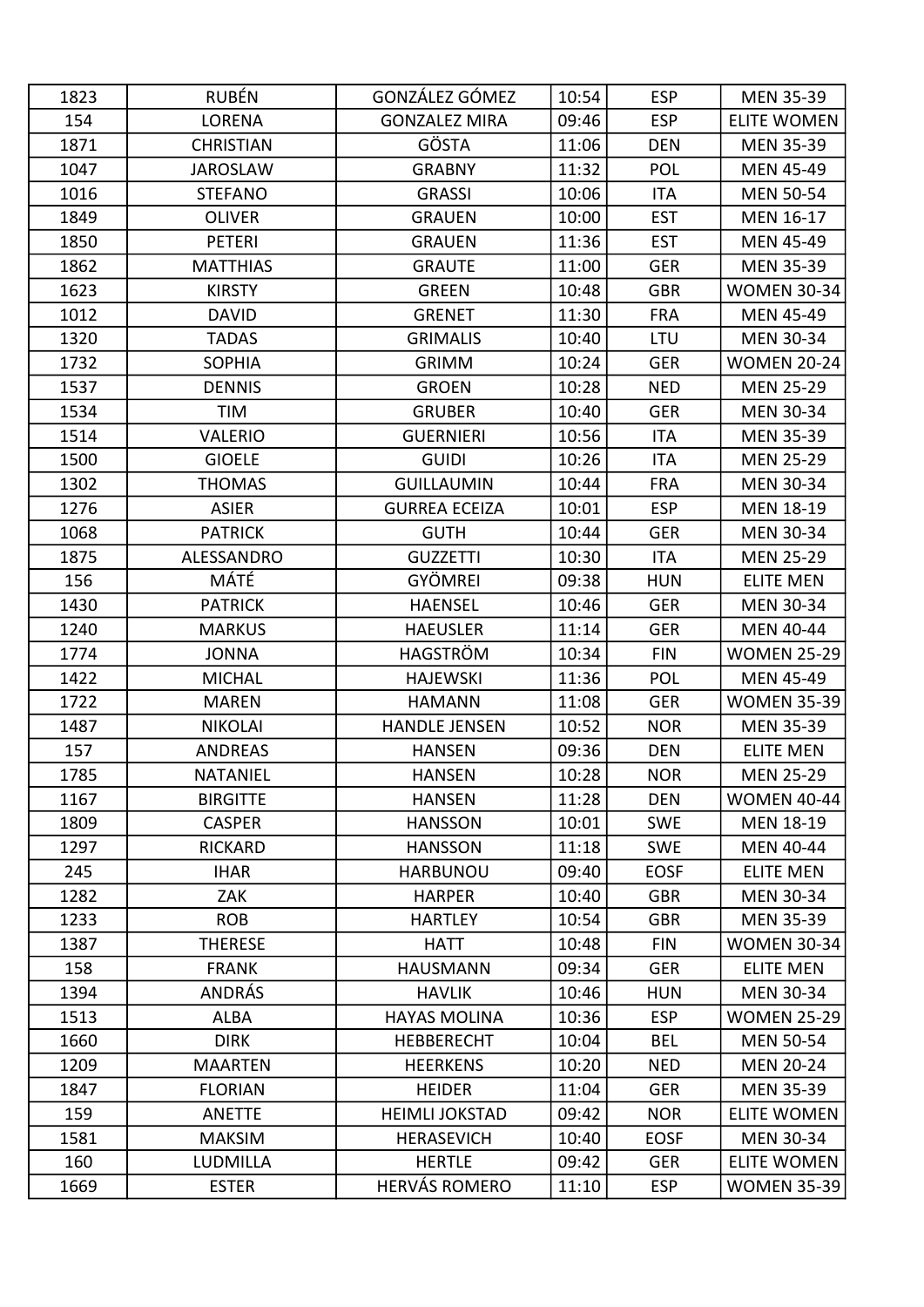| 1794      | <b>FREJA</b>      | <b>HEUCKENDORFF</b> | 10:24 | <b>DEN</b> | <b>WOMEN 20-24</b> |
|-----------|-------------------|---------------------|-------|------------|--------------------|
| 1678      | <b>MIKE</b>       | <b>HINTON</b>       | 11:14 | <b>GBR</b> | MEN 40-44          |
| 1115      | LAYLA             | <b>HIRST</b>        | 10:50 | <b>GBR</b> | <b>WOMEN 30-34</b> |
| 1798      | <b>TOMAS</b>      | <b>HNETILA</b>      | 11:38 | <b>CZE</b> | <b>MEN 45-49</b>   |
| 1423      | <b>DOMINIC</b>    | <b>HOBEN</b>        | 11:00 | <b>IRL</b> | <b>MEN 35-39</b>   |
| 1604      | <b>GAVIN</b>      | <b>HOGARTH</b>      | 10:52 | <b>GBR</b> | <b>MEN 35-39</b>   |
| 1484      | <b>ADRIEN</b>     | <b>HORWARD</b>      | 10:26 | <b>BEL</b> | <b>MEN 25-29</b>   |
| 248       | <b>PAVEL</b>      | <b>HRDINA</b>       | 09:36 | <b>CZE</b> | <b>ELITE MEN</b>   |
| 1649      | <b>ANDRÁS</b>     | HULLÁR              | 11:32 | <b>HUN</b> | <b>MEN 45-49</b>   |
| 1214      | <b>SASKIA</b>     | <b>HUNDHAMMER</b>   | 10:02 | <b>GER</b> | <b>WOMEN 18-19</b> |
| 119       | <b>ELTE</b>       | <b>HUPKES</b>       | 09:32 | <b>NED</b> | <b>ELITE MEN</b>   |
| 1468      | LUKÁŠ             | <b>HURT</b>         | 10:46 | <b>CZE</b> | <b>MEN 30-34</b>   |
| 253       | <b>RICHARD</b>    | <b>HYNEK</b>        | 09:34 | <b>CZE</b> | <b>ELITE MEN</b>   |
| 1195      | <b>RYAN</b>       | <b>IBBOTSON</b>     | 11:12 | <b>GBR</b> | <b>MEN 40-44</b>   |
| 1383      | <b>PIOTR</b>      | <b>IDCZAK</b>       | 10:54 | POL        | <b>MEN 35-39</b>   |
| 1483      | <b>TIMOTHY</b>    | <b>IDE</b>          | 11:04 | <b>BEL</b> | <b>MEN 35-39</b>   |
| 162       | SEBASTIAN         | <b>IFVERSEN</b>     | 09:32 | <b>DEN</b> | <b>ELITE MEN</b>   |
| 1687      | <b>CHARISSA</b>   | <b>IJZENDOORN</b>   | 11:10 | <b>NED</b> | <b>WOMEN 35-39</b> |
| 1705      | <b>DARIUSZ</b>    | <b>ILNICKI</b>      | 10:52 | POL        | <b>MEN 35-39</b>   |
| 1828      | <b>DONATO</b>     | <b>IOZZELLI</b>     | 10:06 | <b>ITA</b> | <b>MEN 50-54</b>   |
| 1461      | <b>SANTI</b>      | <b>IRRERA</b>       | 11:06 | <b>ITA</b> | <b>MEN 35-39</b>   |
| 1584      | <b>MONICA</b>     | <b>ISABELLO</b>     | 11:40 | <b>ITA</b> | <b>WOMEN 45-49</b> |
| 1668      | ALEKSANDRAS       | <b>IVANAUSKAS</b>   | 11:00 | <b>LTU</b> | <b>MEN 35-39</b>   |
| 1621      | <b>DONATAS</b>    | <b>IVANAUSKAS</b>   | 11:02 | LTU        | <b>MEN 35-39</b>   |
| 163       | <b>YESSICA</b>    | <b>IZQUIERDO</b>    | 09:44 | <b>ESP</b> | <b>ELITE WOMEN</b> |
| 164       | <b>PAWEŁ</b>      | JACIÓW              | 09:40 | POL        | <b>ELITE MEN</b>   |
| 165       | <b>JAKUB</b>      | <b>JAKOUBEK</b>     | 09:32 | <b>CZE</b> | <b>ELITE MEN</b>   |
| $\pmb{0}$ | <b>XHEVDET</b>    | <b>JAKOVA</b>       | 10:28 | <b>ALB</b> | <b>MEN 25-29</b>   |
| 1616      | <b>ROBERT</b>     | JANÁS               | 10:00 | <b>CZE</b> | MEN 16-17          |
| 1691      | <b>GRZEGORZ</b>   | <b>JANISZEWSKI</b>  | 10:10 | POL        | <b>MEN 55-59</b>   |
| 166       | <b>CORIEN</b>     | <b>JANSEN</b>       | 09:42 | <b>NED</b> | <b>ELITE WOMEN</b> |
| 1306      | <b>ROEL</b>       | <b>JANSEN</b>       | 10:04 | <b>NED</b> | <b>MEN 50-54</b>   |
| 1625      | <b>ROBERT</b>     | <b>JANSEN</b>       | 10:54 | <b>NED</b> | <b>MEN 35-39</b>   |
| 1259      | <b>THEO</b>       | <b>JANSEN</b>       | 10:54 | <b>NED</b> | <b>MEN 35-39</b>   |
| 1231      | <b>THOMAS</b>     | <b>JANSSON</b>      | 10:56 | <b>SWE</b> | <b>MEN 35-39</b>   |
| 1242      | <b>VICTORIA</b>   | <b>JANSSON</b>      | 11:40 | <b>SWE</b> | <b>WOMEN 45-49</b> |
| 167       | <b>RYTIS</b>      | <b>JANULAITIS</b>   | 09:36 | LTU        | <b>ELITE MEN</b>   |
| 1395      | <b>BARTOSZ</b>    | <b>JANUSZEWSKI</b>  | 10:38 | POL        | <b>MEN 30-34</b>   |
| 1611      | <b>RICHARD</b>    | <b>JARVIS</b>       | 10:06 | <b>GBR</b> | <b>MEN 50-54</b>   |
| 1740      | <b>MAYA FEIGH</b> | <b>JENSEN</b>       | 10:50 | <b>DEN</b> | <b>WOMEN 30-34</b> |
| 1783      | LADISLAVA         | <b>JERABKOVA</b>    | 10:36 | <b>CZE</b> | <b>WOMEN 25-29</b> |
| 1695      | SASA              | <b>JEVTIC</b>       | 11:00 | <b>SRB</b> | <b>MEN 35-39</b>   |
| 1295      | <b>EDUARDO</b>    | <b>JIMENEZ</b>      | 11:16 | <b>ESP</b> | <b>MEN 40-44</b>   |
| 1337      | <b>CAROLINA</b>   | <b>JOHANSSON</b>    | 11:26 | <b>SWE</b> | <b>WOMEN 40-44</b> |
| 1392      | NATASCHA KOCH     | <b>JOHNSEN</b>      | 10:50 | <b>DEN</b> | <b>WOMEN 30-34</b> |
| 1230      | <b>ROËL</b>       | <b>JOLES</b>        | 11:06 | <b>NED</b> | <b>MEN 35-39</b>   |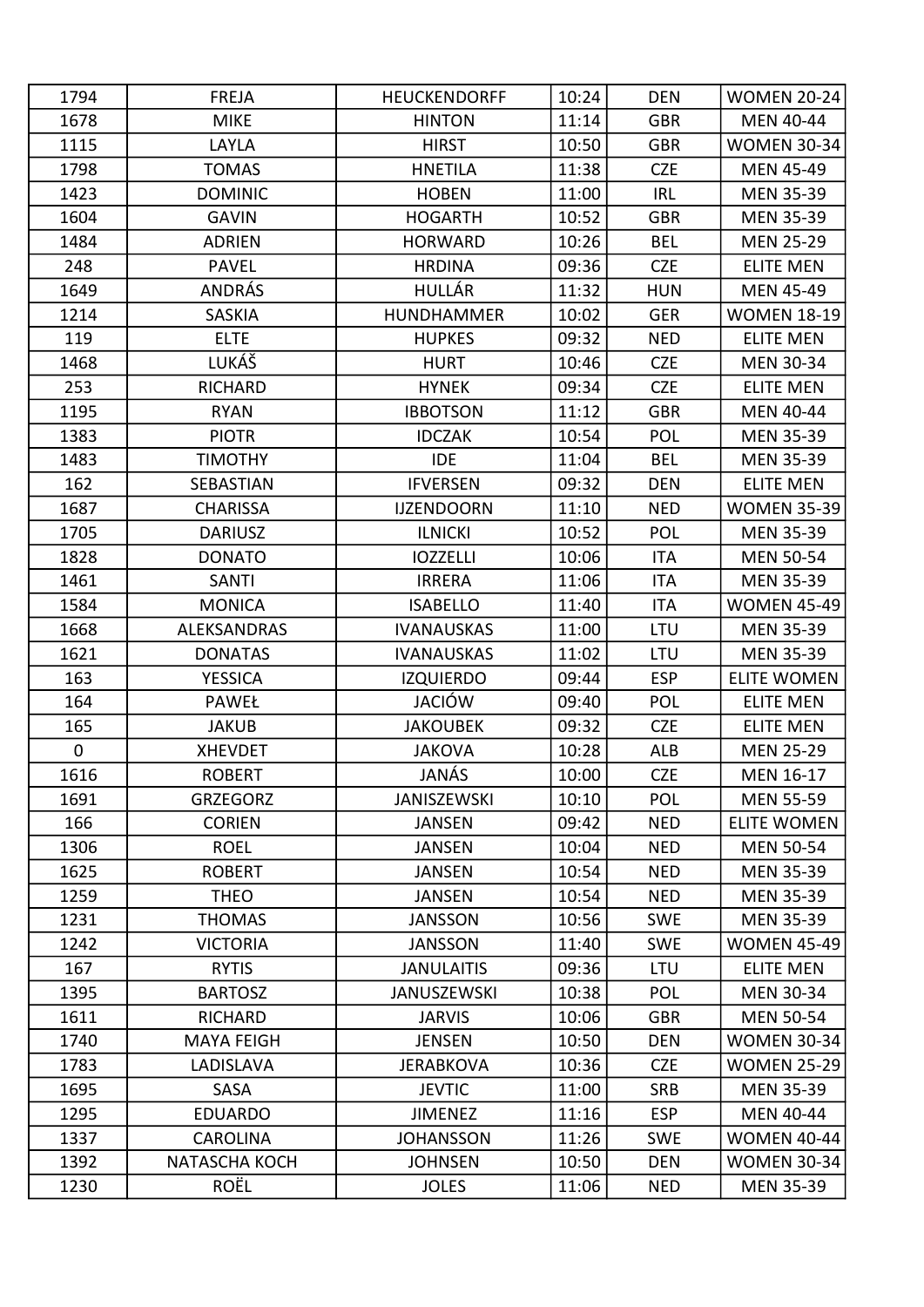| 1226 | <b>MICHAELA</b>         | <b>JONSSON</b>   | 11:40 | <b>SWE</b> | <b>WOMEN 45-49</b> |
|------|-------------------------|------------------|-------|------------|--------------------|
| 1711 | <b>THOMAS SKOVGAARD</b> | <b>JØRGENSEN</b> | 10:56 | <b>DEN</b> | <b>MEN 35-39</b>   |
| 1035 | <b>LISA</b>             | <b>JOULIN</b>    | 11:40 | <b>SWE</b> | <b>WOMEN 45-49</b> |
| 1846 | ŁUKASZ                  | JÓZEFIAK         | 11:14 | POL        | <b>MEN 40-44</b>   |
| 1328 | <b>MODESTAS</b>         | <b>JUONYS</b>    | 11:00 | LTU        | <b>MEN 35-39</b>   |
| 1426 | <b>MARTINA</b>          | JÜRGENS          | 10:14 | <b>GER</b> | <b>WOMEN 50-54</b> |
| 1425 | <b>FRIEDRICH</b>        | JÜRGENS          | 11:36 | <b>GER</b> | <b>MEN 45-49</b>   |
| 1417 | <b>ANNA</b>             | <b>KALETA</b>    | 10:50 | POL        | <b>WOMEN 30-34</b> |
| 169  | <b>JAROSŁAW</b>         | <b>KALININ</b>   | 09:40 | POL        | <b>ELITE MEN</b>   |
| 1236 | <b>MICHAŁ</b>           | KAŁUŻNY          | 10:46 | POL        | <b>MEN 30-34</b>   |
| 1149 | <b>RUBEN</b>            | <b>KAMMINGA</b>  | 11:34 | <b>GER</b> | <b>MEN 45-49</b>   |
| 1450 | <b>KRISZTIÁN</b>        | <b>KANYÒ</b>     | 10:40 | <b>HUN</b> | <b>MEN 30-34</b>   |
| 170  | <b>KORNELIA</b>         | <b>KARCZMAR</b>  | 09:44 | POL        | <b>ELITE WOMEN</b> |
| 171  | <b>KARIN</b>            | <b>KARLSSON</b>  | 09:42 | <b>SWE</b> | <b>ELITE WOMEN</b> |
| 1031 | <b>MAGNUS</b>           | <b>KARNEFORS</b> | 11:38 | <b>SWE</b> | <b>MEN 45-49</b>   |
| 1235 | <b>ANDRIUS</b>          | <b>KATINAS</b>   | 11:24 | <b>LTU</b> | <b>MEN 40-44</b>   |
| 1021 | <b>HENRI</b>            | <b>KAUKOLA</b>   | 10:26 | <b>FIN</b> | <b>MEN 25-29</b>   |
| 172  | <b>JAKUB</b>            | <b>KAZUŁA</b>    | 09:36 | POL        | <b>ELITE MEN</b>   |
| 1844 | <b>BOB</b>              | <b>KENDLE</b>    | 11:14 | <b>NED</b> | <b>MEN 40-44</b>   |
| 1601 | <b>MAX</b>              | <b>KERSTEN</b>   | 10:30 | <b>NED</b> | <b>MEN 25-29</b>   |
| 1178 | <b>MARJO</b>            | <b>KETURI</b>    | 11:40 | <b>FIN</b> | <b>WOMEN 45-49</b> |
| 1564 | <b>PATRYK</b>           | <b>KIEPISTY</b>  | 10:38 | <b>POL</b> | <b>MEN 30-34</b>   |
| 1011 | <b>RONNIE</b>           | <b>KILMAN</b>    | 11:32 | <b>SWE</b> | <b>MEN 45-49</b>   |
| 1735 | PIA                     | <b>KIND</b>      | 11:40 | <b>SWE</b> | <b>WOMEN 45-49</b> |
| 173  | <b>STEFFY</b>           | <b>KINS</b>      | 09:44 | <b>FRA</b> | <b>ELITE WOMEN</b> |
| 1419 | <b>JOHANN</b>           | <b>KINS</b>      | 11:24 | <b>FRA</b> | MEN 40-44          |
| 1816 | TIM                     | <b>KIRK</b>      | 10:10 | <b>GBR</b> | <b>MEN 55-59</b>   |
| 174  | <b>EMIL DUVIER</b>      | <b>KJAER</b>     | 09:34 | <b>DEN</b> | <b>ELITE MEN</b>   |
| 1686 | JIMMY                   | KJELL            | 11:12 | <b>SWE</b> | MEN 40-44          |
| 1365 | <b>TINI</b>             | <b>KJELLIN</b>   | 10:14 | <b>SWE</b> | <b>WOMEN 50-54</b> |
| 1480 | <b>MIIA</b>             | <b>KLÄRICH</b>   | 11:08 | <b>FIN</b> | <b>WOMEN 35-39</b> |
| 1172 | JAN                     | <b>KLAS</b>      | 10:01 | <b>CZE</b> | <b>MEN 18-19</b>   |
| 1336 | <b>SOPHIE</b>           | <b>KLINGA</b>    | 11:26 | <b>SWE</b> | <b>WOMEN 40-44</b> |
| 175  | <b>LEON</b>             | <b>KOFOED</b>    | 09:32 | <b>DEN</b> | <b>ELITE MEN</b>   |
| 1643 | <b>BRIGITA</b>          | KOKANKAITĖ       | 10:48 | LTU        | <b>WOMEN 30-34</b> |
| 1386 | <b>SIGNY KAROLINE</b>   | KOLSTØ           | 10:34 | <b>NOR</b> | <b>WOMEN 25-29</b> |
| 1133 | <b>MICHAEL</b>          | <b>KOMAREK</b>   | 11:14 | <b>AUT</b> | <b>MEN 40-44</b>   |
| 1443 | ALEXANDER               | <b>KÖNIG</b>     | 10:46 | <b>GER</b> | <b>MEN 30-34</b>   |
| 1077 | <b>EDUARD</b>           | <b>KORAT</b>     | 10:10 | <b>GER</b> | <b>MEN 55-59</b>   |
| 1326 | <b>SIGITA</b>           | <b>KORSUN</b>    | 11:40 | LTU        | <b>WOMEN 45-49</b> |
| 1325 | <b>SERGEJUS</b>         | <b>KORSUNAS</b>  | 11:22 | LTU        | <b>MEN 40-44</b>   |
| 1277 | ALEXANDER               | <b>KOSTERMAN</b> | 10:40 | <b>NED</b> | <b>MEN 30-34</b>   |
| 1805 | <b>BRANISLAV</b>        | <b>KOVACIK</b>   | 10:44 | <b>CZE</b> | <b>MEN 30-34</b>   |
| 1113 | <b>CHRISTOPH</b>        | <b>KOWATSCH</b>  | 11:02 | <b>AUT</b> | <b>MEN 35-39</b>   |
| 1671 | <b>PETR</b>             | KRÁLÍK           | 10:56 | <b>CZE</b> | <b>MEN 35-39</b>   |
| 1559 | <b>DAVID</b>            | <b>KRÁSA</b>     | 11:38 | CZE        | <b>MEN 45-49</b>   |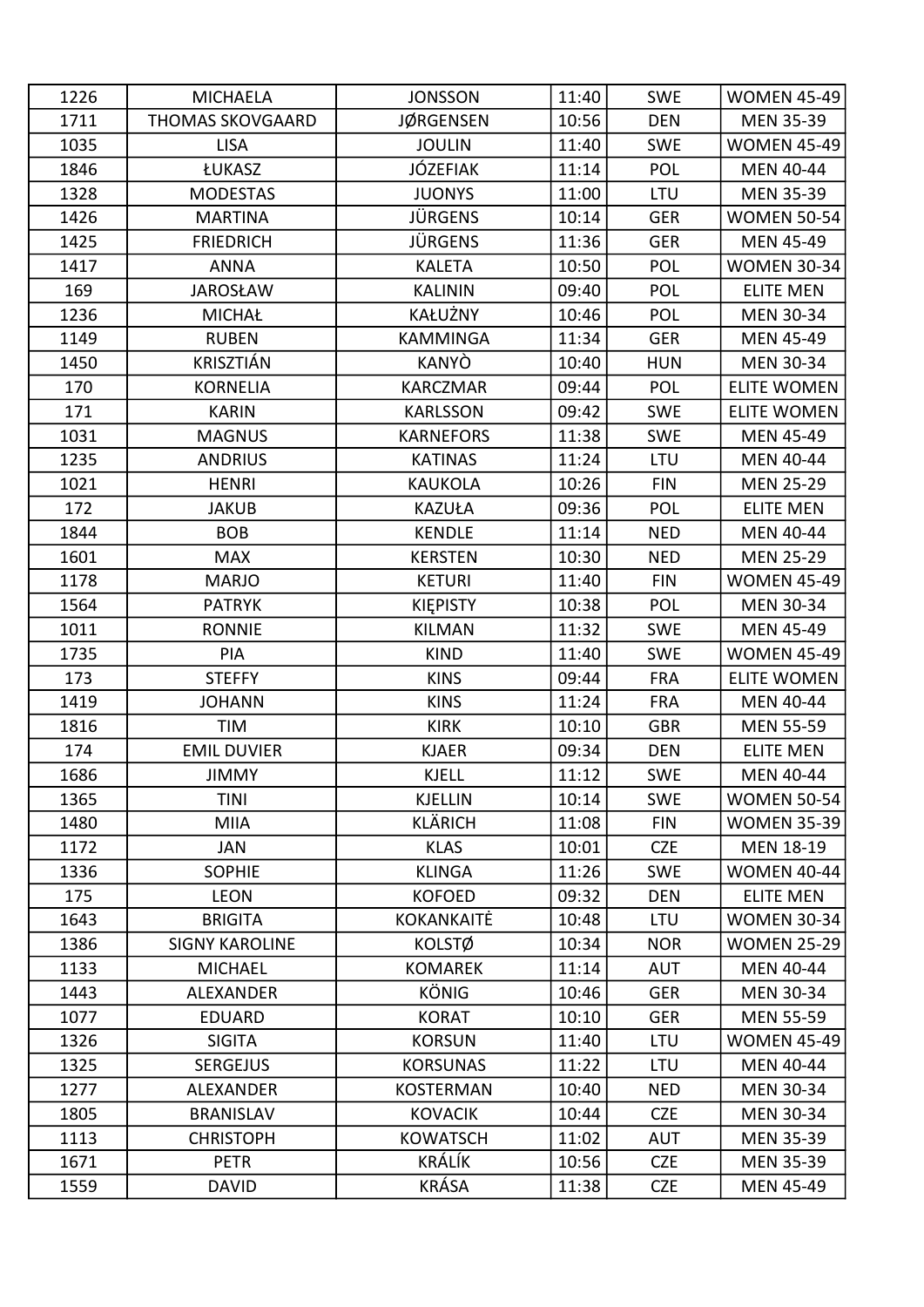| 1607 | <b>PAULIUS</b>         | KRAUČIŪNAS            | 11:36 | LTU         | <b>MEN 45-49</b>   |
|------|------------------------|-----------------------|-------|-------------|--------------------|
| 1882 | <b>SERGEI</b>          | <b>KRIUKOV</b>        | 10:46 | <b>EOSF</b> | <b>MEN 30-34</b>   |
| 176  | <b>MICHELLE</b>        | <b>KROEZEN</b>        | 09:44 | <b>NED</b>  | <b>ELITE WOMEN</b> |
| 1028 | <b>VIKTOR</b>          | <b>KRUS</b>           | 11:16 | <b>EOSF</b> | <b>MEN 40-44</b>   |
| 1367 | <b>DAMIAN</b>          | <b>KRYSZTOFIAK</b>    | 11:20 | POL         | <b>MEN 40-44</b>   |
| 1819 | <b>ROBERT</b>          | <b>KRZYSTYNIAK</b>    | 11:30 | POL         | <b>MEN 45-49</b>   |
| 1648 | <b>PATRYK</b>          | <b>KUBIK</b>          | 10:40 | POL         | <b>MEN 30-34</b>   |
| 1327 | STANISŁAW              | <b>KURACH</b>         | 10:10 | POL         | <b>MEN 55-59</b>   |
| 1682 | <b>ANDREJUS</b>        | <b>KURAMSINAS</b>     | 11:04 | LTU         | <b>MEN 35-39</b>   |
| 1729 | RIČARDS                | KVEDARAVIČUS          | 11:30 | LAT         | <b>MEN 45-49</b>   |
| 1506 | <b>ROLANDAS</b>        | <b>KYBARTAS</b>       | 11:00 | LTU         | <b>MEN 35-39</b>   |
| 177  | <b>RENAUD</b>          | <b>LACOUR</b>         | 09:36 | <b>FRA</b>  | <b>ELITE MEN</b>   |
| 1304 | <b>ELENA</b>           | LADNAYA               | 11:28 | <b>EOSF</b> | <b>WOMEN 40-44</b> |
| 178  | <b>STIJN</b>           | LAGRAND               | 09:30 | <b>NED</b>  | <b>ELITE MEN</b>   |
| 1694 | <b>STEFANO</b>         | LAI                   | 10:22 | <b>ITA</b>  | <b>MEN 20-24</b>   |
| 1435 | <b>EDWARD</b>          | LAMBERT               | 11:30 | <b>GBR</b>  | <b>MEN 45-49</b>   |
| 1879 | <b>VALERIO</b>         | LAMBOGLIA             | 11:24 | <b>ITA</b>  | <b>MEN 40-44</b>   |
| 1552 | <b>HANNE</b>           | LARSEN-JENSEN         | 11:08 | <b>DEN</b>  | <b>WOMEN 35-39</b> |
| 179  | <b>JONAS</b>           | LARSSON               | 09:36 | <b>SWE</b>  | <b>ELITE MEN</b>   |
| 1378 | <b>KENNY</b>           | LARSSON               | 10:56 | <b>SWE</b>  | <b>MEN 35-39</b>   |
| 1744 | <b>MADELEINE</b>       | LARSSON               | 11:26 | <b>SWE</b>  | <b>WOMEN 40-44</b> |
| 1836 | <b>MAURIZIO</b>        | <b>LAUDENZI</b>       | 11:32 | <b>ITA</b>  | <b>MEN 45-49</b>   |
| 1560 | <b>KEVIN</b>           | LAVIEVILLE            | 11:06 | <b>FRA</b>  | <b>MEN 35-39</b>   |
| 1223 | <b>CRISTINA</b>        | LAVINELLI             | 10:14 | ITA         | <b>WOMEN 50-54</b> |
| 1175 | <b>HAOL</b>            | LAZZAROTTI            | 10:01 | <b>FRA</b>  | MEN 18-19          |
| 1174 | <b>HUGUES</b>          | LAZZAROTTI            | 11:14 | <b>FRA</b>  | MEN 40-44          |
| 1271 | <b>TONY</b>            | <b>LEARY</b>          | 10:10 | <b>GBR</b>  | <b>MEN 55-59</b>   |
| 1473 | <b>FLAVIEN</b>         | <b>LEBOIS</b>         | 10:26 | <b>FRA</b>  | <b>MEN 25-29</b>   |
| 180  | <b>ADRIAN</b>          | <b>LEDO</b>           | 09:40 | <b>ESP</b>  | <b>ELITE MEN</b>   |
| 1159 | <b>NILS</b>            | <b>LEFRING</b>        | 11:38 | <b>NOR</b>  | <b>MEN 45-49</b>   |
| 1051 | <b>STEPHAN</b>         | <b>LEHMANN</b>        | 10:58 | SUI         | <b>MEN 35-39</b>   |
| 1829 | <b>OLIVIA</b>          | <b>LEITMEIR</b>       | 10:36 | <b>GER</b>  | <b>WOMEN 25-29</b> |
| 1576 | <b>MATTEO</b>          | <b>LELLI</b>          | 11:24 | <b>ITA</b>  | <b>MEN 40-44</b>   |
| 1570 | <b>HENRIK</b>          | LENZ                  | 11:04 | <b>DEN</b>  | <b>MEN 35-39</b>   |
| 1070 | <b>CHIARA</b>          | <b>LEONELLI</b>       | 10:24 | <b>ITA</b>  | <b>WOMEN 20-24</b> |
| 1462 | <b>LUCA</b>            | <b>LESCHIERA</b>      | 11:36 | <b>ITA</b>  | <b>MEN 45-49</b>   |
| 181  | <b>KATRINE HAALAND</b> | <b>LEVERAAS</b>       | 09:44 | <b>NOR</b>  | <b>ELITE WOMEN</b> |
| 1887 | <b>SERHII</b>          | <b>LEVKUN</b>         | 10:44 | <b>UKR</b>  | <b>MEN 30-34</b>   |
| 1177 | <b>JOHAN</b>           | LILIENBERG            | 11:32 | <b>SWE</b>  | <b>MEN 45-49</b>   |
| 1080 | <b>DAVID</b>           | <b>LIMA GUTIERREZ</b> | 11:38 | <b>ESP</b>  | <b>MEN 45-49</b>   |
| 1713 | <b>STINE</b>           | <b>LINCOLN</b>        | 11:10 | <b>DEN</b>  | <b>WOMEN 35-39</b> |
| 1673 | <b>FREDRIK</b>         | LINDENELM             | 11:18 | <b>SWE</b>  | MEN 40-44          |
| 1677 | <b>CHRISTINA</b>       | LINDSGREN             | 11:40 | <b>DEN</b>  | <b>WOMEN 45-49</b> |
| 1074 | <b>DAVID</b>           | <b>LINKE</b>          | 10:58 | <b>GER</b>  | <b>MEN 35-39</b>   |
| 182  | <b>DAINIUS</b>         | <b>LIUTKUS</b>        | 09:34 | LTU         | <b>ELITE MEN</b>   |
| 1474 | <b>ROBERTO</b>         | <b>LO PRESTI</b>      | 11:14 | ITA         | MEN 40-44          |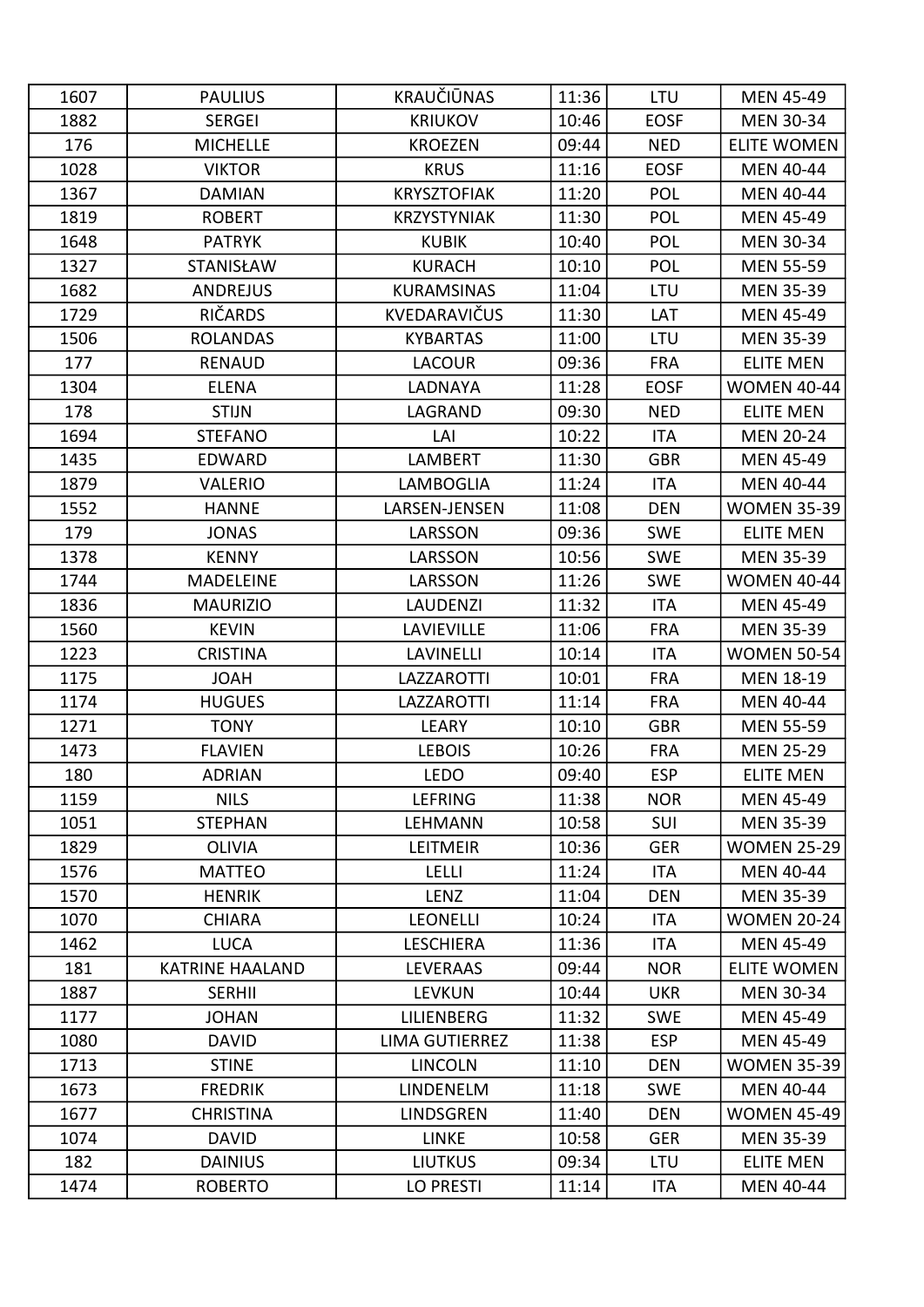| 1580 | <b>BECKY</b>            | <b>LOCKWOOD</b>     | 10:34 | <b>GBR</b>  | <b>WOMEN 25-29</b> |
|------|-------------------------|---------------------|-------|-------------|--------------------|
| 1637 | <b>MAURIZIO</b>         | <b>LOCOCCIOLO</b>   | 10:08 | <b>ITA</b>  | <b>MEN 50-54</b>   |
| 1339 | <b>MARIO</b>            | LOI                 | 11:36 | <b>ITA</b>  | <b>MEN 45-49</b>   |
| 183  | <b>LLUNA MARIA</b>      | LÓPEZ ORTIZ         | 09:44 | <b>ESP</b>  | <b>ELITE WOMEN</b> |
| 243  | <b>MARTA</b>            | ŁOSIN               | 09:42 | <b>POL</b>  | <b>ELITE WOMEN</b> |
| 1573 | <b>SEBASTIAN</b>        | <b>LOUCA</b>        | 11:20 | <b>GER</b>  | <b>MEN 40-44</b>   |
| 1615 | <b>FABIO</b>            | <b>LOVATO</b>       | 10:44 | <b>ITA</b>  | MEN 30-34          |
| 184  | MANUEL JESÚS            | LUJÁN BENÍTEZ       | 09:30 | <b>ESP</b>  | <b>ELITE MEN</b>   |
| 1041 | <b>EMILIANO</b>         | <b>LUPERINI</b>     | 10:04 | <b>ITA</b>  | <b>MEN 50-54</b>   |
| 1881 | <b>ELJAD</b>            | <b>LUTAJ</b>        | 10:42 | <b>ITA</b>  | <b>MEN 30-34</b>   |
| 1390 | <b>EZIO</b>             | <b>MACALUSO</b>     | 11:06 | <b>ITA</b>  | <b>MEN 35-39</b>   |
| 1107 | ZYGMUNT                 | <b>MACHTYL</b>      | 11:34 | POL         | <b>MEN 45-49</b>   |
| 1352 | <b>JULIA</b>            | <b>MACIUSZEK</b>    | 10:24 | POL         | <b>WOMEN 20-24</b> |
| 1130 | <b>NICO</b>             | <b>MADEYA</b>       | 10:58 | <b>GER</b>  | <b>MEN 35-39</b>   |
| 1755 | JULIE SØNDERGAARD       | <b>MADSEN</b>       | 10:36 | <b>DEN</b>  | <b>WOMEN 25-29</b> |
| 1731 | <b>JANE NIPA</b>        | <b>MADSEN</b>       | 10:50 | <b>DEN</b>  | <b>WOMEN 30-34</b> |
| 1144 | <b>TOMMY</b>            | <b>MADSEN</b>       | 11:14 | <b>SWE</b>  | <b>MEN 40-44</b>   |
| 1030 | MICHAËL                 | <b>MAES</b>         | 10:30 | <b>BEL</b>  | <b>MEN 25-29</b>   |
| 1301 | <b>ALICE</b>            | <b>MAGHETTI</b>     | 10:48 | SUI         | <b>WOMEN 30-34</b> |
| 1369 | <b>LEYLA</b>            | MAGOMEDOVA          | 11:08 | <b>BEL</b>  | <b>WOMEN 35-39</b> |
| 1157 | <b>MAURO</b>            | <b>MAIOLLI</b>      | 11:12 | <b>ITA</b>  | <b>MEN 40-44</b>   |
| 1489 | <b>OMAR RUDYS</b>       | <b>MAIORINO</b>     | 11:24 | <b>ITA</b>  | <b>MEN 40-44</b>   |
| 1451 | <b>MAURIZIO</b>         | <b>MAJOLINO</b>     | 10:10 | <b>ITA</b>  | <b>MEN 55-59</b>   |
| 1151 | <b>ANDREI</b>           | MAKARENKO           | 10:44 | <b>EOSF</b> | <b>MEN 30-34</b>   |
| 1698 | <b>JAROSLAW</b>         | <b>MALYSIAK</b>     | 11:16 | <b>POL</b>  | <b>MEN 40-44</b>   |
| 1405 | <b>GIULIO</b>           | <b>MAMELI</b>       | 10:56 | <b>ITA</b>  | <b>MEN 35-39</b>   |
| 1433 | <b>BRUNO</b>            | <b>MANCA</b>        | 10:10 | <b>ITA</b>  | <b>MEN 55-59</b>   |
| 1229 | ALEXANDRU               | <b>MANCIU</b>       | 10:40 | ROU         | <b>MEN 30-34</b>   |
| 1067 | <b>CHRISTIAN</b>        | <b>MAND</b>         | 11:22 | <b>GER</b>  | MEN 40-44          |
| 1826 | <b>RICCARDO</b>         | <b>MANFRON</b>      | 10:56 | ITA         | <b>MEN 35-39</b>   |
| 185  | <b>ROSER</b>            | <b>MANTE AGUSTI</b> | 09:46 | <b>ESP</b>  | <b>ELITE WOMEN</b> |
| 1098 | <b>DANIELE</b>          | <b>MANTOVANI</b>    | 10:54 | ITA         | <b>MEN 35-39</b>   |
| 1762 | <b>LIVIO</b>            | <b>MANUNZA</b>      | 10:08 | <b>ITA</b>  | <b>MEN 50-54</b>   |
| 1803 | <b>ROBERTO</b>          | <b>MARABINI</b>     | 10:12 | ITA         | <b>MEN 60+</b>     |
| 186  | <b>FABIEN</b>           | <b>MARANDEL</b>     | 09:36 | <b>FRA</b>  | <b>ELITE MEN</b>   |
| 1164 | <b>MANUEL</b>           | <b>MARCHAND</b>     | 11:12 | <b>FRA</b>  | MEN 40-44          |
| 1370 | <b>ROBERTO</b>          | <b>MARCHETTO</b>    | 11:16 | ITA         | <b>MEN 40-44</b>   |
| 1478 | <b>MARIA ANTONIETTA</b> | <b>MARIANI</b>      | 11:40 | <b>ITA</b>  | <b>WOMEN 45-49</b> |
| 1038 | <b>MARCO</b>            | <b>MARILUNGO</b>    | 11:06 | ITA         | <b>MEN 35-39</b>   |
| 1379 | <b>ELOY</b>             | <b>MARIN CASTRO</b> | 10:40 | <b>ESP</b>  | <b>MEN 30-34</b>   |
| 1490 | ALESSANDRO              | <b>MARINI</b>       | 10:06 | <b>ITA</b>  | <b>MEN 50-54</b>   |
| 1019 | <b>ADAMO</b>            | <b>MARINI</b>       | 10:12 | ITA         | <b>MEN 55-59</b>   |
| 1725 | <b>BARBORA</b>          | MARKOVÁ             | 10:02 | <b>CZE</b>  | <b>WOMEN 18-19</b> |
| 1128 | <b>ZIMMER</b>           | <b>MARKUS</b>       | 10:58 | <b>GER</b>  | <b>MEN 35-39</b>   |
| 1831 | <b>CINZIA</b>           | <b>MARRAS</b>       | 10:50 | ITA         | <b>WOMEN 30-34</b> |
| 1517 | <b>MARCO</b>            | MARRERO MONTELONGO  | 10:56 | <b>ESP</b>  | <b>MEN 35-39</b>   |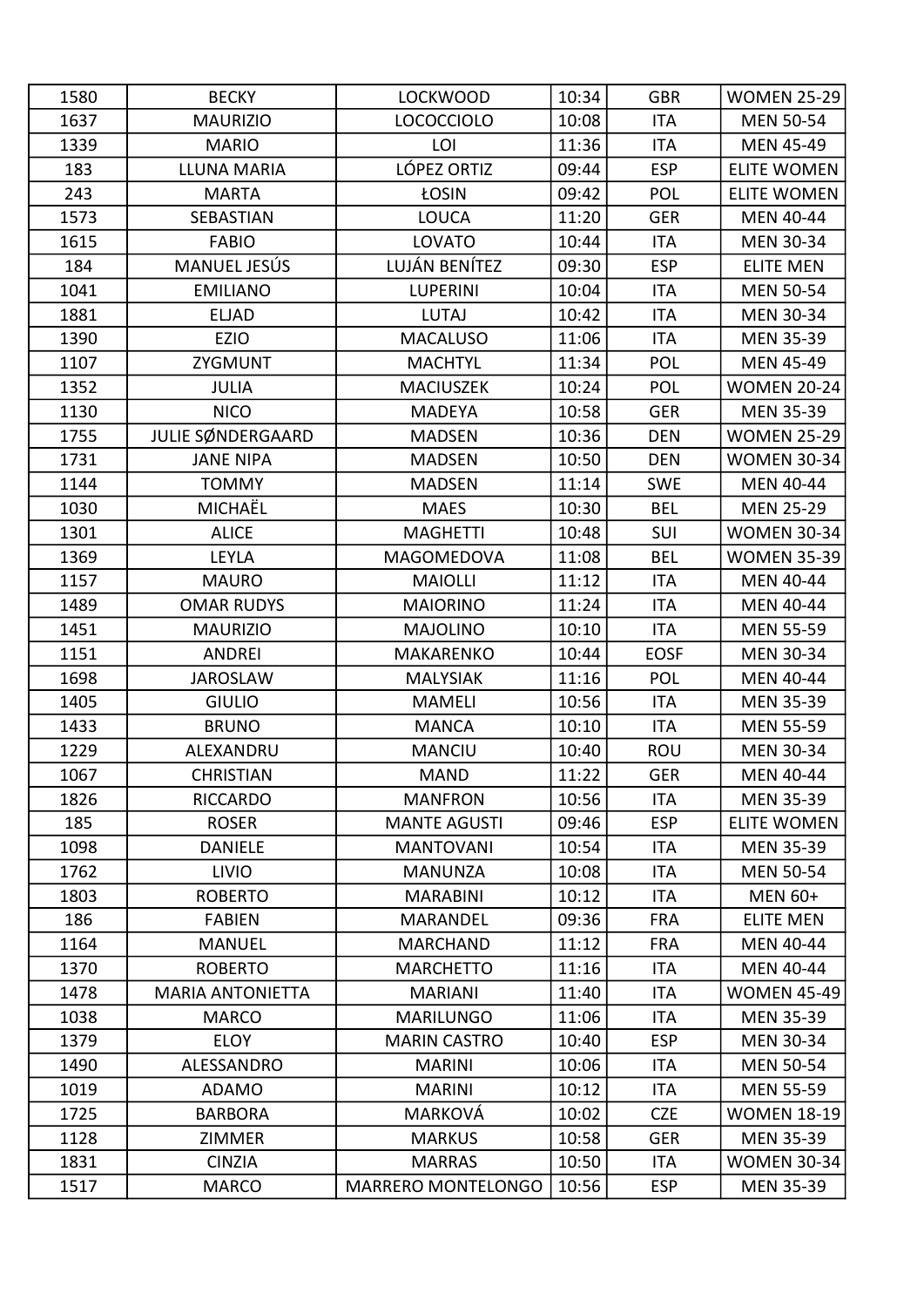| 1754 | <b>VIVIANA</b>           | <b>MARRI</b>              | 11:08 | <b>ITA</b>  | <b>WOMEN 35-39</b> |
|------|--------------------------|---------------------------|-------|-------------|--------------------|
| 1839 | <b>ASTRID</b>            | <b>MARTIN</b>             | 10:48 | <b>DEN</b>  | <b>WOMEN 30-34</b> |
| 1456 | <b>RONAN</b>             | <b>MARTIN</b>             | 11:02 | <b>FRA</b>  | <b>MEN 35-39</b>   |
| 189  | <b>VICTOR</b>            | <b>MARTIN TOJAR</b>       | 09:34 | <b>ESP</b>  | <b>ELITE MEN</b>   |
| 188  | <b>LUIS</b>              | <b>MARTIN TOJAR</b>       | 09:34 | <b>ESP</b>  | <b>ELITE MEN</b>   |
| 1438 | <b>RAFAEL</b>            | <b>MARTINEZ CALAHORRO</b> | 10:44 | <b>ESP</b>  | <b>MEN 30-34</b>   |
| 1680 | <b>KOLDO</b>             | MARTINEZ DE ANTOÑANA      | 10:30 | <b>ESP</b>  | <b>MEN 25-29</b>   |
| 1608 | <b>GERARD</b>            | <b>MARTINEZ I LEONAR</b>  | 10:30 | <b>ESP</b>  | <b>MEN 25-29</b>   |
| 1715 | <b>MARCIN</b>            | MARUSZEWSKI               | 11:12 | <b>POL</b>  | <b>MEN 40-44</b>   |
| 1845 | <b>SIMONE</b>            | <b>MASONI</b>             | 10:22 | <b>ITA</b>  | <b>MEN 20-24</b>   |
| 190  | <b>DAVIDE</b>            | <b>MASSACCESI</b>         | 09:36 | <b>ITA</b>  | <b>ELITE MEN</b>   |
| 1102 | <b>HAPEOF</b>            | <b>MATHIAS</b>            | 11:34 | <b>GER</b>  | <b>MEN 45-49</b>   |
| 1476 | MICHAËL                  | <b>MATHIEU</b>            | 11:12 | SUI         | <b>MEN 40-44</b>   |
| 1835 | <b>ANASTASIIA</b>        | <b>MATIUSHCHENKO</b>      | 10:24 | <b>UKR</b>  | <b>WOMEN 20-24</b> |
| 1636 | <b>STEPHAN</b>           | <b>MATTERSBERGER</b>      | 10:30 | <b>AUT</b>  | <b>MEN 25-29</b>   |
| 1342 | <b>JASON</b>             | <b>MAWLAM</b>             | 10:52 | <b>GBR</b>  | <b>MEN 35-39</b>   |
| 1781 | <b>SALVATORE ROBERTO</b> | MAZZAGLIA                 | 10:22 | <b>ITA</b>  | <b>MEN 20-24</b>   |
| 191  | <b>KAREN</b>             | <b>MCQUARRIE</b>          | 09:44 | <b>GBR</b>  | <b>ELITE WOMEN</b> |
| 1073 | <b>OLIVIER</b>           | MÉDARD                    | 10:58 | <b>FRA</b>  | <b>MEN 35-39</b>   |
| 1189 | YAROSLAV                 | <b>MEDKOV</b>             | 10:42 | <b>UKR</b>  | <b>MEN 30-34</b>   |
| 1099 | <b>JOACHIM</b>           | <b>MEIDENBAUER</b>        | 11:20 | <b>GER</b>  | <b>MEN 40-44</b>   |
| 1806 | <b>MICHAŁ</b>            | <b>MEŃKO</b>              | 10:32 | <b>POL</b>  | <b>MEN 25-29</b>   |
| 1624 | <b>NICK</b>              | <b>MENSINK</b>            | 10:44 | <b>NED</b>  | <b>MEN 30-34</b>   |
| 1620 | SUSANNA ULRIKA CATRIN    | <b>MERKEL</b>             | 11:10 | <b>SWE</b>  | <b>WOMEN 35-39</b> |
| 1734 | <b>WARD</b>              | <b>MERTENS</b>            | 11:04 | <b>BEL</b>  | <b>MEN 35-39</b>   |
| 1391 | <b>MADS</b>              | <b>MEYER SCHULTZ</b>      | 10:46 | <b>DEN</b>  | <b>MEN 30-34</b>   |
| 1428 | <b>STEF</b>              | <b>MEYLEMANS</b>          | 10:56 | <b>BEL</b>  | <b>MEN 35-39</b>   |
| 1058 | <b>ALAN</b>              | <b>MICCOLI</b>            | 11:38 | <b>ITA</b>  | <b>MEN 45-49</b>   |
| 192  | JÉRÉMY                   | <b>MICHEL</b>             | 09:30 | <b>FRA</b>  | <b>ELITE MEN</b>   |
| 1294 | <b>CHRISTOPHER</b>       | <b>MICHEL</b>             | 11:06 | <b>BEL</b>  | <b>MEN 35-39</b>   |
| 1712 | <b>MARCEL</b>            | <b>MIERZICKI</b>          | 11:18 | <b>POL</b>  | <b>MEN 40-44</b>   |
| 258  | <b>ANASTASIA</b>         | <b>MIKHINA</b>            | 09:44 | <b>EOSF</b> | <b>ELITE WOMEN</b> |
| 1096 | MICHAEL TRANKJÆR         | <b>MIKKELSEN</b>          | 11:16 | <b>DEN</b>  | <b>MEN 40-44</b>   |
| 1820 | FÁBIÁN                   | <b>MIKLÓS</b>             | 11:24 | <b>HUN</b>  | <b>MEN 40-44</b>   |
| 1187 | <b>CARLOS</b>            | <b>MILHANO</b>            | 10:12 | <b>POR</b>  | <b>MEN 55-59</b>   |
| 1455 | <b>PAOLO</b>             | <b>MILIA</b>              | 10:44 | ITA         | <b>MEN 30-34</b>   |
| 1323 | <b>MARTA</b>             | MILLARUELO LADERAS        | 11:10 | <b>ESP</b>  | <b>WOMEN 35-39</b> |
| 1210 | <b>PATRIK</b>            | <b>MILLBERG</b>           | 10:42 | <b>SWE</b>  | <b>MEN 30-34</b>   |
| 1575 | <b>TOMASZ</b>            | MIŁOŚ                     | 10:58 | <b>POL</b>  | <b>MEN 35-39</b>   |
| 1614 | MAGDALENA                | <b>MISSALA</b>            | 10:02 | POL         | <b>WOMEN 16-17</b> |
| 1651 | <b>MICHAŁ</b>            | <b>MISSALA</b>            | 11:32 | POL         | <b>MEN 45-49</b>   |
| 1613 | <b>STEFANO</b>           | <b>MOCHI</b>              | 11:24 | ITA         | <b>MEN 40-44</b>   |
| 1331 | SARAH                    | <b>MOEREMANS</b>          | 11:28 | <b>BEL</b>  | <b>WOMEN 40-44</b> |
| 1397 | <b>GABRIELE</b>          | <b>MOLGORA</b>            | 10:56 | ITA         | <b>MEN 35-39</b>   |
| 193  | YAIZA                    | <b>MOLINER PAYÁ</b>       | 09:44 | <b>ESP</b>  | <b>ELITE WOMEN</b> |
| 1022 | <b>EDOARDO</b>           | <b>MOLTENI</b>            | 10:12 | ITA         | <b>MEN 55-59</b>   |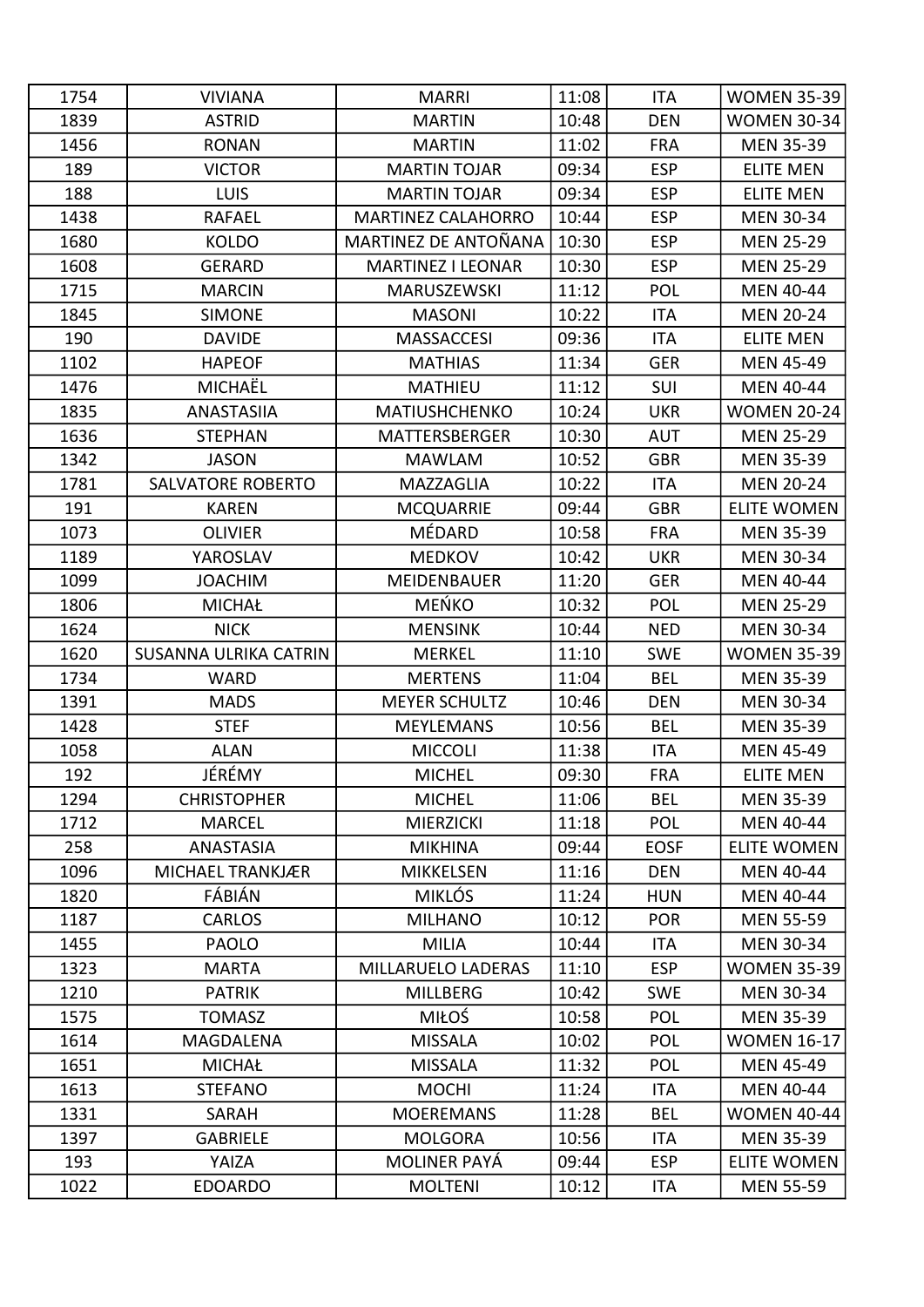| 1767 | <b>NICCOLÒ</b>    | <b>MONTANELLI</b>      | 10:22 | <b>ITA</b>  | <b>MEN 20-24</b>   |
|------|-------------------|------------------------|-------|-------------|--------------------|
| 1291 | <b>PAULO</b>      | <b>MONTEIRO</b>        | 11:38 | <b>POR</b>  | <b>MEN 45-49</b>   |
| 1251 | <b>PATRICIA</b>   | <b>MONTESINOS</b>      | 10:24 | <b>ESP</b>  | <b>WOMEN 20-24</b> |
| 1737 | <b>GRAZIANO</b>   | <b>MONTISCI</b>        | 10:44 | <b>ITA</b>  | <b>MEN 30-34</b>   |
| 1300 | <b>MATHIEU</b>    | <b>MONTOUX</b>         | 10:46 | <b>FRA</b>  | <b>MEN 30-34</b>   |
| 1050 | <b>ADRIEN</b>     | <b>MONTRON</b>         | 10:52 | <b>FRA</b>  | <b>MEN 35-39</b>   |
| 1610 | SANDRA            | <b>MONTVILE</b>        | 10:50 | LTU         | <b>WOMEN 30-34</b> |
| 1548 | <b>SERGIO</b>     | <b>MORALES GOMEZ</b>   | 10:42 | <b>ESP</b>  | <b>MEN 30-34</b>   |
| 1432 | <b>VASCO</b>      | <b>MOREIRA</b>         | 11:22 | <b>POR</b>  | <b>MEN 40-44</b>   |
| 1579 | JOÃO PAULO        | <b>MOREIRA MARQUES</b> | 11:36 | <b>POR</b>  | <b>MEN 45-49</b>   |
| 1184 | <b>TATSUYA</b>    | <b>MORITA</b>          | 11:32 | <b>ITA</b>  | <b>MEN 45-49</b>   |
| 1707 | <b>CAMILLE</b>    | <b>MØRK</b>            | 10:50 | <b>DEN</b>  | <b>WOMEN 30-34</b> |
| 1567 | <b>SERGI</b>      | <b>MOTA ROVIRA</b>     | 11:02 | <b>ESP</b>  | <b>MEN 35-39</b>   |
| 1561 | <b>STAN</b>       | <b>MOULING</b>         | 10:20 | <b>BEL</b>  | <b>MEN 20-24</b>   |
| 194  | <b>MARCO</b>      | <b>MOURA</b>           | 09:40 | <b>POR</b>  | <b>ELITE MEN</b>   |
| 195  | <b>SIMONAS</b>    | MUIŽĖ                  | 09:36 | LTU         | <b>ELITE MEN</b>   |
| 1072 | <b>ELISA</b>      | <b>MUL</b>             | 10:24 | <b>NED</b>  | <b>WOMEN 20-24</b> |
| 1043 | <b>JEROEN</b>     | <b>MULDER</b>          | 11:20 | <b>NED</b>  | <b>MEN 40-44</b>   |
| 1833 | KAI               | <b>MÜLLERS</b>         | 11:16 | <b>GER</b>  | <b>MEN 40-44</b>   |
| 1389 | <b>NORA</b>       | <b>MUOTIO</b>          | 11:40 | <b>FIN</b>  | <b>WOMEN 45-49</b> |
| 1572 | ANGELO            | <b>MURIANNI</b>        | 11:20 | <b>ITA</b>  | MEN 40-44          |
| 1536 | <b>FRANS</b>      | <b>MUSSCHE</b>         | 10:32 | <b>NED</b>  | <b>MEN 25-29</b>   |
| 1495 | <b>MATTEO</b>     | <b>MUTTI</b>           | 11:22 | <b>ITA</b>  | <b>MEN 40-44</b>   |
| 1551 | <b>ADRIENN</b>    | <b>NAGY</b>            | 10:50 | <b>HUN</b>  | <b>WOMEN 30-34</b> |
| 1445 | LÓRÁNT            | <b>NAGY</b>            | 11:20 | <b>HUN</b>  | <b>MEN 40-44</b>   |
| 1078 | <b>MICHAŁ</b>     | <b>NAJDEREK</b>        | 10:56 | <b>POL</b>  | <b>MEN 35-39</b>   |
| 1376 | <b>ZBIGNEV</b>    | <b>NAKREVIC</b>        | 10:42 | LTU         | <b>MEN 30-34</b>   |
| 196  | <b>SERGIO</b>     | NAVARRO OLMEDILLA      | 09:36 | <b>ESP</b>  | <b>ELITE MEN</b>   |
| 1745 | <b>MARTIN</b>     | <b>NAVARRO PLAZAS</b>  | 11:34 | <b>ESP</b>  | MEN 45-49          |
| 1821 | ALI               | <b>NAZHA</b>           | 11:34 | ITA         | <b>MEN 45-49</b>   |
| 197  | <b>REBECCA</b>    | <b>NEAL</b>            | 09:42 | <b>GBR</b>  | <b>ELITE WOMEN</b> |
| 1079 | <b>DANIEL</b>     | <b>NEITZEL</b>         | 11:18 | <b>GER</b>  | <b>MEN 40-44</b>   |
| 198  | <b>RIANNA</b>     | <b>NELSON</b>          | 09:42 | <b>ESP</b>  | <b>ELITE WOMEN</b> |
| 1246 | <b>STUART</b>     | <b>NEVIN</b>           | 11:32 | <b>GBR</b>  | <b>MEN 45-49</b>   |
| 1597 | <b>MARK WANDY</b> | <b>NIELSEN</b>         | 11:12 | <b>DEN</b>  | <b>MEN 40-44</b>   |
| 1371 | <b>CARSTEN</b>    | <b>NIELSEN</b>         | 11:12 | <b>DEN</b>  | MEN 40-44          |
| 1619 | <b>ARMINA</b>     | <b>NILSSON</b>         | 11:08 | <b>SWE</b>  | <b>WOMEN 35-39</b> |
| 1653 | <b>OSCAR</b>      | <b>NILSSON</b>         | 11:34 | <b>SWE</b>  | <b>MEN 45-49</b>   |
| 1557 | <b>ANTOINE</b>    | <b>NOIREAU</b>         | 10:20 | <b>FRA</b>  | <b>MEN 20-24</b>   |
| 1556 | <b>PIERRE</b>     | <b>NOIREAU</b>         | 10:26 | <b>FRA</b>  | <b>MEN 25-29</b>   |
| 251  | LUKÁŠ             | <b>NOVÁK</b>           | 09:40 | <b>CZE</b>  | <b>ELITE MEN</b>   |
| 1592 | <b>JAROSLAV</b>   | <b>NOVÝ</b>            | 10:32 | <b>CZE</b>  | <b>MEN 25-29</b>   |
| 1024 | <b>DIANA</b>      | <b>NÜSGEN</b>          | 11:26 | <b>GER</b>  | <b>WOMEN 40-44</b> |
| 1212 | <b>RIK</b>        | <b>NUYTS</b>           | 11:32 | <b>BEL</b>  | <b>MEN 45-49</b>   |
| 1106 | <b>JACOPO</b>     | <b>OLIOVECCHIO</b>     | 10:46 | ITA         | <b>MEN 30-34</b>   |
| 199  | <b>DMITRII</b>    | <b>OLKHOVSKII</b>      | 09:36 | <b>EOSF</b> | <b>ELITE MEN</b>   |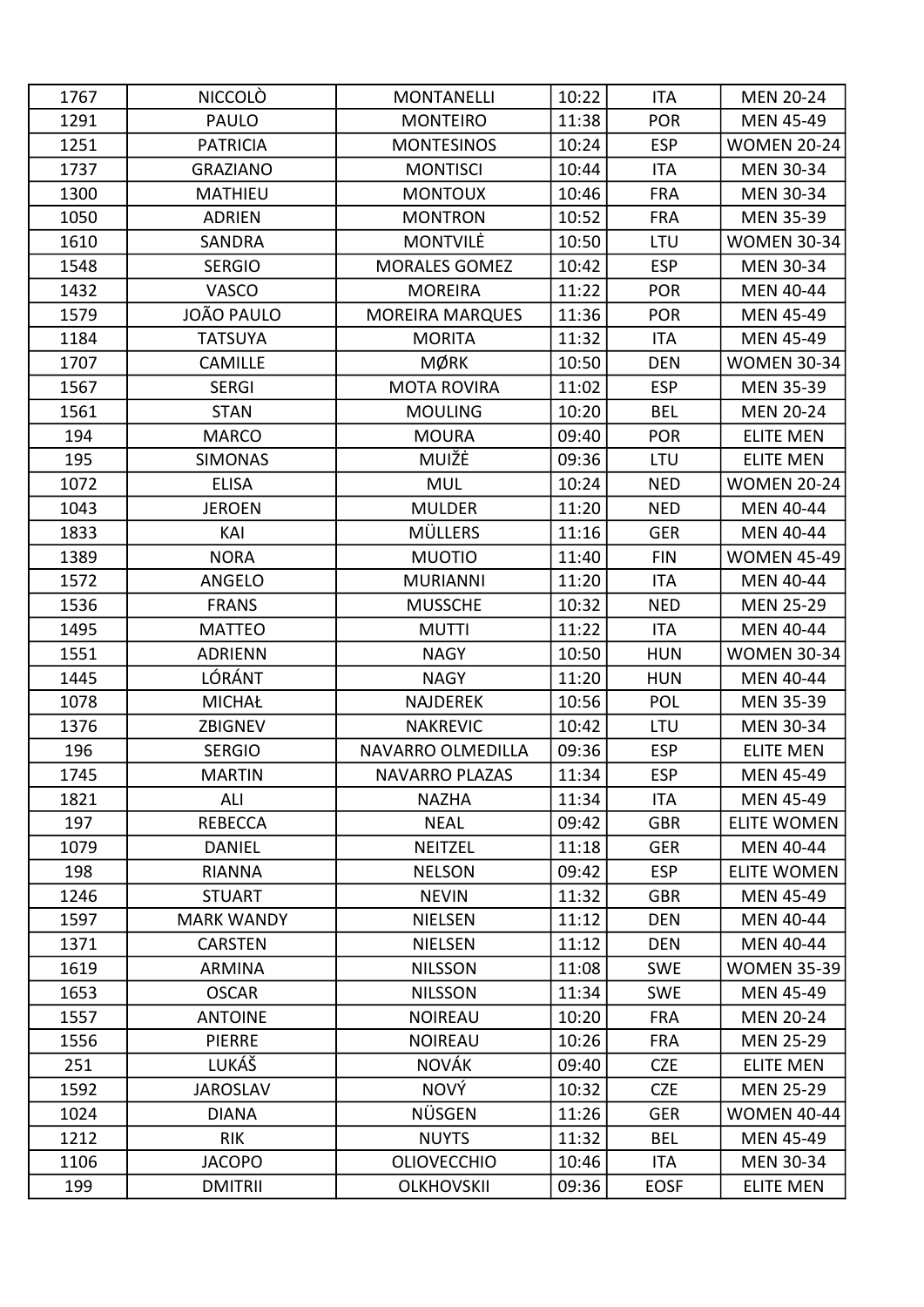| 1221 | <b>DANIEL</b>      | <b>OLOFSSON</b>        | 11:36 | <b>SWE</b>  | <b>MEN 45-49</b>   |
|------|--------------------|------------------------|-------|-------------|--------------------|
| 1033 | <b>THOBIAS</b>     | <b>OLSSON BERGLIND</b> | 11:30 | <b>SWE</b>  | <b>MEN 45-49</b>   |
| 200  | <b>FRANK</b>       | <b>OOSTEROM</b>        | 09:40 | <b>NED</b>  | <b>ELITE MEN</b>   |
| 1562 | <b>GIOVANI</b>     | <b>OOSTERS</b>         | 11:38 | <b>BEL</b>  | <b>MEN 45-49</b>   |
| 201  | <b>NOEMI</b>       | <b>OROLOGIO</b>        | 09:44 | <b>ITA</b>  | <b>ELITE WOMEN</b> |
| 1355 | SEBASTIANO         | <b>ORSO</b>            | 10:42 | <b>ITA</b>  | <b>MEN 30-34</b>   |
| 187  | <b>TOMASZ</b>      | <b>OSLIZLO</b>         | 09:30 | POL         | <b>ELITE MEN</b>   |
| 1813 | PÄR                | ÖSTBERG                | 11:24 | <b>SWE</b>  | <b>MEN 40-44</b>   |
| 1086 | <b>SOFIA</b>       | ÖSTERBERG              | 10:48 | <b>SWE</b>  | <b>WOMEN 30-34</b> |
| 1265 | <b>GABRIEL</b>     | <b>OSTERMEIER</b>      | 10:46 | <b>GER</b>  | <b>MEN 30-34</b>   |
| 1884 | <b>TARAS</b>       | <b>OVECHKIN</b>        | 11:06 | <b>EOSF</b> | <b>MEN 35-39</b>   |
| 1675 | ONDŘEJ             | <b>PACHOLÍK</b>        | 10:20 | <b>CZE</b>  | <b>MEN 20-24</b>   |
| 1726 | <b>GRZEGORZ</b>    | <b>PACHUCY</b>         | 10:42 | POL         | <b>MEN 30-34</b>   |
| 1258 | <b>EMILIO</b>      | <b>PAGNOTTA</b>        | 10:20 | ITA         | <b>MEN 20-24</b>   |
| 1458 | <b>INGA</b>        | PALAIKIENE             | 10:48 | LTU         | <b>WOMEN 30-34</b> |
| 1100 | <b>GABRIELE</b>    | <b>PALAZZO</b>         | 11:16 | ITA         | <b>MEN 40-44</b>   |
| 1645 | <b>VASYL</b>       | <b>PALIY</b>           | 11:34 | <b>UKR</b>  | <b>MEN 45-49</b>   |
| 1006 | <b>PEDRO</b>       | PALMA                  | 10:58 | <b>POR</b>  | <b>MEN 35-39</b>   |
| 1168 | <b>ELISA ELENA</b> | <b>PANDINI</b>         | 10:36 | <b>ITA</b>  | <b>WOMEN 25-29</b> |
| 1702 | <b>FRANCESCO</b>   | <b>PAOLINI</b>         | 11:00 | <b>ITA</b>  | <b>MEN 35-39</b>   |
| 1549 | <b>LUIGI</b>       | <b>PAPIRO</b>          | 10:04 | ITA         | <b>MEN 50-54</b>   |
| 1332 | <b>BRECHT</b>      | <b>PARDOEL</b>         | 10:20 | <b>NED</b>  | <b>MEN 20-24</b>   |
| 1512 | <b>EMANUELE</b>    | <b>PARLATI</b>         | 11:36 | <b>ITA</b>  | <b>MEN 45-49</b>   |
| 1313 | <b>ALBERTO</b>     | <b>PARRI</b>           | 11:36 | ITA         | <b>MEN 45-49</b>   |
| 202  | <b>ELVIRA</b>      | PASCUA SANTAMARÍA      | 09:44 | <b>ESP</b>  | <b>ELITE WOMEN</b> |
| 1654 | <b>JAIME</b>       | PASSOLAS CALAHORRO     | 10:22 | <b>ESP</b>  | <b>MEN 20-24</b>   |
| 1225 | <b>DIMAS</b>       | PASTOR DE LOS TOYOS    | 10:32 | <b>ESP</b>  | <b>MEN 25-29</b>   |
| 1569 | <b>AMBRA</b>       | <b>PASTORI</b>         | 10:48 | <b>ITA</b>  | <b>WOMEN 30-34</b> |
| 1807 | <b>PAWEŁ</b>       | PASTUSZKA              | 11:04 | <b>POL</b>  | <b>MEN 35-39</b>   |
| 1188 | <b>CÁTIA</b>       | <b>PAULINO</b>         | 10:36 | <b>POR</b>  | <b>WOMEN 25-29</b> |
| 1493 | <b>ILARIA</b>      | PEDERIVA               | 11:08 | ITA         | <b>WOMEN 35-39</b> |
| 1055 | <b>CHRISTIAN</b>   | <b>PEDERSEN</b>        | 10:06 | <b>DEN</b>  | <b>MEN 50-54</b>   |
| 1005 | <b>BRIAN</b>       | <b>PEDERSEN</b>        | 11:32 | <b>DEN</b>  | <b>MEN 45-49</b>   |
| 1743 | <b>TATSIANA</b>    | PEKHTSERAVA            | 11:10 | <b>EOSF</b> | <b>WOMEN 35-39</b> |
| 1827 | <b>BENOIT</b>      | <b>PELISSIER</b>       | 10:56 | <b>FRA</b>  | <b>MEN 35-39</b>   |
| 1197 | <b>FEDERICO</b>    | PELLEGRINI             | 10:22 | ITA         | <b>MEN 20-24</b>   |
| 1689 | <b>FLAVIO</b>      | PELLEREI               | 10:20 | <b>ITA</b>  | <b>MEN 20-24</b>   |
| 1218 | <b>LUCA</b>        | PELLEREI               | 11:30 | <b>ITA</b>  | <b>MEN 45-49</b>   |
| 1357 | <b>VITTORIA</b>    | PELLOJA                | 10:48 | ITA         | <b>WOMEN 30-34</b> |
| 1778 | <b>RAFAELA</b>     | PEREIRA                | 10:02 | <b>POR</b>  | <b>WOMEN 18-19</b> |
| 261  | <b>SERGEI</b>      | PERELYGIN              | 09:30 | <b>EOSF</b> | <b>ELITE MEN</b>   |
| 1852 | <b>JAVIER</b>      | PÉREZ MERINO           | 10:46 | <b>ESP</b>  | <b>MEN 30-34</b>   |
| 1444 | <b>GINO</b>        | <b>PERFETTI</b>        | 11:38 | <b>ITA</b>  | <b>MEN 45-49</b>   |
| 1198 | <b>NICOLA</b>      | <b>PERIPOLI</b>        | 10:30 | <b>ITA</b>  | <b>MEN 25-29</b>   |
| 1413 | <b>MARCO</b>       | <b>PERRONE</b>         | 10:28 | <b>ITA</b>  | <b>MEN 25-29</b>   |
| 1356 | <b>IDA ANNA</b>    | <b>PERRONE</b>         | 11:40 | ITA         | <b>WOMEN 45-49</b> |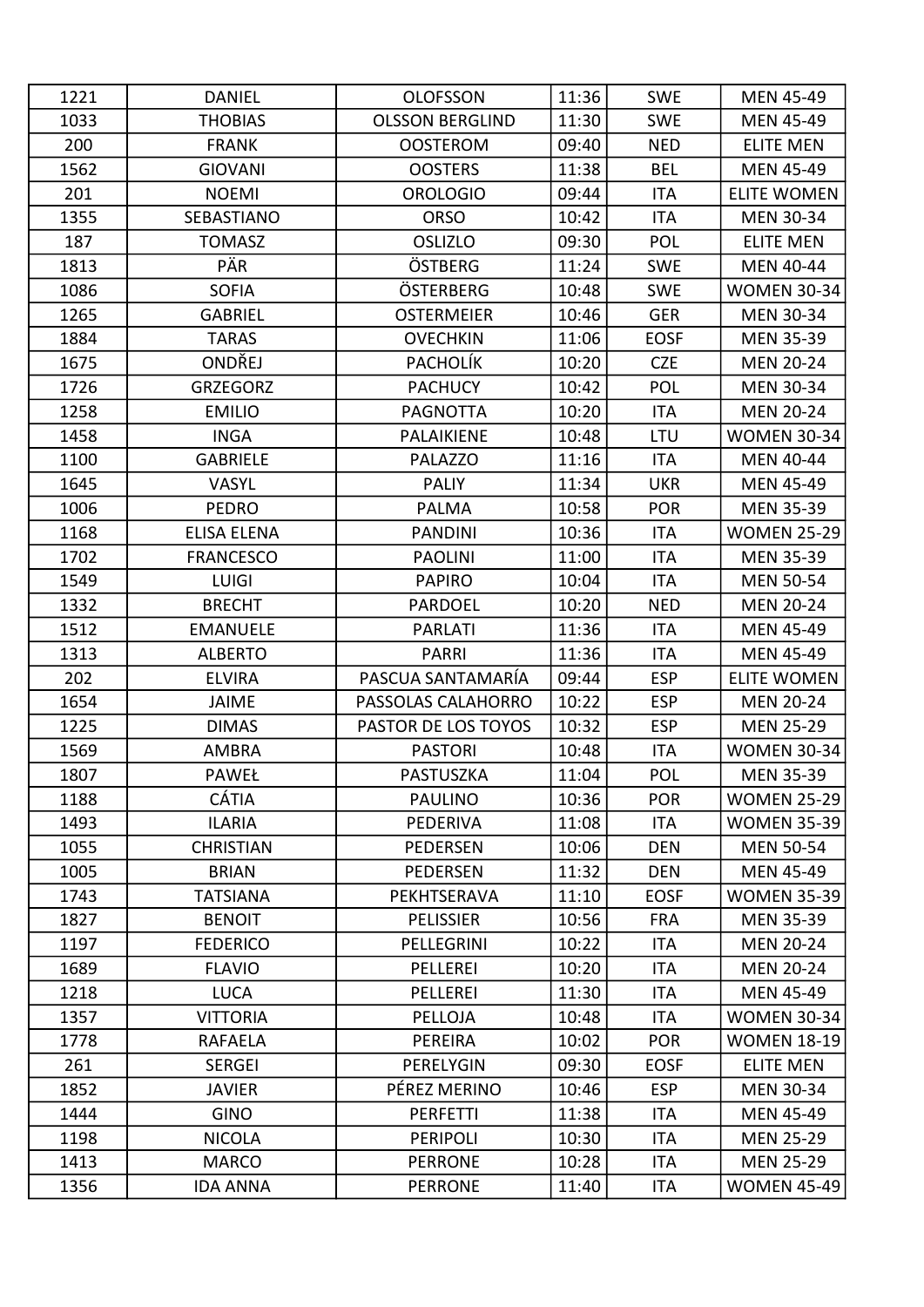| 1082        | <b>ROBERT</b>           | <b>PERSSON</b>     | 10:06 | <b>SWE</b>  | <b>MEN 50-54</b>   |
|-------------|-------------------------|--------------------|-------|-------------|--------------------|
| 1824        | <b>ANETTE</b>           | <b>PERSSON</b>     | 11:10 | <b>SWE</b>  | <b>WOMEN 35-39</b> |
| 1414        | <b>SØREN</b>            | <b>PETERSEN</b>    | 10:58 | <b>DEN</b>  | <b>MEN 35-39</b>   |
| 260         | <b>ALISA</b>            | <b>PETROVA</b>     | 09:42 | <b>EOSF</b> | <b>ELITE WOMEN</b> |
| 203         | <b>LUCA</b>             | PEZZANI            | 09:30 | SUI         | <b>ELITE MEN</b>   |
| 1409        | <b>MICHELE</b>          | PEZZATINI          | 10:06 | <b>ITA</b>  | <b>MEN 50-54</b>   |
| 1775        | <b>FRANCESCO</b>        | PIA                | 10:20 | <b>ITA</b>  | <b>MEN 20-24</b>   |
| 1153        | <b>CHRISTOPHE</b>       | <b>PICON</b>       | 10:30 | <b>FRA</b>  | <b>MEN 25-29</b>   |
| 1091        | ADAM                    | PIELATOWSKI        | 10:42 | POL         | <b>MEN 30-34</b>   |
| 1509        | <b>MARCO</b>            | <b>PIGATO</b>      | 10:52 | <b>ITA</b>  | <b>MEN 35-39</b>   |
| 1526        | ALESSANDRO              | <b>PILOTTA</b>     | 11:30 | <b>ITA</b>  | <b>MEN 45-49</b>   |
| 1170        | <b>DUCCIO</b>           | PINI               | 10:30 | <b>ITA</b>  | <b>MEN 25-29</b>   |
| 204         | <b>LORIS</b>            | <b>PINTARELLI</b>  | 09:32 | <b>ITA</b>  | <b>ELITE MEN</b>   |
| $\mathbf 0$ | NICOLÒ                  | <b>PIOMBONI</b>    | 10:40 | <b>ITA</b>  | <b>MEN 30-34</b>   |
| 1245        | <b>KAMIL</b>            | <b>PIOTROWSKI</b>  | 10:32 | POL         | <b>MEN 25-29</b>   |
| 1196        | <b>HENRI</b>            | <b>PIQUET</b>      | 10:12 | <b>FRA</b>  | <b>MEN 60+</b>     |
| 1287        | <b>CHRISTIAN</b>        | <b>PIRNER</b>      | 11:16 | <b>GER</b>  | <b>MEN 40-44</b>   |
| 1447        | <b>STEFANO GIUSEPPE</b> | PISANU             | 11:00 | <b>ITA</b>  | <b>MEN 35-39</b>   |
| 1746        | <b>DANIEL</b>           | <b>PISKAŁA</b>     | 11:12 | POL         | <b>MEN 40-44</b>   |
| 1730        | <b>ANNA</b>             | <b>PISULA</b>      | 10:36 | <b>POL</b>  | <b>WOMEN 25-29</b> |
| 1089        | <b>KATHRIN</b>          | <b>PITSCHEL</b>    | 11:08 | <b>GER</b>  | <b>WOMEN 35-39</b> |
| 1182        | <b>JOHNNI</b>           | <b>PITTI</b>       | 11:14 | <b>ITA</b>  | <b>MEN 40-44</b>   |
| 1508        | <b>TOMAS</b>            | PLIHAL             | 11:36 | <b>CZE</b>  | <b>MEN 45-49</b>   |
| 1334        | <b>ARISTIDE</b>         | <b>POISBEAU</b>    | 10:58 | <b>FRA</b>  | <b>MEN 35-39</b>   |
| 1568        | JOÃO                    | <b>POMBO</b>       | 10:44 | <b>POR</b>  | <b>MEN 30-34</b>   |
| 1679        | <b>ERIK</b>             | <b>POMPOSO</b>     | 10:22 | <b>ESP</b>  | <b>MEN 20-24</b>   |
| 1817        | <b>JON</b>              | <b>POOLE</b>       | 11:22 | <b>GBR</b>  | <b>MEN 40-44</b>   |
| 1260        | <b>ERIKA</b>            | <b>POOLE</b>       | 11:40 | <b>GBR</b>  | <b>WOMEN 45-49</b> |
| 1756        | LAURO                   | <b>PORCU</b>       | 11:38 | ITA         | MEN 45-49          |
| 1841        | SANDIE                  | POW                | 11:40 | <b>GBR</b>  | <b>WOMEN 45-49</b> |
| 1292        | <b>GIANLUCA</b>         | <b>PRETTA</b>      | 10:01 | <b>ITA</b>  | <b>MEN 18-19</b>   |
| 1264        | <b>ALBERTO</b>          | <b>PRETTO</b>      | 11:00 | ITA         | <b>MEN 35-39</b>   |
| 205         | JESÚS                   | PRIETO DE LOPE     | 09:40 | <b>ESP</b>  | <b>ELITE MEN</b>   |
| 1364        | <b>PAVLINA</b>          | <b>PRIHODOVA</b>   | 11:26 | <b>CZE</b>  | <b>WOMEN 40-44</b> |
| 1773        | <b>FRANCESCO</b>        | PRIMA              | 10:22 | <b>ITA</b>  | <b>MEN 20-24</b>   |
| 1504        | <b>STEFANO</b>          | <b>PRIVITERA</b>   | 10:42 | <b>ITA</b>  | MEN 30-34          |
| 1697        | <b>CHIARA</b>           | <b>PROIETTI</b>    | 10:34 | <b>ITA</b>  | <b>WOMEN 25-29</b> |
| 206         | GONÇALO                 | <b>PRUDÊNCIO</b>   | 09:32 | <b>POR</b>  | <b>ELITE MEN</b>   |
| 1858        | <b>PIOTR</b>            | <b>PRUSAK</b>      | 10:52 | <b>POL</b>  | <b>MEN 35-39</b>   |
| 1761        | <b>TOMASZ</b>           | <b>PRYKOWSKI</b>   | 10:26 | <b>POL</b>  | <b>MEN 25-29</b>   |
| 1752        | <b>KAMIL</b>            | <b>PSUT</b>        | 10:32 | POL         | <b>MEN 25-29</b>   |
| 207         | <b>LUCA</b>             | <b>PUCCIARELLI</b> | 09:38 | <b>ITA</b>  | <b>ELITE MEN</b>   |
| 208         | <b>ALVARO</b>           | PUERMA MARTINEZ    | 09:40 | <b>ESP</b>  | <b>ELITE MEN</b>   |
| 1377        | <b>ARTUR</b>            | <b>PULSA</b>       | 10:56 | LTU         | <b>MEN 35-39</b>   |
| 1843        | ALESSANDRO              | <b>PUPPI</b>       | 11:38 | ITA         | <b>MEN 45-49</b>   |
| 1786        | <b>DOMINIK</b>          | <b>PUSZTAI</b>     | 10:01 | <b>HUN</b>  | MEN 18-19          |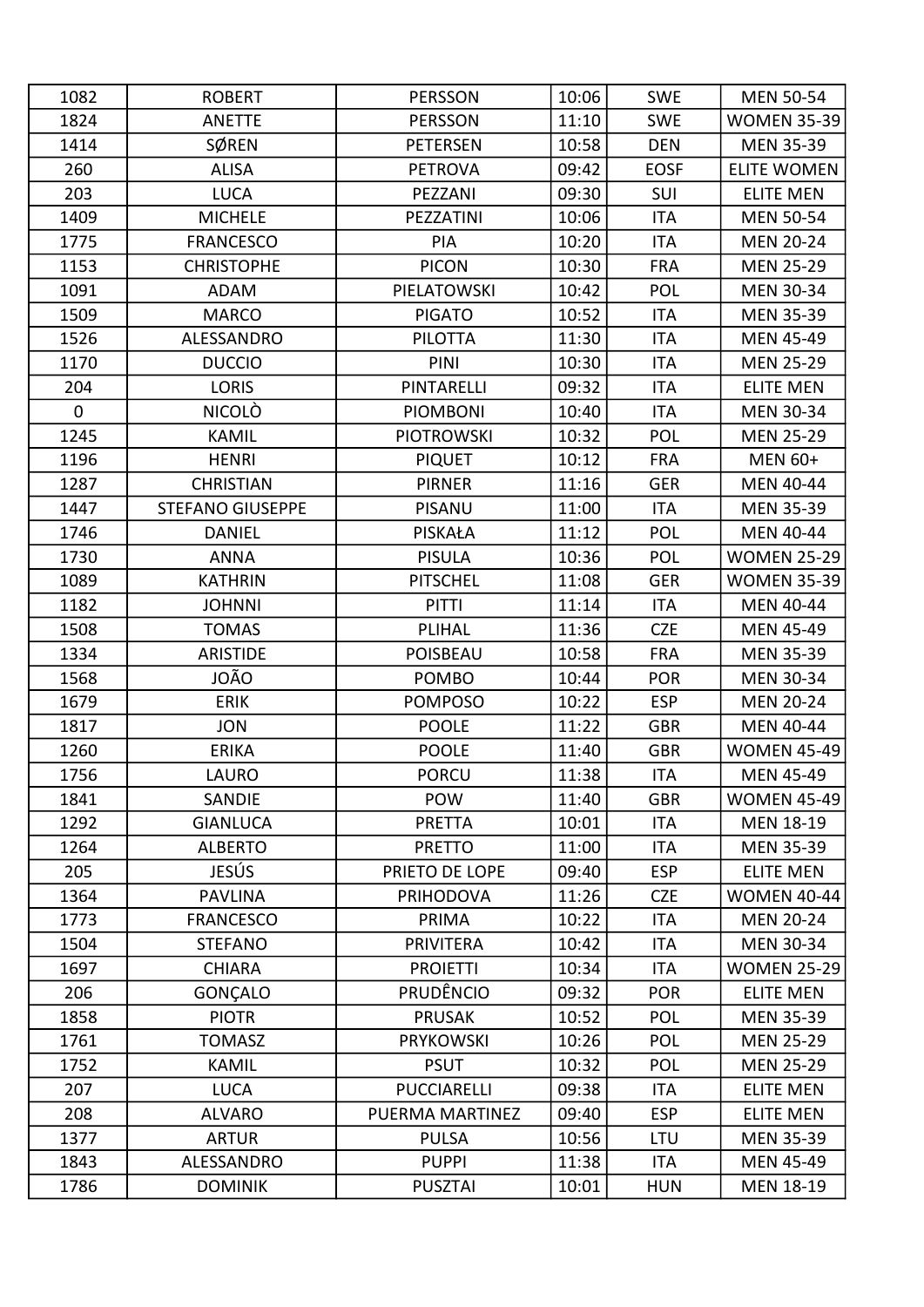| 1420        | <b>VAIDOTAS</b>       | <b>PUTRIUS</b>        | 10:08 | LTU        | <b>MEN 50-54</b>   |
|-------------|-----------------------|-----------------------|-------|------------|--------------------|
| 1646        | <b>MODESTAS</b>       | <b>PUTRIUS</b>        | 10:26 | LTU        | <b>MEN 25-29</b>   |
| 1399        | <b>PATRIK</b>         | PŮŽA                  | 10:01 | <b>CZE</b> | MEN 18-19          |
| 1362        | <b>JAROSLAW</b>       | <b>PUZDROWSKI</b>     | 10:44 | POL        | <b>MEN 30-34</b>   |
| 1851        | <b>CRISTIAN</b>       | <b>RADUAZZO</b>       | 11:38 | <b>ITA</b> | <b>MEN 45-49</b>   |
| 1485        | <b>SIEBE</b>          | RAEYMAEKERS           | 11:02 | <b>BEL</b> | <b>MEN 35-39</b>   |
| $\mathbf 0$ | <b>NIKOLAS</b>        | RÁKOCI                | 10:22 | <b>SVK</b> | <b>MEN 20-24</b>   |
| 209         | <b>JUAN RAMON</b>     | RAMIREZ GARCIA        | 09:40 | <b>ESP</b> | <b>ELITE MEN</b>   |
| 210         | <b>NEUS</b>           | RAMIS                 | 09:44 | <b>ESP</b> | <b>ELITE WOMEN</b> |
| 1812        | <b>ALBERTO</b>        | RAMÓN RODRÍGUEZ       | 10:22 | <b>ESP</b> | <b>MEN 20-24</b>   |
| 1776        | <b>VERONICA</b>       | <b>RAMOS</b>          | 10:36 | <b>POR</b> | <b>WOMEN 25-29</b> |
| 1056        | <b>SÉRGIO</b>         | <b>RAMOS</b>          | 11:34 | <b>POR</b> | <b>MEN 45-49</b>   |
| 1770        | <b>RICARDO</b>        | <b>REBELO</b>         | 11:20 | <b>POR</b> | <b>MEN 40-44</b>   |
| 1289        | <b>MICHELA</b>        | REDAELLI              | 10:34 | <b>ITA</b> | <b>WOMEN 25-29</b> |
| 1340        | <b>RUBEN</b>          | <b>REGGIANI</b>       | 11:22 | <b>ITA</b> | <b>MEN 40-44</b>   |
| 249         | <b>ARTJOMS</b>        | <b>REKUNENKO</b>      | 09:36 | LAT        | <b>ELITE MEN</b>   |
| 211         | <b>MARTA</b>          | RELAÑO ORASIO         | 09:46 | <b>ESP</b> | <b>ELITE WOMEN</b> |
| 1215        | <b>THOMAS</b>         | <b>REMMER</b>         | 10:42 | <b>DEN</b> | MEN 30-34          |
| 1802        | <b>NICOLO</b>         | <b>RESTUCCIA</b>      | 10:58 | <b>ITA</b> | <b>MEN 35-39</b>   |
| 1838        | <b>JOSE MARIANO</b>   | REVENGA ORDOÑEZ       | 10:08 | <b>ESP</b> | <b>MEN 50-54</b>   |
| 1618        | <b>JEROME</b>         | <b>REY</b>            | 11:16 | <b>FRA</b> | MEN 40-44          |
| 1126        | <b>ADAM</b>           | RIAPOŠ                | 10:22 | <b>SVK</b> | <b>MEN 20-24</b>   |
| 1329        | LUKÁŠ                 | <b>RICHTER</b>        | 11:18 | <b>CZE</b> | <b>MEN 40-44</b>   |
| 1305        | <b>JOSEFINE</b>       | <b>RINGBOM</b>        | 10:50 | <b>SWE</b> | <b>WOMEN 30-34</b> |
| 1228        | <b>THOMAS</b>         | <b>RISBERG</b>        | 10:08 | <b>SWE</b> | <b>MEN 50-54</b>   |
| 1283        | <b>BEATRICE</b>       | <b>RIVA</b>           | 10:50 | <b>ITA</b> | <b>WOMEN 30-34</b> |
| 1127        | <b>ANDREA</b>         | <b>RIVA</b>           | 10:52 | <b>ITA</b> | <b>MEN 35-39</b>   |
| 1874        | <b>MICHELE</b>        | RIZZI                 | 10:08 | <b>ITA</b> | <b>MEN 50-54</b>   |
| 212         | SANDY                 | <b>ROBATEL</b>        | 09:44 | SUI        | <b>ELITE WOMEN</b> |
| 1059        | <b>ROBIN</b>          | <b>ROBBEMOND</b>      | 10:08 | <b>NED</b> | <b>MEN 50-54</b>   |
| 1864        | <b>MATTEO</b>         | <b>ROCCA</b>          | 11:00 | ITA        | <b>MEN 35-39</b>   |
| 1659        | <b>CARLA</b>          | <b>ROCHA</b>          | 11:40 | <b>POR</b> | <b>WOMEN 45-49</b> |
| 213         | <b>FEDERICO</b>       | <b>RODÀ</b>           | 09:36 | <b>ITA</b> | <b>ELITE MEN</b>   |
| 1183        | <b>JAVIER IGNACIO</b> | RODRÍGUEZ FLORES      | 10:42 | <b>ESP</b> | <b>MEN 30-34</b>   |
| 1243        | <b>JOSE ANTONIO</b>   | RODRÍGUEZ PEREZ       | 10:58 | <b>ESP</b> | <b>MEN 35-39</b>   |
| 1191        | <b>RONY</b>           | <b>ROELANDS</b>       | 10:12 | <b>BEL</b> | <b>MEN 55-59</b>   |
| 1192        | <b>NIELS</b>          | <b>ROELANDS</b>       | 10:44 | <b>BEL</b> | <b>MEN 30-34</b>   |
| 1120        | <b>ELIO</b>           | <b>ROETS</b>          | 11:24 | <b>BEL</b> | <b>MEN 40-44</b>   |
| 1863        | <b>RIKARD</b>         | <b>ROITTO</b>         | 11:38 | <b>SWE</b> | <b>MEN 45-49</b>   |
| 1603        | <b>GABRIEL</b>        | ROMÁ MONLLOR          | 10:22 | <b>ESP</b> | <b>MEN 20-24</b>   |
| 1114        | SÖREN                 | <b>ROTHER</b>         | 10:32 | <b>GER</b> | <b>MEN 25-29</b>   |
| 1347        | <b>ROBERTO</b>        | <b>ROTINI</b>         | 11:16 | ITA        | <b>MEN 40-44</b>   |
| 214         | <b>BEATRIZ</b>        | <b>RUBIO LASTRA</b>   | 09:42 | <b>ESP</b> | <b>ELITE WOMEN</b> |
| 1481        | <b>DAVID</b>          | <b>RUEDAS SOBRINO</b> | 11:16 | <b>ESP</b> | <b>MEN 40-44</b>   |
| 1594        | ADRIÁN                | <b>RUIZ GARCIA</b>    | 10:56 | <b>ESP</b> | <b>MEN 35-39</b>   |
| 1314        | <b>RUNE</b>           | <b>RUMMEL</b>         | 11:20 | <b>DEN</b> | MEN 40-44          |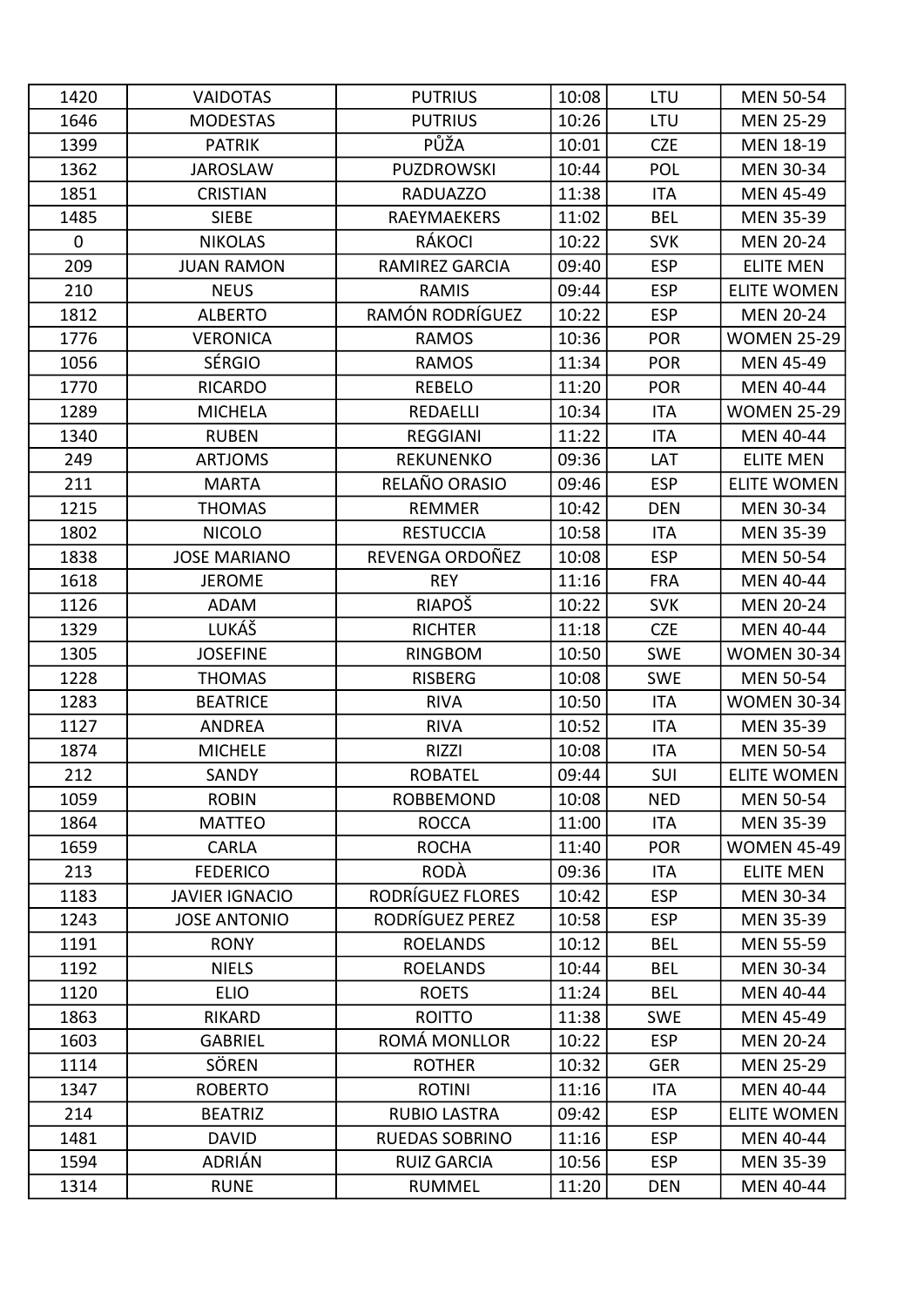| 1366 | <b>ANNA</b>           | <b>RUNDELIN</b>          | 11:08 | <b>FIN</b>  | <b>WOMEN 35-39</b> |
|------|-----------------------|--------------------------|-------|-------------|--------------------|
| 1345 | <b>ANDREA</b>         | <b>RUSCONI</b>           | 10:56 | <b>ITA</b>  | <b>MEN 35-39</b>   |
| 1710 | <b>JAKOB NORDBORG</b> | <b>RYDING</b>            | 11:16 | <b>DEN</b>  | <b>MEN 40-44</b>   |
| 1793 | <b>MATEUSZ</b>        | RYNKIEWICZ               | 10:52 | POL         | <b>MEN 35-39</b>   |
| 215  | <b>FRANCESCA</b>      | SABENA                   | 09:46 | <b>ITA</b>  | <b>ELITE WOMEN</b> |
| 216  | <b>JUANCRI</b>        | SÁENZ                    | 09:40 | <b>ESP</b>  | <b>ELITE MEN</b>   |
| 1784 | <b>CRISTIAN</b>       | SALIMBENI                | 11:20 | <b>ITA</b>  | <b>MEN 40-44</b>   |
| 1627 | <b>VILLE</b>          | SALOMÄKI                 | 10:42 | <b>SWE</b>  | MEN 30-34          |
| 217  | <b>JUANFRAN</b>       | <b>SANCHEZ CAZORLA</b>   | 09:34 | <b>ESP</b>  | <b>ELITE MEN</b>   |
| 1666 | <b>ALVARO</b>         | <b>SANCHEZ RODRIGUEZ</b> | 10:42 | <b>ESP</b>  | <b>MEN 30-34</b>   |
| 1555 | ANGEL                 | <b>SANCHEZ SERRANO</b>   | 10:32 | <b>ESP</b>  | <b>MEN 25-29</b>   |
| 1140 | <b>AMANDA</b>         | SANDBERG                 | 10:36 | <b>SWE</b>  | <b>WOMEN 25-29</b> |
| 1696 | <b>CRISTIAN</b>       | <b>SANNA</b>             | 10:08 | <b>ITA</b>  | <b>MEN 50-54</b>   |
| 1477 | <b>MARCO</b>          | SANTANDREA               | 11:22 | <b>ITA</b>  | <b>MEN 40-44</b>   |
| 1256 | <b>THOMAS</b>         | SANTINELLO               | 10:42 | <b>ITA</b>  | <b>MEN 30-34</b>   |
| 218  | <b>LUÍS</b>           | <b>SANTOS</b>            | 09:40 | <b>POR</b>  | <b>ELITE MEN</b>   |
| 1439 | <b>JUHO</b>           | SÄRKILÄ                  | 11:32 | <b>FIN</b>  | <b>MEN 45-49</b>   |
| 1045 | <b>CSILLA</b>         | <b>SAROSI</b>            | 11:10 | <b>GBR</b>  | <b>WOMEN 35-39</b> |
| 1518 | <b>MEREL</b>          | SAS                      | 10:24 | <b>NED</b>  | <b>WOMEN 20-24</b> |
| 1003 | <b>GIAN MARIA</b>     | SAVANI                   | 10:38 | <b>ITA</b>  | <b>MEN 30-34</b>   |
| 1090 | <b>VITALI</b>         | SAVANOVICH               | 11:20 | <b>EOSF</b> | MEN 40-44          |
| 1502 | <b>LIZAVETA</b>       | SAVINAVA                 | 10:24 | <b>EOSF</b> | <b>WOMEN 20-24</b> |
| 1639 | <b>QUENTIN</b>        | SAVY                     | 10:30 | <b>FRA</b>  | <b>MEN 25-29</b>   |
| 219  | <b>MARTIN</b>         | <b>SCHÄFER</b>           | 09:30 | <b>GER</b>  | <b>ELITE MEN</b>   |
| 1046 | <b>KAMIL</b>          | <b>SCHERBA</b>           | 10:44 | <b>GER</b>  | <b>MEN 30-34</b>   |
| 1494 | <b>LORIS</b>          | <b>SCHINA</b>            | 10:26 | <b>ITA</b>  | <b>MEN 25-29</b>   |
| 220  | <b>MICHAEL</b>        | <b>SCHJØTT</b>           | 09:32 | <b>DEN</b>  | <b>ELITE MEN</b>   |
| 1700 | <b>NICOLAI</b>        | <b>SCHJØTT</b>           | 10:42 | <b>DEN</b>  | <b>MEN 30-34</b>   |
| 1049 | <b>TAMARA</b>         | <b>SCHLAEPFER</b>        | 11:08 | SUI         | <b>WOMEN 35-39</b> |
| 1640 | <b>CHRISTIAN</b>      | <b>SCHMIDT</b>           | 10:42 | <b>GER</b>  | <b>MEN 30-34</b>   |
| 1069 | <b>DAVY</b>           | <b>SCHOONIS</b>          | 11:36 | <b>GER</b>  | <b>MEN 45-49</b>   |
| 221  | LENNERT               | <b>SCHOTS</b>            | 09:34 | <b>BEL</b>  | <b>ELITE MEN</b>   |
| 1132 | <b>CONSTANTIN</b>     | <b>SCHÜLER</b>           | 11:18 | <b>AUT</b>  | <b>MEN 40-44</b>   |
| 1596 | <b>SEBASTIAN</b>      | SCHULTZ-IGAST            | 11:06 | <b>GER</b>  | <b>MEN 35-39</b>   |
| 1173 | <b>HELENA</b>         | <b>SCHUSTER</b>          | 10:02 | <b>GER</b>  | <b>WOMEN 18-19</b> |
| 222  | <b>ARMANDO</b>        | SCHWARZMANN              | 09:36 | SUI         | <b>ELITE MEN</b>   |
| 1216 | <b>MATTHIAS</b>       | <b>SCHWEIGERT</b>        | 10:46 | <b>GER</b>  | <b>MEN 30-34</b>   |
| 1792 | <b>ERIKA</b>          | <b>SCIALLA</b>           | 10:34 | <b>ITA</b>  | <b>WOMEN 25-29</b> |
| 223  | JAN                   | SEDLÁK                   | 09:34 | <b>CZE</b>  | <b>ELITE MEN</b>   |
| 1454 | <b>MANTAS</b>         | ŠEDYS                    | 10:32 | LTU         | <b>MEN 25-29</b>   |
| 224  | <b>LISA</b>           | <b>SEGERS</b>            | 09:44 | <b>BEL</b>  | <b>ELITE WOMEN</b> |
| 1181 | <b>MAYLIN</b>         | <b>SEGGER</b>            | 10:34 | <b>GER</b>  | <b>WOMEN 25-29</b> |
| 1883 | <b>FORTINI</b>        | <b>SERGE</b>             | 10:58 | <b>FRA</b>  | <b>MEN 35-39</b>   |
| 1602 | <b>JENS</b>           | <b>SERNBO</b>            | 10:10 | <b>SWE</b>  | <b>MEN 55-59</b>   |
| 1317 | <b>FRANCESCO</b>      | <b>SERRA</b>             | 11:16 | ITA         | <b>MEN 40-44</b>   |
| 1359 | <b>JOAN</b>           | SERRABOGUÑA PRAT         | 10:01 | <b>ESP</b>  | MEN 18-19          |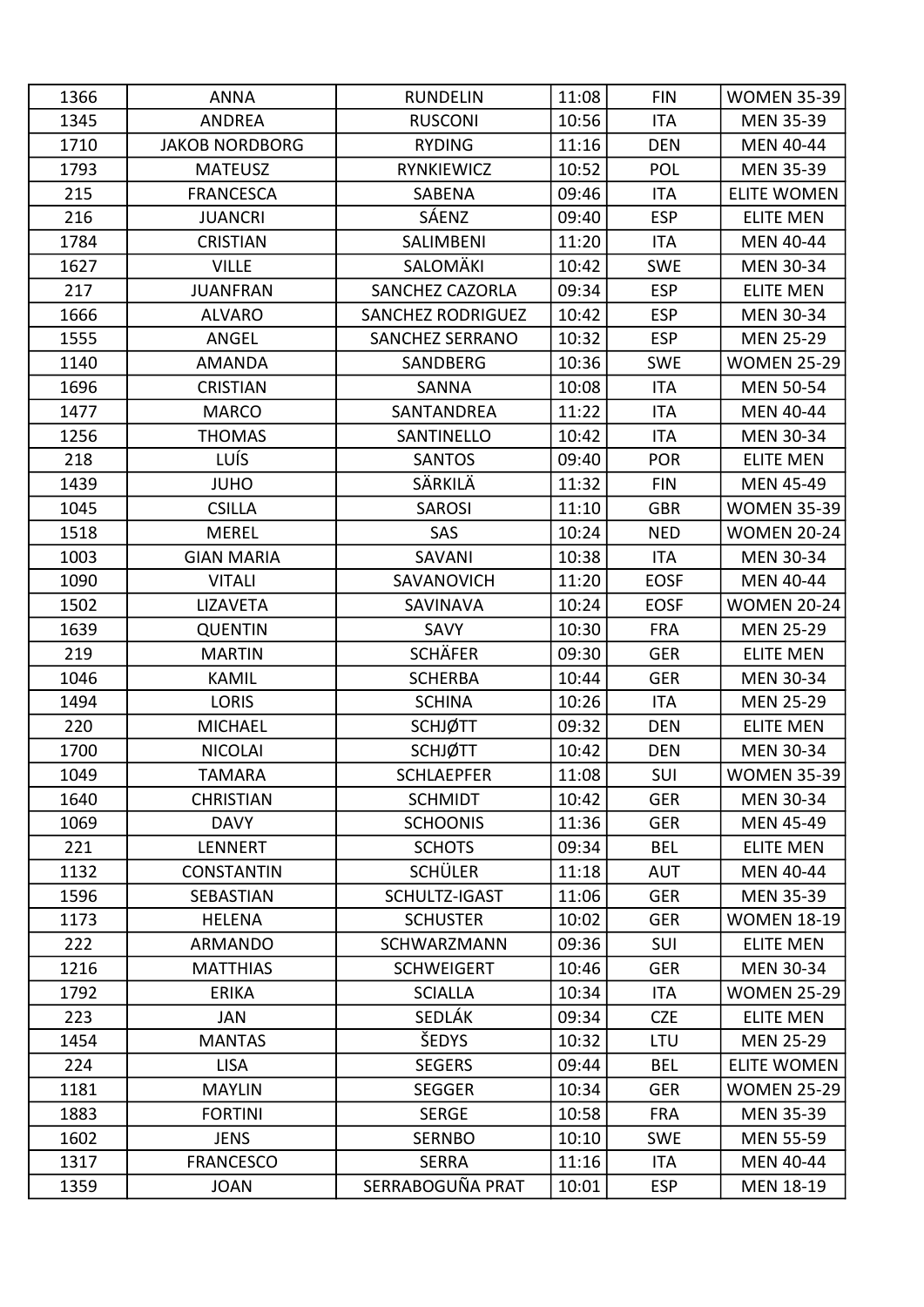| 1026 | <b>STEFAN</b>       | <b>SETTELE</b>           | 11:04 | <b>GER</b>       | <b>MEN 35-39</b>   |
|------|---------------------|--------------------------|-------|------------------|--------------------|
| 1083 | <b>KIRYL</b>        | <b>SHCHEBET</b>          | 10:56 | <b>EOSF</b>      | <b>MEN 35-39</b>   |
| 1037 | <b>ALLAN</b>        | <b>SHERWOOD</b>          | 11:24 | <b>GBR</b>       | <b>MEN 40-44</b>   |
| 1097 | <b>CHRIS</b>        | <b>SHIPLEY</b>           | 10:52 | <b>GBR</b>       | <b>MEN 35-39</b>   |
| 1452 | <b>ANDREA</b>       | <b>SICCARDI</b>          | 10:04 | <b>ITA</b>       | <b>MEN 50-54</b>   |
| 1004 | <b>DAVID</b>        | <b>SIEBEN</b>            | 11:16 | <b>NED</b>       | <b>MEN 40-44</b>   |
| 225  | <b>ADAM</b>         | <b>SIKORA</b>            | 09:36 | POL              | <b>ELITE MEN</b>   |
| 1406 | SÍLVIA              | <b>SILVA</b>             | 11:28 | <b>POR</b>       | <b>WOMEN 40-44</b> |
| 1822 | <b>EDVARDAS</b>     | <b>SIMOKAITIS</b>        | 11:22 | LTU              | <b>MEN 40-44</b>   |
| 1135 | <b>VINCENT</b>      | SIMONEAU                 | 11:02 | <b>FRA</b>       | <b>MEN 35-39</b>   |
| 1683 | <b>GEDIMINAS</b>    | <b>SIMUTIS</b>           | 10:56 | <b>LTU</b>       | <b>MEN 35-39</b>   |
| 226  | <b>WILLIAM</b>      | SINIGAGLIA               | 09:34 | <b>ITA</b>       | <b>ELITE MEN</b>   |
| 1663 | <b>MARTIN</b>       | <b>SIPEK</b>             | 11:36 | <b>CZE</b>       | <b>MEN 45-49</b>   |
| 1723 | <b>MATTEO</b>       | <b>SITZIA</b>            | 11:22 | <b>ITA</b>       | <b>MEN 40-44</b>   |
| 227  | <b>PONTUS</b>       | <b>SJOBLOM</b>           | 09:30 | <b>FIN</b>       | <b>ELITE MEN</b>   |
| 1308 | <b>OWE</b>          | <b>SJOBLOM</b>           | 10:08 | <b>FIN</b>       | <b>MEN 50-54</b>   |
| 1108 | <b>PETER</b>        | <b>SLITS</b>             | 10:12 | <b>NED</b>       | <b>MEN 55-59</b>   |
| 1832 | <b>SVITLANA</b>     | <b>SLYCHKO</b>           | 10:48 | <b>UKR</b>       | <b>WOMEN 30-34</b> |
| 1482 | <b>GERMAN</b>       | <b>SOBRINO RODRIGUEZ</b> | 10:44 | <b>ESP</b>       | <b>MEN 30-34</b>   |
| 1155 | <b>ANDREA</b>       | SONDA                    | 10:46 | <b>ITA</b>       | <b>MEN 30-34</b>   |
| 1279 | <b>MARTIN</b>       | SONDA                    | 11:36 | <b>CZE</b>       | <b>MEN 45-49</b>   |
| 1626 | <b>JAKOB</b>        | SONESSON                 | 10:20 | <b>SWE</b>       | <b>MEN 20-24</b>   |
| 1322 | OLE                 | SØRENSEN                 | 10:10 | <b>DEN</b>       | <b>MEN 55-59</b>   |
| 228  | <b>NAZARET</b>      | SOSA MENDOZA             | 09:46 | <b>ESP</b>       | <b>ELITE WOMEN</b> |
| 1633 | <b>ETELE</b>        | SÖVEGJÁRTÓ               | 10:08 | <b>HUN</b>       | <b>MEN 50-54</b>   |
| 1738 | <b>JACOPO BRUNO</b> | SPACCAZOCCHI             | 10:20 | <b>ITA</b>       | <b>MEN 20-24</b>   |
| 1446 | <b>ALBERTO</b>      | <b>SPIGA</b>             | 11:00 | <b>ITA</b>       | <b>MEN 35-39</b>   |
| 1763 | <b>DAYEN</b>        | <b>SPIJKER</b>           | 11:40 | <b>NED</b>       | <b>WOMEN 45-49</b> |
| 1486 | <b>CLAUDIO</b>      | <b>SPIRITI</b>           | 11:32 | <b>ITA</b>       | MEN 45-49          |
| 1141 | <b>STURMIUS</b>     | <b>SPRENGER</b>          | 10:42 | <b>GER</b>       | <b>MEN 30-34</b>   |
| 1023 | <b>DENNIS</b>       | <b>SPRONK</b>            | 11:18 | <b>NED</b>       | <b>MEN 40-44</b>   |
| 1853 | <b>ANNELIES</b>     | <b>STAELENS</b>          | 10:50 | <b>BEL</b>       | <b>WOMEN 30-34</b> |
| 1664 | <b>DIANA</b>        | <b>STÅHL</b>             | 11:26 | <b>SWE</b>       | <b>WOMEN 40-44</b> |
| 1162 | <b>MIKAEL</b>       | STÅHLFORS                | 10:58 | <b>SWE</b>       | <b>MEN 35-39</b>   |
| 1650 | SEBASTIAN           | <b>STAMATEL</b>          | 10:26 | <b>POL</b>       | <b>MEN 25-29</b>   |
| 1169 | <b>BENEDIKTE</b>    | <b>STAMP</b>             | 11:28 | <b>DEN</b>       | <b>WOMEN 40-44</b> |
| 1834 | <b>ALIAKSANDR</b>   | <b>STASEVICH</b>         | 11:06 | <b>EOSF</b>      | <b>MEN 35-39</b>   |
| 229  | <b>IDA MATHILDE</b> | STEENSGAARD              | 09:42 | <b>DEN</b>       | <b>ELITE WOMEN</b> |
| 1840 | <b>WOJTEK</b>       | <b>STELLMACH</b>         | 10:44 | <b>POL</b>       | MEN 30-34          |
| 1766 | <b>KATARINA</b>     | <b>STENBACKA</b>         | 11:08 | <b>FIN</b>       | <b>WOMEN 35-39</b> |
| 1609 | <b>MORTEN</b>       | <b>STENGER</b>           | 10:42 | <b>DEN</b>       | <b>MEN 30-34</b>   |
| 1810 | <b>LINNEA</b>       | <b>STENSON</b>           | 10:02 | <b>SWE</b>       | <b>WOMEN 18-19</b> |
| 1488 | <b>ALAN</b>         | <b>STEVENSON</b>         | 11:06 | <b>GIBRALTAR</b> | <b>MEN 35-39</b>   |
| 1412 | <b>MICHAL</b>       | ŠTOHANZL                 | 10:56 | <b>CZE</b>       | <b>MEN 35-39</b>   |
| 1768 | <b>GUNHILD</b>      | <b>STØLEN</b>            | 10:36 | <b>NOR</b>       | <b>WOMEN 25-29</b> |
| 1791 | <b>DAVID</b>        | <b>STRAUB</b>            | 11:16 | <b>CZE</b>       | MEN 40-44          |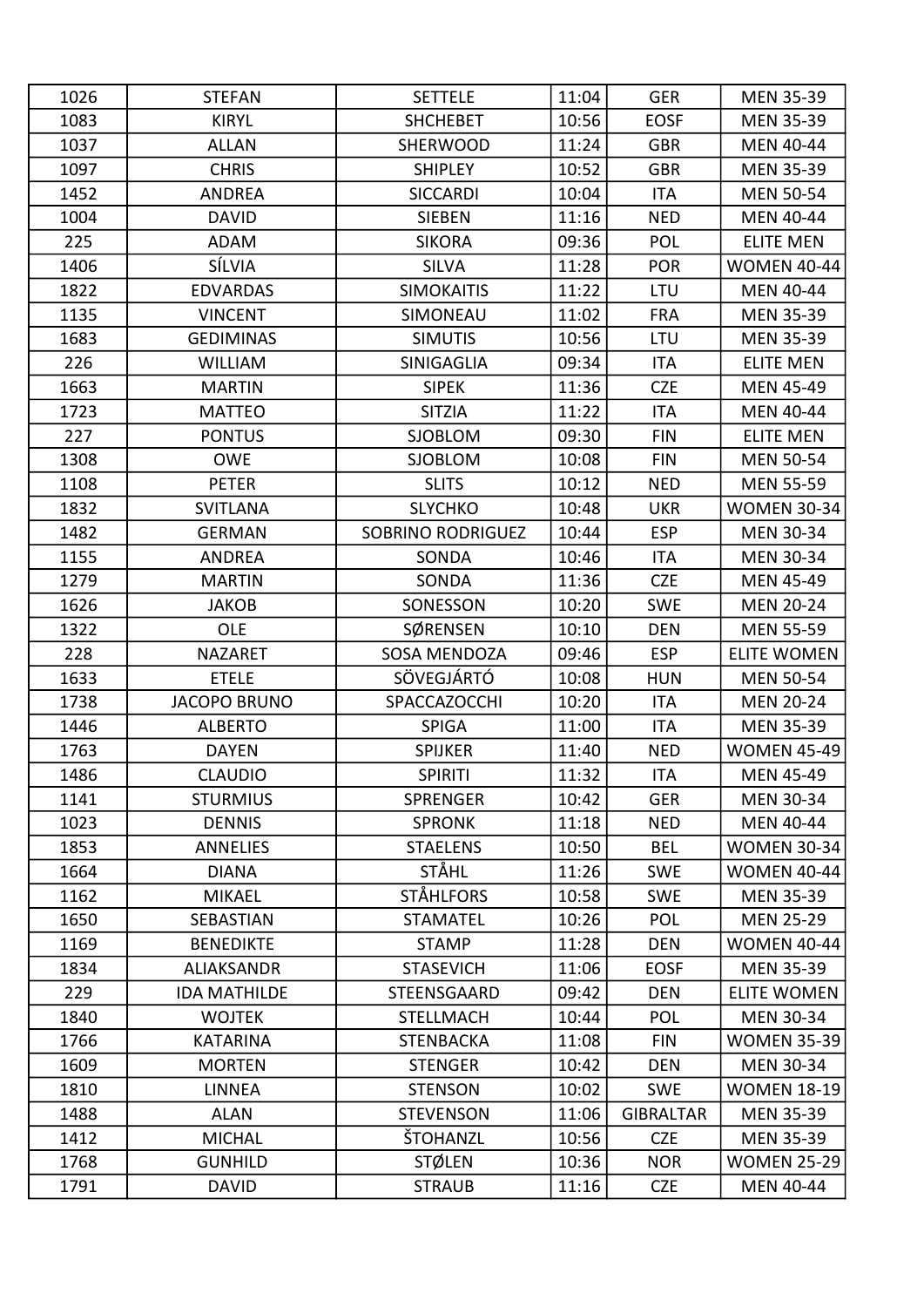| 1007 | <b>MARION</b>          | <b>STROHKIRCH</b>        | 10:14 | <b>GER</b>  | <b>WOMEN 50-54</b> |
|------|------------------------|--------------------------|-------|-------------|--------------------|
| 1437 | <b>GIANLUCA</b>        | <b>STROILI</b>           | 10:28 | <b>ITA</b>  | <b>MEN 25-29</b>   |
| 1532 | LÁSZLÓ                 | <b>STROMMER</b>          | 10:04 | <b>HUN</b>  | <b>MEN 50-54</b>   |
| 259  | <b>NATALIA</b>         | <b>STUDENIKINA</b>       | 09:46 | <b>EOSF</b> | ELITE WOMEN        |
| 1201 | PEDRO VICENTE          | SUÁREZ FERNÁNDEZ         | 11:32 | <b>ESP</b>  | <b>MEN 45-49</b>   |
| 1528 | <b>JUAN ANTONIO</b>    | <b>SUAREZ RAMIREZ</b>    | 11:34 | <b>ESP</b>  | <b>MEN 45-49</b>   |
| 1054 | <b>KIM</b>             | <b>SUHLER</b>            | 11:30 | <b>DEN</b>  | <b>MEN 45-49</b>   |
| 1499 | <b>MARTIN</b>          | ŠULC                     | 11:18 | <b>CZE</b>  | <b>MEN 40-44</b>   |
| 1750 | <b>RUSLANAS</b>        | <b>SULCAS</b>            | 10:58 | LTU         | <b>MEN 35-39</b>   |
| 1545 | <b>GUSTAV</b>          | <b>SYRÉN</b>             | 10:32 | <b>SWE</b>  | <b>MEN 25-29</b>   |
| 1388 | <b>BENCE</b>           | SZABÓ                    | 10:22 | <b>HUN</b>  | <b>MEN 20-24</b>   |
| 230  | <b>GRZEGORZ</b>        | <b>SZCZECHLA</b>         | 09:32 | <b>POL</b>  | <b>ELITE MEN</b>   |
| 1797 | <b>TOMASZ</b>          | <b>SZKURŁAT</b>          | 10:52 | <b>POL</b>  | <b>MEN 35-39</b>   |
| 1553 | <b>CSABA</b>           | SZŐGYÉNYI                | 11:04 | <b>HUN</b>  | <b>MEN 35-39</b>   |
| 231  | <b>KLAUDIA</b>         | SZUBA-ŁATA               | 09:42 | <b>POL</b>  | <b>ELITE WOMEN</b> |
| 1787 | <b>CEZARY</b>          | SZULWACH                 | 10:00 | POL         | MEN 16-17          |
| 1789 | <b>MACIEJ</b>          | <b>SZULWACH</b>          | 11:30 | <b>POL</b>  | <b>MEN 45-49</b>   |
| 1101 | <b>GIUSEPPE</b>        | <b>TABORRI</b>           | 10:08 | <b>ITA</b>  | <b>MEN 50-54</b>   |
| 1543 | <b>DAVIDE</b>          | <b>TAGLIABUE</b>         | 10:08 | <b>ITA</b>  | <b>MEN 50-54</b>   |
| 1854 | <b>ADNA</b>            | <b>TAHIROVIC</b>         | 10:36 | <b>NOR</b>  | <b>WOMEN 25-29</b> |
| 1886 | <b>EFE</b>             | <b>TANAY</b>             | 10:58 | <b>TUR</b>  | <b>MEN 35-39</b>   |
| 1479 | LÁSZLÓ GÁBOR           | <b>TASNÁDI</b>           | 11:20 | <b>HUN</b>  | <b>MEN 40-44</b>   |
| 1062 | <b>TIMO</b>            | <b>TER BRAAK</b>         | 11:04 | <b>NED</b>  | <b>MEN 35-39</b>   |
| 1186 | <b>YURI</b>            | <b>TESSA</b>             | 10:04 | <b>ITA</b>  | <b>MEN 50-54</b>   |
| 1758 | <b>ANDREA RICCARDO</b> | <b>TESSARIN</b>          | 11:16 | <b>ITA</b>  | <b>MEN 40-44</b>   |
| 1150 | <b>MARK</b>            | THEILGAARD               | 10:26 | <b>DEN</b>  | <b>MEN 25-29</b>   |
| 246  | <b>MARGRETHE</b>       | <b>THUESEN</b>           | 09:46 | <b>DEN</b>  | <b>ELITE WOMEN</b> |
| 1284 | <b>ANTONIO</b>         | <b>TIBERI</b>            | 11:12 | <b>ITA</b>  | <b>MEN 40-44</b>   |
| 1190 | RANDI ROSTGAARD        | TIMMERMANN               | 11:40 | <b>DEN</b>  | <b>WOMEN 45-49</b> |
| 1427 | <b>DANIEL</b>          | <b>TITCOMB</b>           | 10:26 | <b>GBR</b>  | <b>MEN 25-29</b>   |
| 1634 | <b>VERONIKA</b>        | <b>TOBAK</b>             | 10:36 | <b>HUN</b>  | <b>WOMEN 25-29</b> |
| 232  | <b>ARTSIOM</b>         | <b>TOCHKA</b>            | 09:30 | <b>EOSF</b> | <b>ELITE MEN</b>   |
| 1554 | <b>SARA</b>            | <b>TOLONI</b>            | 10:36 | <b>ITA</b>  | <b>WOMEN 25-29</b> |
| 1431 | <b>TOMASZ</b>          | <b>TOMAKA</b>            | 10:42 | POL         | <b>MEN 30-34</b>   |
| 1714 | <b>ALAN</b>            | <b>TOMASIK</b>           | 10:38 | <b>POL</b>  | <b>MEN 30-34</b>   |
| 1343 | <b>SHELLEY</b>         | <b>TOMKINS</b>           | 10:50 | <b>GBR</b>  | <b>WOMEN 30-34</b> |
| 1583 | <b>BRUNO</b>           | <b>TONELLI</b>           | 11:22 | ITA         | MEN 40-44          |
| 126  | <b>FEDERICA</b>        | <b>TONI</b>              | 09:42 | <b>ITA</b>  | <b>ELITE WOMEN</b> |
| 1139 | <b>ROBERT</b>          | <b>TÖRNER</b>            | 11:22 | <b>SWE</b>  | <b>MEN 40-44</b>   |
| 1138 | <b>EVA-LENA</b>        | TÖRNER                   | 11:28 | <b>SWE</b>  | <b>WOMEN 40-44</b> |
| 1312 | <b>JESÚS</b>           | <b>TORRALBA GUERRERO</b> | 11:34 | <b>ESP</b>  | <b>MEN 45-49</b>   |
| 233  | SAMUEL                 | <b>TORRES SERRANO</b>    | 09:34 | <b>ESP</b>  | <b>ELITE MEN</b>   |
| 1503 | <b>FRANCESCO</b>       | <b>TORRINI</b>           | 10:38 | <b>ITA</b>  | <b>MEN 30-34</b>   |
| 1808 | PRZEMYSŁAW             | <b>TRAPKOWSKI</b>        | 11:12 | <b>POL</b>  | <b>MEN 40-44</b>   |
| 1436 | <b>JØRGEN</b>          | <b>TRESSELT</b>          | 11:12 | <b>NOR</b>  | <b>MEN 40-44</b>   |
| 1103 | <b>WILHELM</b>         | <b>TROGEN</b>            | 10:00 | <b>SWE</b>  | MEN 16-17          |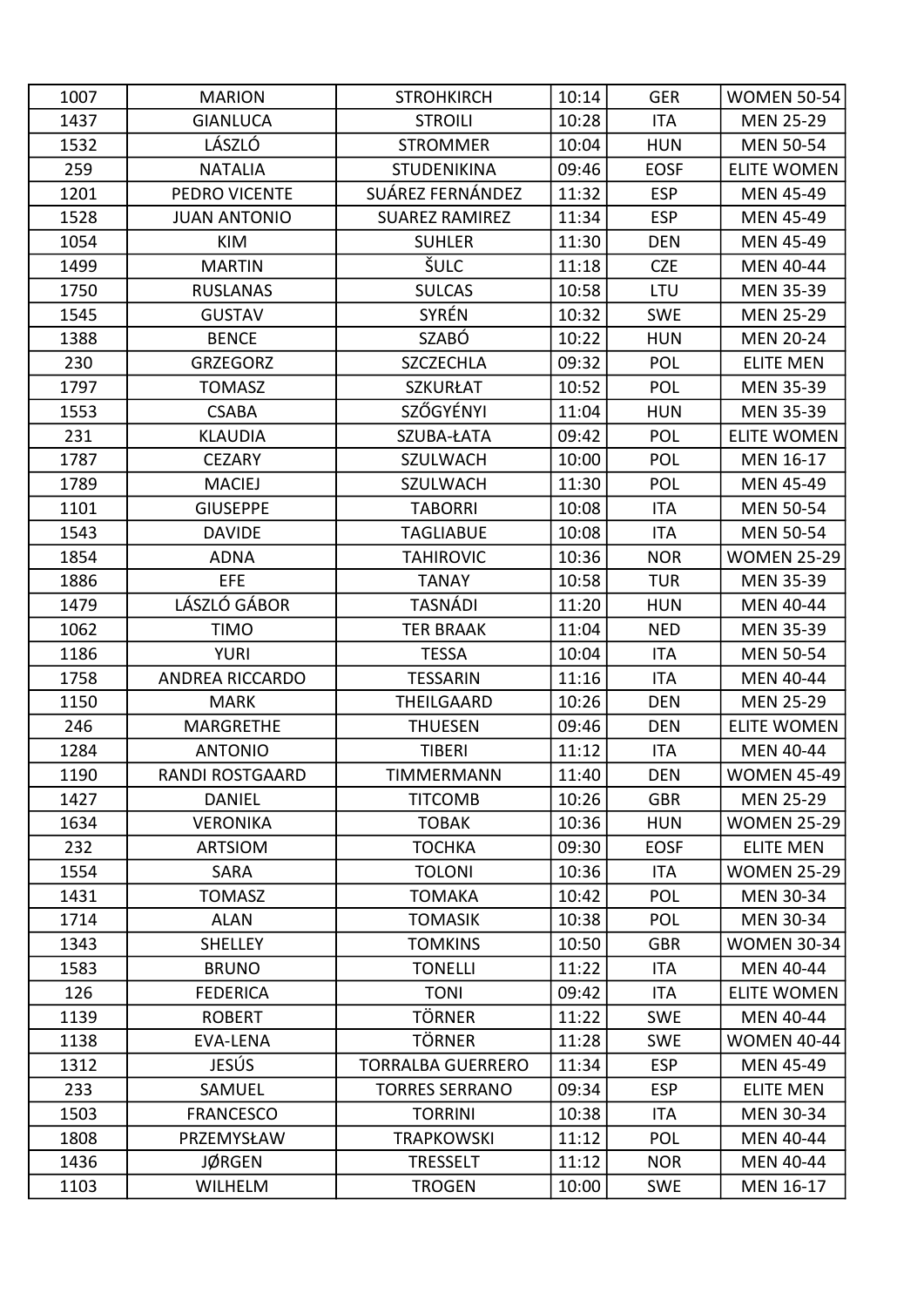| 234  | YAUHEN                | <b>TRYVASHKEVICH</b>      | 09:34 | <b>EOSF</b> | <b>ELITE MEN</b>   |
|------|-----------------------|---------------------------|-------|-------------|--------------------|
| 1094 | <b>ANASTASIIA</b>     | <b>TSUTSKOVA</b>          | 10:36 | <b>EOSF</b> | <b>WOMEN 25-29</b> |
| 1111 | <b>BENJAMIN</b>       | <b>TURBÉ</b>              | 10:44 | <b>FRA</b>  | <b>MEN 30-34</b>   |
| 1848 | <b>GIULIA</b>         | <b>UCCHEDDU</b>           | 10:50 | <b>ITA</b>  | <b>WOMEN 30-34</b> |
| 1254 | <b>OSKAR</b>          | <b>UHRBOM</b>             | 10:52 | <b>SWE</b>  | <b>MEN 35-39</b>   |
| 1717 | <b>RAMUNAS</b>        | <b>UIKYS</b>              | 11:12 | LTU         | <b>MEN 40-44</b>   |
| 1384 | <b>BALÁZS</b>         | <b>ULRICH</b>             | 11:38 | <b>HUN</b>  | <b>MEN 45-49</b>   |
| 1629 | <b>PAVEL</b>          | <b>URUBLEUSKY</b>         | 11:16 | <b>EOSF</b> | <b>MEN 40-44</b>   |
| 1224 | <b>MARKO</b>          | <b>USABIAGA MARTINEZ</b>  | 10:01 | <b>ESP</b>  | MEN 18-19          |
| 1065 | <b>JÜRGEN</b>         | <b>UTTENDORFER</b>        | 10:12 | <b>GER</b>  | <b>MEN 55-59</b>   |
| 1166 | <b>FRANCESCO</b>      | VALLERANI                 | 11:34 | <b>ITA</b>  | <b>MEN 45-49</b>   |
| 1105 | <b>MATTEO</b>         | <b>VALTORTA</b>           | 10:54 | <b>ITA</b>  | <b>MEN 35-39</b>   |
| 1145 | <b>RENSKE</b>         | <b>VAN DER HAAR</b>       | 10:36 | <b>NED</b>  | <b>WOMEN 25-29</b> |
| 1718 | ARIE                  | <b>VAN DER STEEN</b>      | 11:20 | <b>NED</b>  | MEN 40-44          |
| 1052 | SANDRA                | <b>VAN DIJK</b>           | 11:40 | <b>NED</b>  | <b>WOMEN 45-49</b> |
| 1241 | <b>RUUD</b>           | <b>VAN GASTEL</b>         | 11:06 | <b>NED</b>  | <b>MEN 35-39</b>   |
| 1267 | SAM                   | <b>VAN GERWEN</b>         | 10:44 | <b>BEL</b>  | <b>MEN 30-34</b>   |
| 1208 | <b>RENS</b>           | <b>VAN OORT</b>           | 10:58 | <b>NED</b>  | <b>MEN 35-39</b>   |
| 1672 | RICHARD               | <b>VAN SLUIS</b>          | 11:18 | <b>NED</b>  | <b>MEN 40-44</b>   |
| 1780 | <b>BILLY</b>          | VANDEWALLE                | 10:26 | <b>BEL</b>  | <b>MEN 25-29</b>   |
| 235  | <b>FUENCISLA</b>      | <b>VAQUERO IGLESIAS</b>   | 09:46 | <b>ESP</b>  | <b>ELITE WOMEN</b> |
| 236  | JÉRÉMIE               | <b>VAUCHEL</b>            | 09:32 | <b>FRA</b>  | <b>ELITE MEN</b>   |
| 1211 | <b>DANIEL</b>         | <b>VEGA VERGARA</b>       | 10:08 | <b>ESP</b>  | <b>MEN 50-54</b>   |
| 1885 | <b>ANDREA</b>         | <b>VELTRI</b>             | 10:14 | ITA         | <b>WOMEN 50-54</b> |
| 1469 | <b>MARTIN</b>         | <b>VEPŘEK</b>             | 10:38 | <b>CZE</b>  | <b>MEN 30-34</b>   |
| 1346 | <b>QUINIE</b>         | <b>VERHEIJEN</b>          | 10:48 | <b>NED</b>  | <b>WOMEN 30-34</b> |
| 1727 | <b>JURGEN</b>         | <b>VERSTEGEN</b>          | 11:32 | <b>NED</b>  | <b>MEN 45-49</b>   |
| 1860 | <b>HANS-OLOV</b>      | <b>VESTERLUND</b>         | 10:08 | <b>SWE</b>  | <b>MEN 50-54</b>   |
| 1176 | ERIK                  | <b>VEZZOSI</b>            | 10:54 | ITA         | <b>MEN 35-39</b>   |
| 1010 | <b>BRIAN</b>          | <b>VIBORG CHRISTENSEN</b> | 10:04 | <b>DEN</b>  | <b>MEN 50-54</b>   |
| 237  | <b>PATRIZIO</b>       | <b>VIERO</b>              | 09:38 | ITA         | <b>ELITE MEN</b>   |
| 1275 | <b>FRANCISCO JOSÉ</b> | <b>VILA BOLINCHES</b>     | 11:38 | <b>ESP</b>  | <b>MEN 45-49</b>   |
| 1125 | <b>JOSE</b>           | <b>VILA GISBERT</b>       | 10:32 | <b>ESP</b>  | <b>MEN 25-29</b>   |
| 1001 | <b>GRIGORY</b>        | <b>VILKOV</b>             | 11:36 | <b>GER</b>  | <b>MEN 45-49</b>   |
| 1321 | <b>GONZALO</b>        | <b>VILLAR GARRIDO</b>     | 10:32 | <b>ESP</b>  | <b>MEN 25-29</b>   |
| 1066 | <b>MARK</b>           | <b>VINCK</b>              | 11:34 | <b>NED</b>  | <b>MEN 45-49</b>   |
| 238  | <b>PETR</b>           | <b>VINICKY</b>            | 09:30 | <b>CZE</b>  | <b>ELITE MEN</b>   |
| 1790 | <b>STEFANO</b>        | <b>VIOLA</b>              | 10:26 | <b>ITA</b>  | <b>MEN 25-29</b>   |
| 239  | <b>PALICI</b>         | <b>VIOREL-ANDREI</b>      | 09:30 | <b>ROU</b>  | <b>ELITE MEN</b>   |
| 1161 | <b>EDOARDO</b>        | <b>VITROTTI</b>           | 11:34 | <b>ITA</b>  | <b>MEN 45-49</b>   |
| 1606 | ZOLTÁN                | <b>VLASICS</b>            | 11:36 | <b>HUN</b>  | <b>MEN 45-49</b>   |
| 1688 | ADAM                  | <b>VOLÁK</b>              | 10:26 | <b>CZE</b>  | <b>MEN 25-29</b>   |
| 1262 | <b>JAN</b>            | <b>VON GERICH</b>         | 11:12 | <b>FIN</b>  | <b>MEN 40-44</b>   |
| 1042 | JAN                   | <b>VON HORSTEN</b>        | 10:12 | <b>GER</b>  | <b>MEN 55-59</b>   |
| 1788 | <b>MARIA ROSA</b>     | <b>VONA</b>               | 11:08 | ITA         | <b>WOMEN 35-39</b> |
| 1404 | TOMÁŠ                 | <b>VYČICHLO</b>           | 11:16 | <b>CZE</b>  | MEN 40-44          |